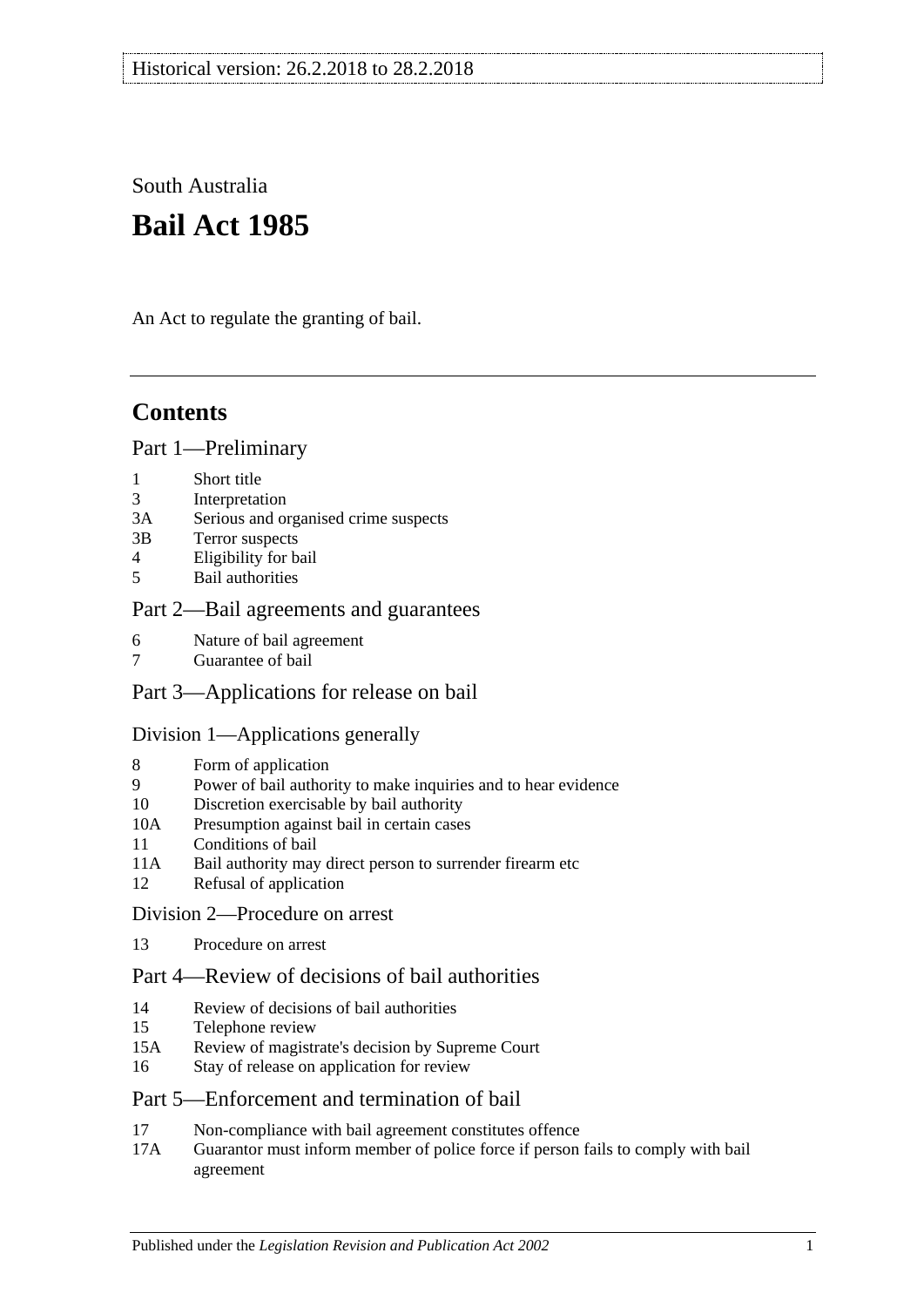- 18 [Arrest of eligible person on non-compliance with bail agreement](#page-21-1)
- 19 [Estreatment](#page-21-2)
- 19A [Arrest of person who is serious and organised crime suspect](#page-22-0)
- 19B [Arrest of person who is or becomes a terror suspect](#page-22-1)
- 20 [Termination of bail agreement](#page-22-2)

#### [Part 6—Miscellaneous](#page-22-3)

- 21 [Evidence](#page-22-4)
- 21A [Applications on behalf of the Crown](#page-23-0)
- 21B [Intervention programs](#page-23-1)
- 21C [Power of delegation—intervention program manager](#page-24-0)
- 22 [False information on bail applications](#page-24-1)
- 23 [Period of release on bail not to count as part of sentence](#page-24-2)
- 23A [Bail authority to consider intervention orders](#page-24-3)
- 24 [Act not to affect provisions relating to intervention and restraining orders](#page-25-0)
- 25 [Non-application of 48 Geo. III c. 58 in this State](#page-25-1)
- 26 [Regulations](#page-25-2)

[Legislative history](#page-26-0)

### <span id="page-1-0"></span>**The Parliament of South Australia enacts as follows:**

## **Part 1—Preliminary**

#### <span id="page-1-1"></span>**1—Short title**

This Act may be cited as the *Bail Act 1985*.

### <span id="page-1-2"></span>**3—Interpretation**

(1) In this Act, unless the contrary intention appears—

*ammunition* has the same meaning as in the *[Firearms Act](http://www.legislation.sa.gov.au/index.aspx?action=legref&type=act&legtitle=Firearms%20Act%202015) 2015*;

*bail authority* means a court or person constituted as a bail authority by or under [section](#page-5-0) 5;

*case manager* means a person responsible for supervision of a person's participation in an intervention program;

*Chief Executive Officer* has the same meaning as in the *[Correctional Services](http://www.legislation.sa.gov.au/index.aspx?action=legref&type=act&legtitle=Correctional%20Services%20Act%201982)  Act [1982](http://www.legislation.sa.gov.au/index.aspx?action=legref&type=act&legtitle=Correctional%20Services%20Act%201982)*;

*child* means a person who was, on the day on which an offence was allegedly committed by that person, under the age of 18 years;

*Commonwealth Criminal Code* means the Criminal Code set out in the Schedule to the *Criminal Code Act 1995* of the Commonwealth, or a law of the Commonwealth that replaces that Code;

#### *community corrections officer* means—

(a) in relation to a child—an officer or employee of an administrative unit of the Public Service whose duties include the supervision of young offenders in the community;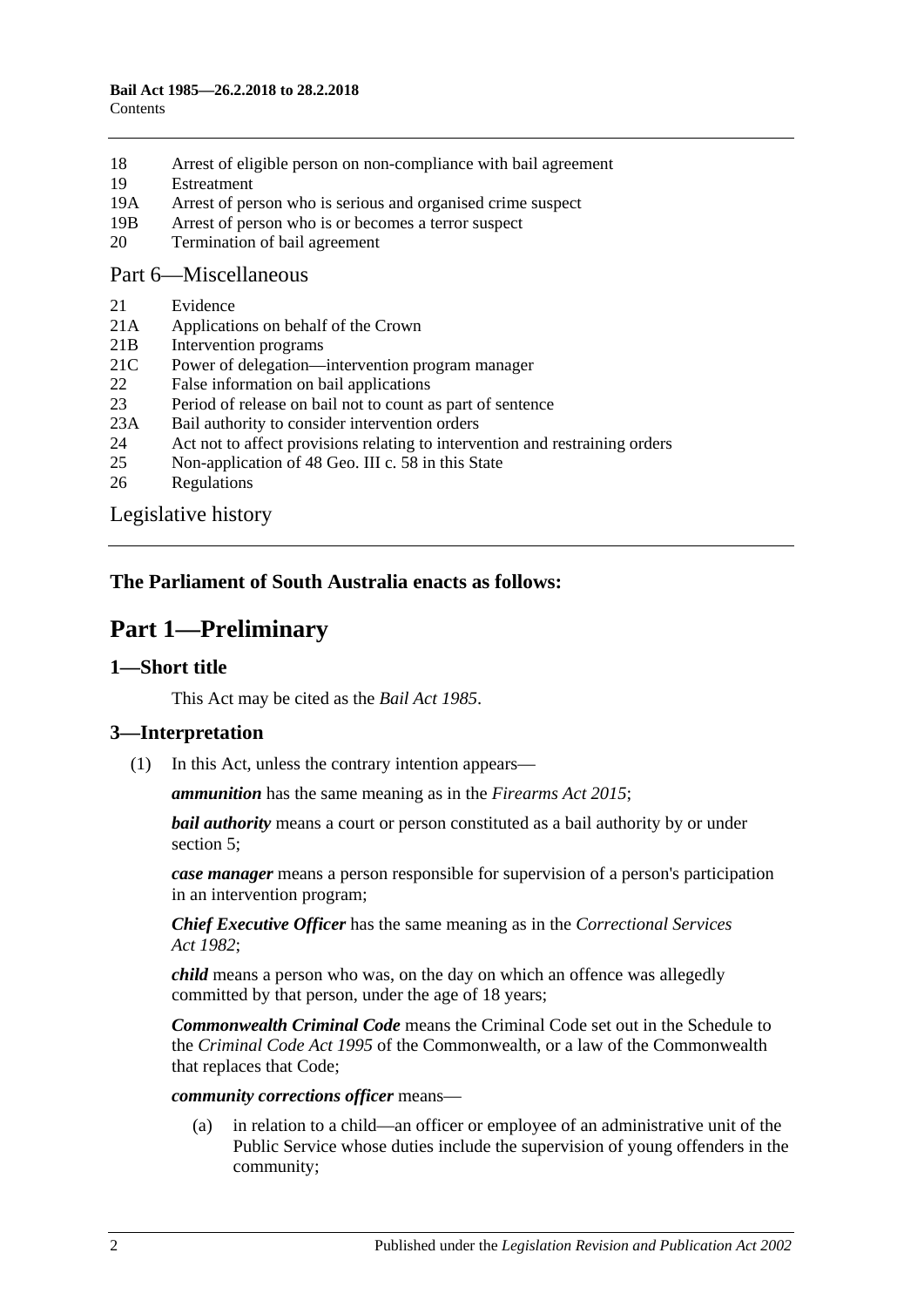(b) in any other case—an officer or employee of an administrative unit of the Public Service whose duties include the supervision of adult offenders in the community;

*designated police facility* has the same meaning as in section 78 of the *[Summary](http://www.legislation.sa.gov.au/index.aspx?action=legref&type=act&legtitle=Summary%20Offences%20Act%201953)  [Offences Act](http://www.legislation.sa.gov.au/index.aspx?action=legref&type=act&legtitle=Summary%20Offences%20Act%201953) 1953*;

*eligible person* means a person who is eligible to apply for release on bail under [section](#page-4-1) 4;

*financial condition*, in relation to bail, means a condition requiring an applicant for bail to provide security or obtain guarantees, or requiring a guarantor to provide security; and *non-financial condition* has a correlative meaning;

*firearm* has the same meaning as in the *[Firearms Act](http://www.legislation.sa.gov.au/index.aspx?action=legref&type=act&legtitle=Firearms%20Act%202015) 2015*;

*guarantee* means an agreement under [section](#page-7-0) 7;

*guarantor* means a person who enters into a guarantee;

*guardian*, in relation to a child, means a parent of the child and any person who is the legal guardian of the child or who has the immediate custody and control of the child;

*intervention program* means a program that provides—

- (a) supervised treatment; or
- (b) supervised rehabilitation; or
- (c) supervised behaviour management; or
- (d) supervised access to support services; or
- (e) a combination of any one or more of the above,

designed to address behavioural problems (including problem gambling), substance abuse or mental impairment;

*intervention program manager* means a person employed by the South Australian Courts Administration Authority to have general oversight of intervention programs and coordinate the implementation of relevant court orders (and includes a delegate of such a person);

*officer in charge*, in relation to a police station, means the police officer for the time being in charge of the police station;

*responsible officer*, in relation to a police station, means—

- (a) the officer in charge of the police station; or
- (b) if a police officer has, for the time being, been designated by the officer in charge of the police station as the officer with responsibility for persons accepted into custody at the police station—that officer;

*serious and organised crime offence* has the same meaning as in the *[Criminal Law](http://www.legislation.sa.gov.au/index.aspx?action=legref&type=act&legtitle=Criminal%20Law%20Consolidation%20Act%201935)  [Consolidation Act](http://www.legislation.sa.gov.au/index.aspx?action=legref&type=act&legtitle=Criminal%20Law%20Consolidation%20Act%201935) 1935*;

*serious and organised crime suspect*—see [section](#page-3-0) 3A;

*telephone* includes any telecommunication device for the transmission of speech;

*terrorism intelligence authority* means a terrorism intelligence authority designated by regulations under section 74B of the *[Police Act](http://www.legislation.sa.gov.au/index.aspx?action=legref&type=act&legtitle=Police%20Act%201998) 1998*;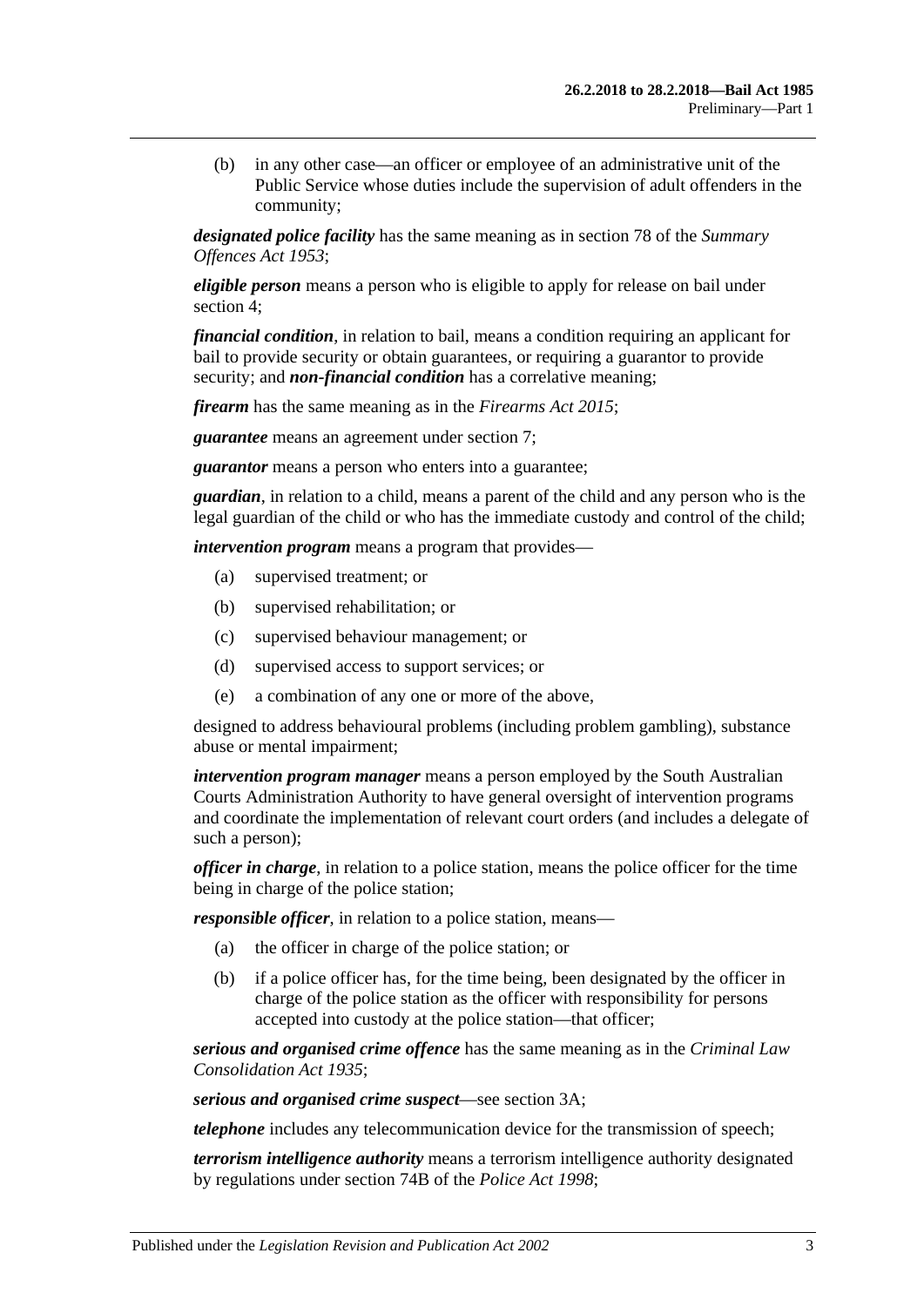*terrorism notification* means a terrorism notification under section 74B of the *[Police](http://www.legislation.sa.gov.au/index.aspx?action=legref&type=act&legtitle=Police%20Act%201998)  Act [1998](http://www.legislation.sa.gov.au/index.aspx?action=legref&type=act&legtitle=Police%20Act%201998)*;

#### *terrorist offence* means—

- (a) an offence against Division 72 Subdivision A of the Commonwealth Criminal Code (International terrorist activities using explosive or lethal devices); or
- (b) a terrorism offence against Part 5.3 of the Commonwealth Criminal Code (Terrorism) where the maximum penalty is 7 or more years imprisonment; or
- (c) an offence against Part 5.5 of the Commonwealth Criminal Code (Foreign incursions and recruitment), except an offence against subsection 119.7(2) or (3) (Publishing recruitment advertisements); or
- (d) an offence against the repealed *Crimes (Foreign Incursions and Recruitment) Act 1978* of the Commonwealth, except an offence against paragraph 9(1)(b) or (c) of that Act (Publishing recruitment advertisements); or
- (e) an offence of a kind prescribed by the regulations for the purposes of this definition;

#### *terror suspect*—see [section](#page-4-0) 3B;

*victim*, in relation to an offence, means a person who allegedly suffers injury in consequence of the commission of the offence;

*working day* means any day except a Saturday, or a Sunday or other public holiday.

(2) For the purposes of this Act, a person will be taken to have been convicted of an offence if a formal finding of guilt has been made against that person by a court whether or not the court proceeds to record a conviction.

#### <span id="page-3-0"></span>**3A—Serious and organised crime suspects**

- <span id="page-3-3"></span><span id="page-3-2"></span>(1) A bail authority may determine that a person is a *serious and organised crime suspect* for the purposes of this Act if the bail authority is satisfied, on application by the Crown, that—
	- (a) the person has been charged with a serious and organised crime offence; and
	- (b) the person was not, at the time of the alleged offence, a child; and
	- (c) the grant of bail to the person is likely to cause a potential witness, or other person connected with proceedings for the alleged offence, to reasonably fear for his or her safety.
- <span id="page-3-4"></span><span id="page-3-1"></span>(2) A determination by a bail authority that a person taken into custody on a charge of an offence is a serious and organised crime suspect ceases to apply after 6 months if, at that time—
	- (a) the person has not been tried, or is not on trial, for the offence; and
	- (b) the trial of the offence is not subject to a determination of the Supreme Court or the District Court under section 275(3) of the *[Criminal Law Consolidation](http://www.legislation.sa.gov.au/index.aspx?action=legref&type=act&legtitle=Criminal%20Law%20Consolidation%20Act%201935)  Act [1935](http://www.legislation.sa.gov.au/index.aspx?action=legref&type=act&legtitle=Criminal%20Law%20Consolidation%20Act%201935)*.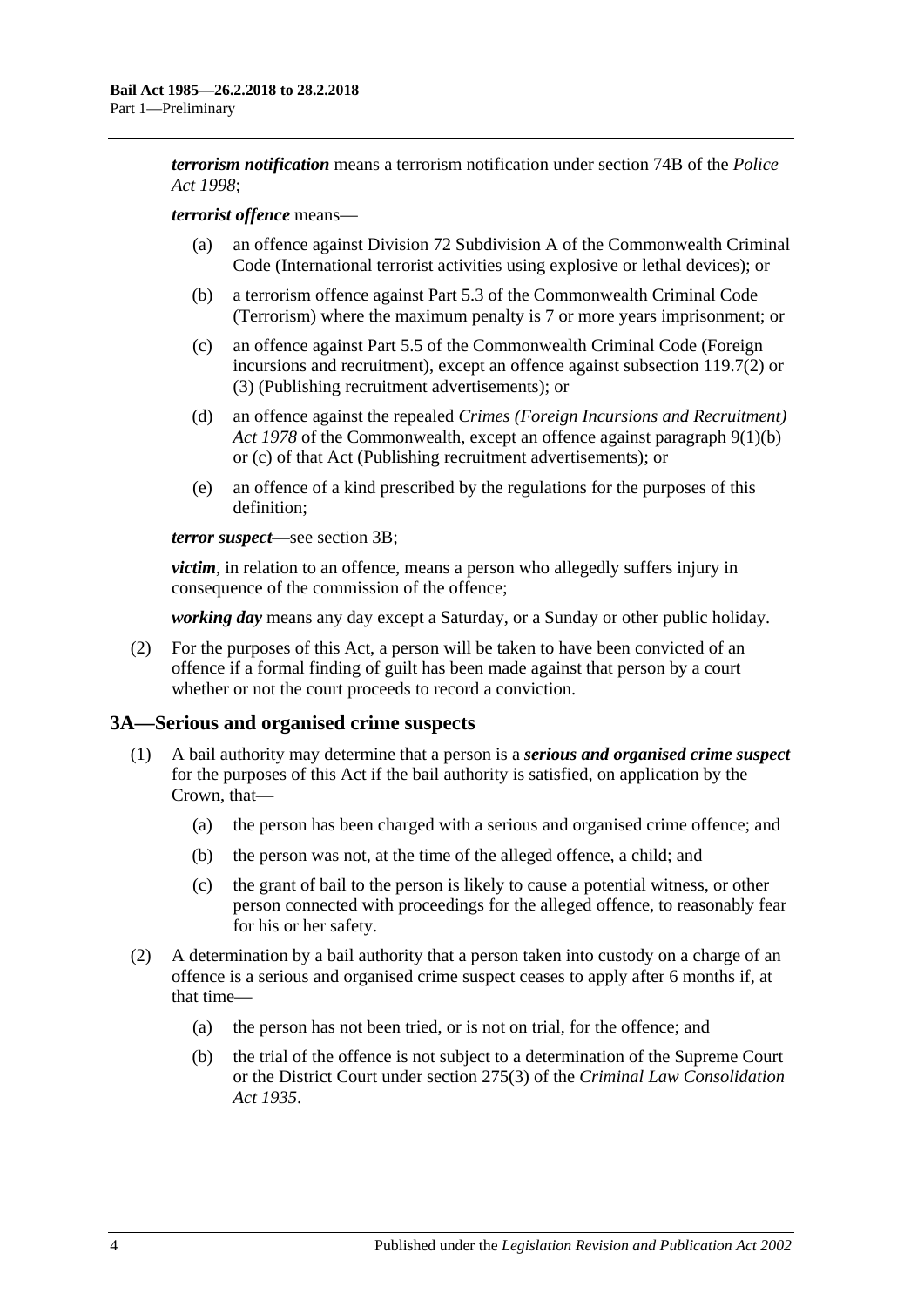(3) [Subsection](#page-3-1) (2) does not affect the operation of a bail agreement to which the person is subject at the time at which the determination ceases to apply.

**Note—**

The person is, however, eligible to reapply for bail—see section [4\(1\)\(h\).](#page-5-1)

#### <span id="page-4-0"></span>**3B—Terror suspects**

- <span id="page-4-2"></span>(1) A person is a *terror suspect* for the purposes of a bail application or bail agreement under this Act if—
	- (a) the bail application or bail agreement does not relate to a terrorist offence; but
	- (b) the person—
		- (i) is, or has previously been, charged with, or convicted of, a terrorist offence; or
		- (ii) is the subject of a terrorism notification; or
		- (iii) is, or has previously been, the subject of a control order under Part 5.3 of the Commonwealth Criminal Code.

#### **Note—**

If the bail application or bail agreement relates to a terrorist offence, see section 15AA of the *Crimes Act 1914* of the Commonwealth.

(2) For the purposes of [subsection](#page-4-2)  $(1)(b)(i)$ , a person is only taken to have been charged with an offence if an information or other initiating process charging the person with the offence has been filed in a court.

#### <span id="page-4-1"></span>**4—Eligibility for bail**

- (1) The following persons are eligible for release on bail under this Act:
	- (a) a person who has been taken into custody—
		- (i) on a charge of an offence; or
		- (ii) in the case of a child—on suspicion of having committed an offence;
	- (b) a person who has been convicted of an offence but has not been sentenced for that offence;
	- (c) a person who has been convicted of, and sentenced for, an offence but has not exhausted all rights of appeal against the conviction or sentence, or to have it reviewed;
	- (d) a person who is appearing before a court for allegedly failing to observe a condition of a recognizance;
	- (e) a person who appears before a court in answer to a summons (including a person who so appears as a witness);
	- (f) a person who has been arrested on a warrant and is appearing or is to appear before a court as a witness;
	- (g) a person arrested on a warrant issued under [section](#page-22-0) 19A;
	- (ga) a person who has been arrested without warrant under [section](#page-22-1) 19B;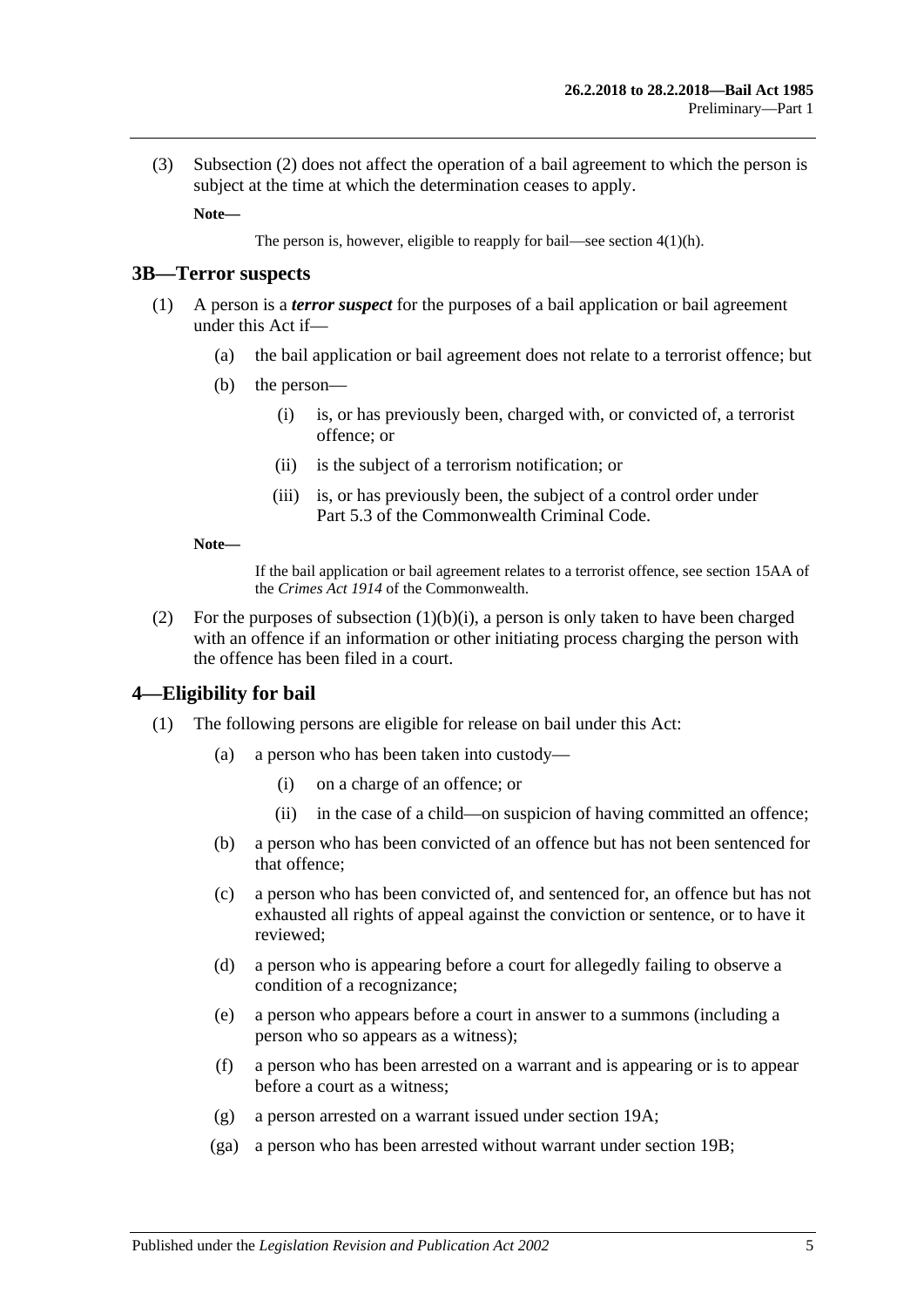- <span id="page-5-1"></span>(h) a person who is no longer a serious and organised crime suspect because of the operation of [section](#page-3-1) 3A(2);
- (i) a person who has ceased to be a terror suspect.
- <span id="page-5-2"></span>(1a) A person who is eligible to apply for bail in accordance with [subsection](#page-5-1)  $(1)(h)$  may so apply despite the fact that he or she is already subject to a bail agreement (the *previous bail agreement*) if, at the time of the previous bail agreement, the person was a serious and organised crime suspect (and if a new bail agreement is entered into following such an application, the previous bail agreement ceases to be in force).
- (1b) A person who is eligible to apply for bail in accordance with [subsection](#page-5-2) (1)(i) may so apply despite the fact that the person is already subject to a bail agreement (the *previous bail agreement*) if, at the time of the previous bail agreement, the person was a terror suspect (and if a new bail agreement is entered into following such an application, the previous bail agreement ceases to be in force).
- (2) If a person who has been arrested is being detained pursuant to the *[Summary Offences](http://www.legislation.sa.gov.au/index.aspx?action=legref&type=act&legtitle=Summary%20Offences%20Act%201953)  Act [1953](http://www.legislation.sa.gov.au/index.aspx?action=legref&type=act&legtitle=Summary%20Offences%20Act%201953)* for a purpose related to the investigation of an offence, the person is not eligible for release on bail until the end of that detention.
- (3) Where a person is being detained under Part 3 of the *[Criminal Law \(High Risk](http://www.legislation.sa.gov.au/index.aspx?action=legref&type=act&legtitle=Criminal%20Law%20(High%20Risk%20Offenders)%20Act%202015)  [Offenders\) Act](http://www.legislation.sa.gov.au/index.aspx?action=legref&type=act&legtitle=Criminal%20Law%20(High%20Risk%20Offenders)%20Act%202015) 2015*, the person is not eligible for release on bail.

### <span id="page-5-3"></span><span id="page-5-0"></span>**5—Bail authorities**

- (1) Subject to [subsection](#page-6-2) (3), the following are constituted as bail authorities for the purposes of this Act:
	- (a) the Supreme Court;
	- (b) a court before which the eligible person has been charged with the offence in respect of which the eligible person has been taken into custody;
	- (c) a court before which the eligible person has appeared for trial or sentencing;
	- (d) if the eligible person—
		- (i) is charged with a summary offence only; or
		- (ii) is charged with an indictable offence but has not appeared before a court for trial or sentencing,

the Magistrates Court;

- (e) if the eligible person—
	- (i) has been arrested on a warrant (other than a warrant endorsed by the court or justice issuing the warrant with a statement excluding the granting of bail by a police officer); or
	- (ii) has not appeared before a court charged with the offence in respect of which he or she has been taken into custody,

a police officer who is—

- (iii) of or above the rank of sergeant; or
- (iv) the responsible officer for a police station;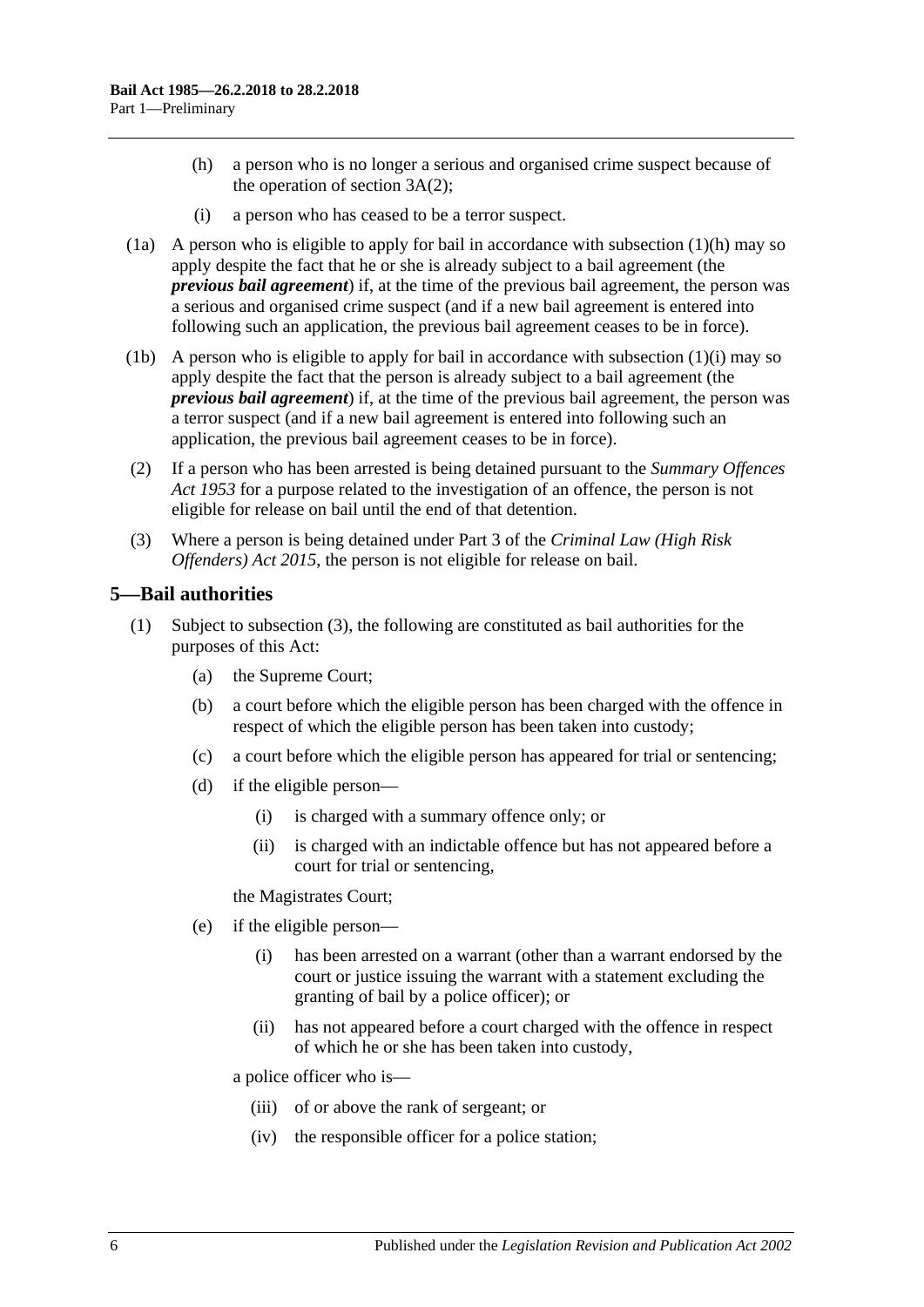- (ea) if the eligible person is appearing before a court in answer to a summons or for allegedly failing to observe a condition of a recognizance—that court;
- (eb) if the eligible person is appearing, or is to appear, as a witness before a court—that court;
- (f) a person authorised or required to release the eligible person on bail under [subsection](#page-6-3) (2).
- <span id="page-6-3"></span>(2) If a warrant for the arrest of a person is issued, the court or justice issuing the warrant may, by endorsement on the warrant—
	- (a) authorise or require a specified person, or a person of a specified class, to release the arrested person on bail; or
	- (b) exclude the granting of bail to the arrested person by a police officer.
- <span id="page-6-2"></span>(3) If the eligible person is a terror suspect—
	- (a) only a court may act as a bail authority in accordance with [subsection](#page-5-3) (1) in relation to the eligible person; and
	- (b) a terrorism intelligence authority is entitled to be heard in relation to any application under this Act relating to the eligible person.

## <span id="page-6-0"></span>**Part 2—Bail agreements and guarantees**

### <span id="page-6-4"></span><span id="page-6-1"></span>**6—Nature of bail agreement**

- (1) A bail agreement with a person who has been charged with, or convicted of, an offence is an agreement under which that person makes an undertaking to the Crown—
	- (a) subject to any directions in the agreement to the contrary, to be present throughout all proceedings—
		- (i) if the person has not been convicted of the offence—relating to any preliminary examination of the charge and to the hearing and determination of the charge;
		- (ii) if the person is convicted of the offence—relating to sentencing and to any appeal from, or review of, the conviction or any sentence; and
	- (b) to comply with any conditions as to the person's conduct while on bail stipulated in the agreement; and
	- (c) if the agreement so provides—to forfeit to the Crown a sum stipulated in the agreement if the person fails, without proper excuse, to comply with a term or condition of the agreement.
- (1a) For the purposes of [subsection](#page-6-4) (1)—
	- (a) a child who has been arrested on suspicion of having committed an offence will, for so long as no charge is actually laid against the child, be taken to have been charged with that suspected offence; and
	- (b) if the child is not charged with that suspected offence but with some other offence arising out of the same circumstances as that suspected offence—a bail agreement entered into by the child relates to that other offence.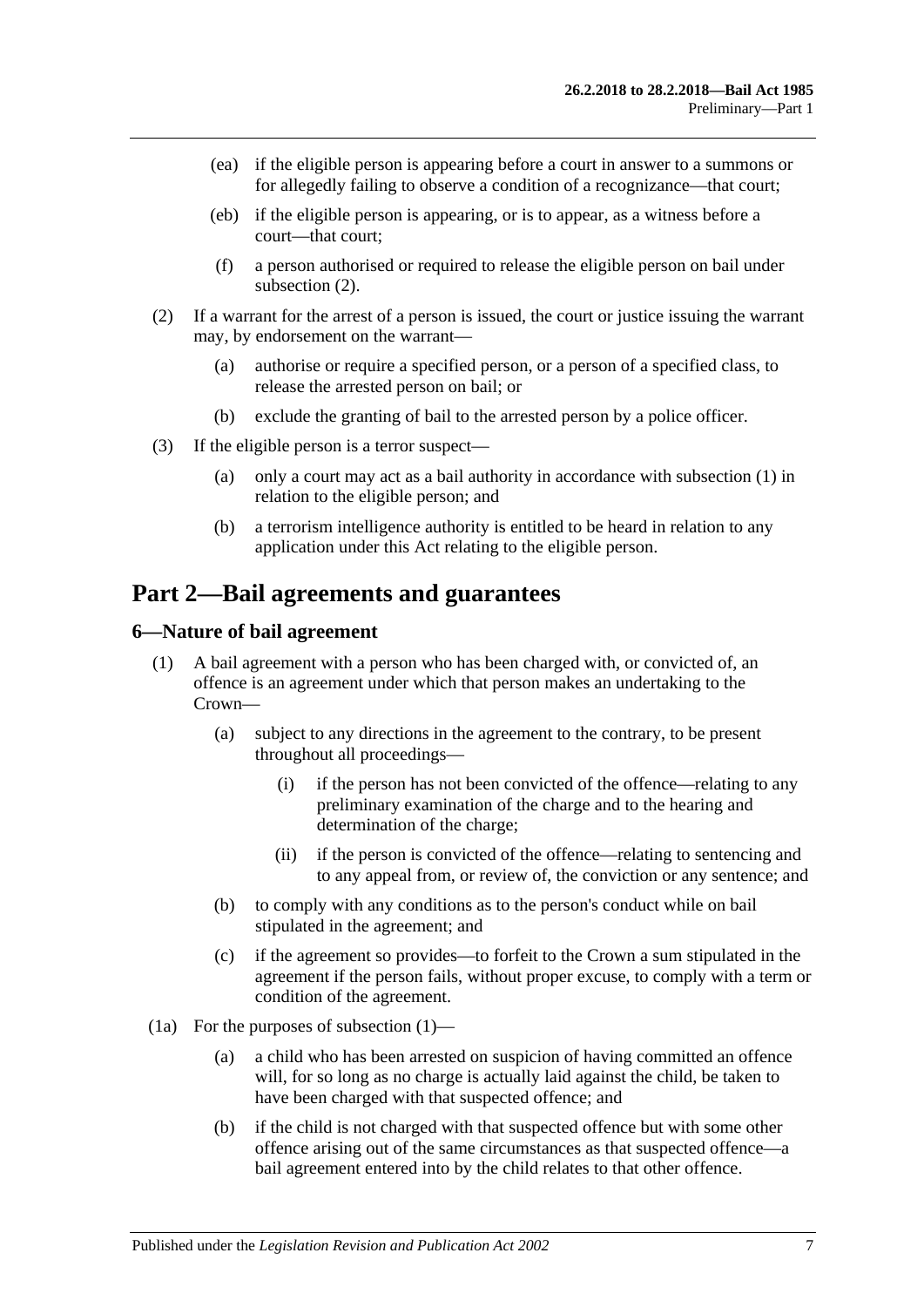- (1b) A bail agreement with a person who is appearing or is to appear before a court as a witness in proceedings (other than proceedings relating to an offence for which that person has been charged or convicted) is an agreement under which that person makes an undertaking to the court—
	- (a) to be present at the proceedings in accordance with the terms of the agreement; and
	- (b) to comply with any conditions as to the person's conduct while on bail stipulated in the agreement; and
	- (c) if the agreement so provides—to forfeit to the Crown a sum stipulated in the agreement if the person fails, without proper excuse, to comply with a term or condition of the agreement.
- (2) A bail agreement must be in the prescribed form.
- (3) If a bail authority decides to release a person on bail, the bail agreement may be entered into before the bail authority or, unless the bail authority otherwise directs, before—
	- (a) a justice; or
	- (b) a police officer who is—
		- (i) of or above the rank of sergeant; or
		- (ii) the responsible officer for a police station; or
	- (c) if the person is in prison—the person who is in charge of the prison; or
	- (ca) a registrar or deputy registrar of a court; or
	- (d) any other person specified by the bail authority or any other person of a class specified by the bail authority.
- (4) Despite the provisions of any other Act, a bail authority may for any sufficient reason, on the application of a person on bail or the Crown, or on its own initiative, vary the conditions of a bail agreement or revoke a bail agreement.
- (5) If a bail authority revokes a bail agreement, the bail authority (not being a police officer) may, if it is necessary to do so, issue a warrant for the arrest of the person who was released under the agreement.

### <span id="page-7-0"></span>**7—Guarantee of bail**

- (1) A guarantee of bail is an agreement with the Crown under which a person—
	- (a) guarantees that a person released under a bail agreement will comply with—
		- (i) all the terms and conditions of the agreement; or
		- (ii) such of the terms and conditions of the agreement as are specified in the guarantee; and
	- (b) undertakes that, if that person fails to comply with a term or condition of the bail agreement to which the guarantee relates, he or she (the guarantor) will forfeit to the Crown the sum (if any) specified in the guarantee.
- (2) A guarantee of bail must be in the prescribed form.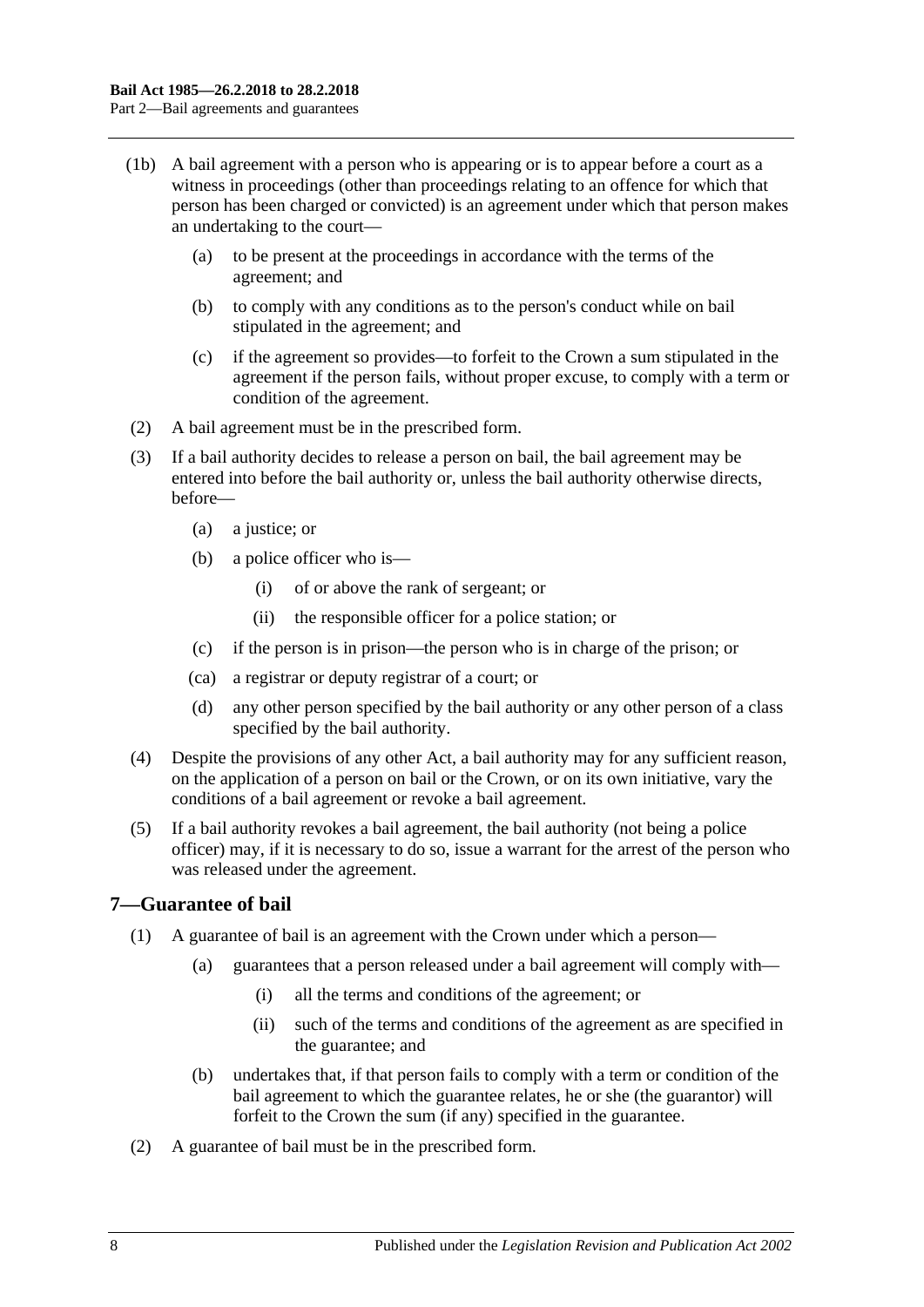- (3) A guarantee of bail may be entered into before the bail authority granting bail or, unless the bail authority otherwise directs, before—
	- (a) a justice; or
	- (b) a police officer who is—
		- (i) of or above the rank of sergeant; or
		- (ii) the responsible officer for a police station; or
	- (c) if the person who is to be released on bail is in prison—the person who is in charge of the prison; or
	- (ca) a registrar or deputy registrar of a court; or
	- (d) any other person specified by the bail authority or any other person of a class specified by the bail authority.
- (4) A bail authority may for any sufficient reason, on the application of a guarantor, vary the terms of the guarantee or revoke the guarantee.
- (5) If a bail authority varies or revokes a guarantee, the bail authority may make such consequential variation of the terms of the bail agreement, or revoke the bail agreement, as appears appropriate in the circumstances.
- (6) A guarantor of bail must be of or above the age of 18 years.

## <span id="page-8-1"></span><span id="page-8-0"></span>**Part 3—Applications for release on bail**

### **Division 1—Applications generally**

### <span id="page-8-4"></span><span id="page-8-2"></span>**8—Form of application**

- (1) Subject to [subsection](#page-8-3) (1a), an application of a person for release on bail—
	- (a) must be in the prescribed form; and
	- (b) must contain the prescribed information; and
	- (c) must be made in accordance with any procedure prescribed by the regulations.
- <span id="page-8-3"></span>(1a) An application for release on bail need not be made in accordance with [subsection](#page-8-4) (1)—
	- (a) if the bail authority is satisfied that a less formal application should be permitted in view of the applicant's illiteracy, imperfect command of the English language, intellectual limitations or for any other proper reason; or
	- (b) if the bail authority has access to an application previously made by the applicant and considers that a further written application is unnecessary.
- <span id="page-8-5"></span>(2) A person who has the custody of an eligible person must, at the request of that person—
	- (a) afford such assistance as that person reasonably requires to complete a written application for release on bail; and
	- (b) if the custodian is not a bail authority—transmit the application as soon as practicable to a bail authority.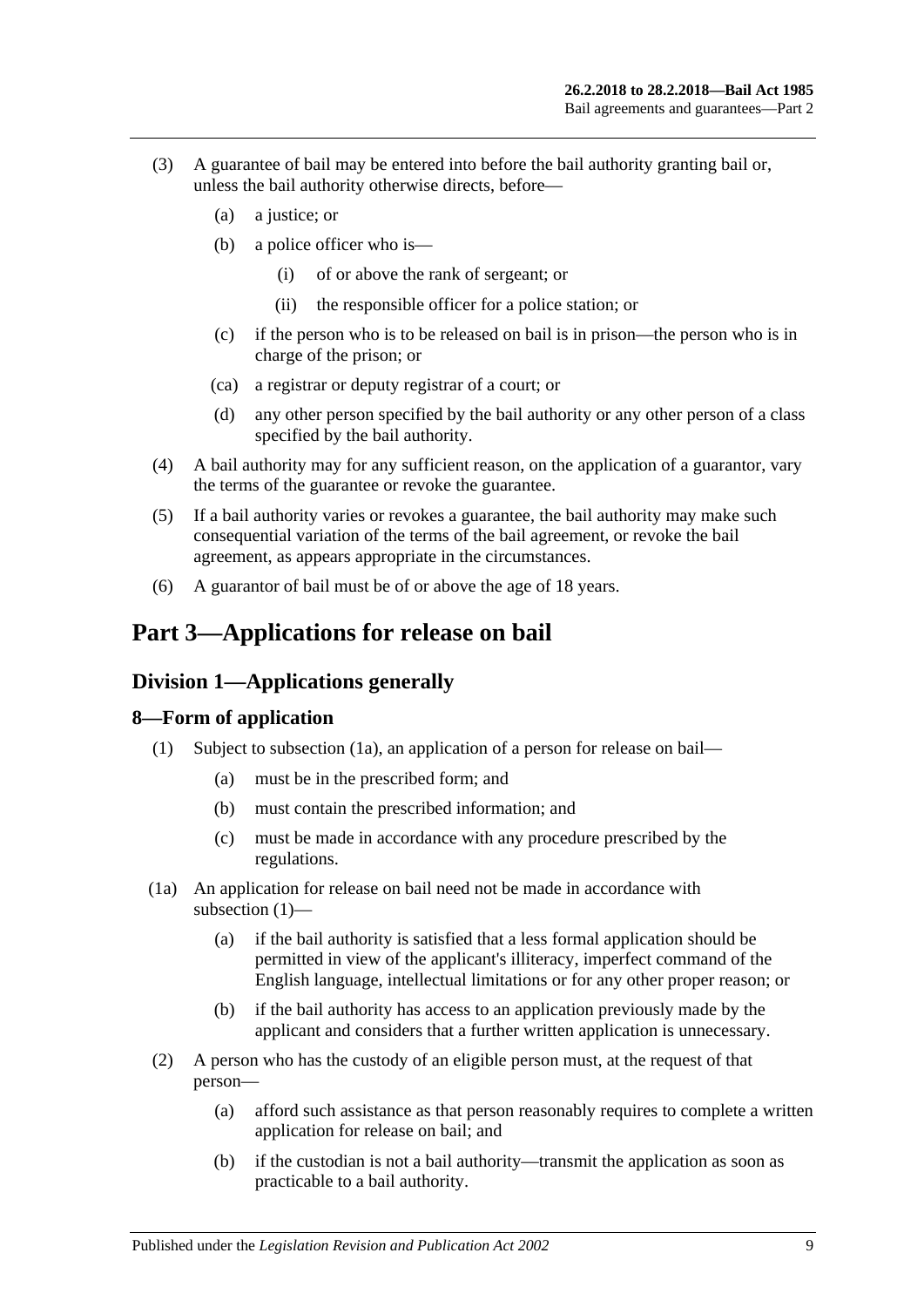- (2a) If the eligible person is a child, a request may be made on behalf of the child under [subsection](#page-8-5) (2) by a guardian of the child.
- (3) If a written application for release on bail comes before a bail authority for determination, the bail authority may proceed to consider and determine the application despite the fact that the application was made in the first instance to some other bail authority.

### <span id="page-9-0"></span>**9—Power of bail authority to make inquiries and to hear evidence**

- (1) Subject to this section, a bail authority to which an application for release on bail is made—
	- (a) may make inquiries, or direct that inquiries be made, of the applicant and other persons who may be able to furnish information relevant to the determination of the application; and
	- (b) if the authority (not being a police officer) thinks fit—may take evidence on oath from the applicant or any other person who may be able to furnish information relevant to the determination of the application.
- <span id="page-9-2"></span>(2) If a bail authority takes evidence, or proposes to take evidence, on oath under [subsection](#page-9-2)  $(1)(b)$ , it must at the request of the applicant or the Crown permit such examination, cross-examination or re-examination of the witness as may be appropriate in the circumstances.

### <span id="page-9-1"></span>**10—Discretion exercisable by bail authority**

- (1) If an application for bail is made to a bail authority by an eligible person who has been charged with, but not convicted of, an offence in respect of which he or she has been taken into custody, the bail authority should, subject to this Act, release the applicant on bail unless, having regard to—
	- (a) the gravity of the offence in respect of which the applicant has been taken into custody; and
	- (b) the likelihood (if any) that the applicant would, if released—
		- (i) abscond; or
		- (ii) offend again; or
		- (iii) interfere with evidence, intimidate or suborn witnesses, or hinder police inquiries; or
		- (iv) commit a breach of an intervention order under the *[Intervention](http://www.legislation.sa.gov.au/index.aspx?action=legref&type=act&legtitle=Intervention%20Orders%20(Prevention%20of%20Abuse)%20Act%202009)  [Orders \(Prevention of Abuse\) Act](http://www.legislation.sa.gov.au/index.aspx?action=legref&type=act&legtitle=Intervention%20Orders%20(Prevention%20of%20Abuse)%20Act%202009) 2009*; and
	- (d) any need that the applicant may have for physical protection; and
	- (e) any medical or other care that the applicant may require; and
	- (f) any previous occasions on which the applicant may have contravened or failed to comply with a term or condition of a bail agreement; and
	- (g) any other relevant matter,

the bail authority considers that the applicant should not be released on bail.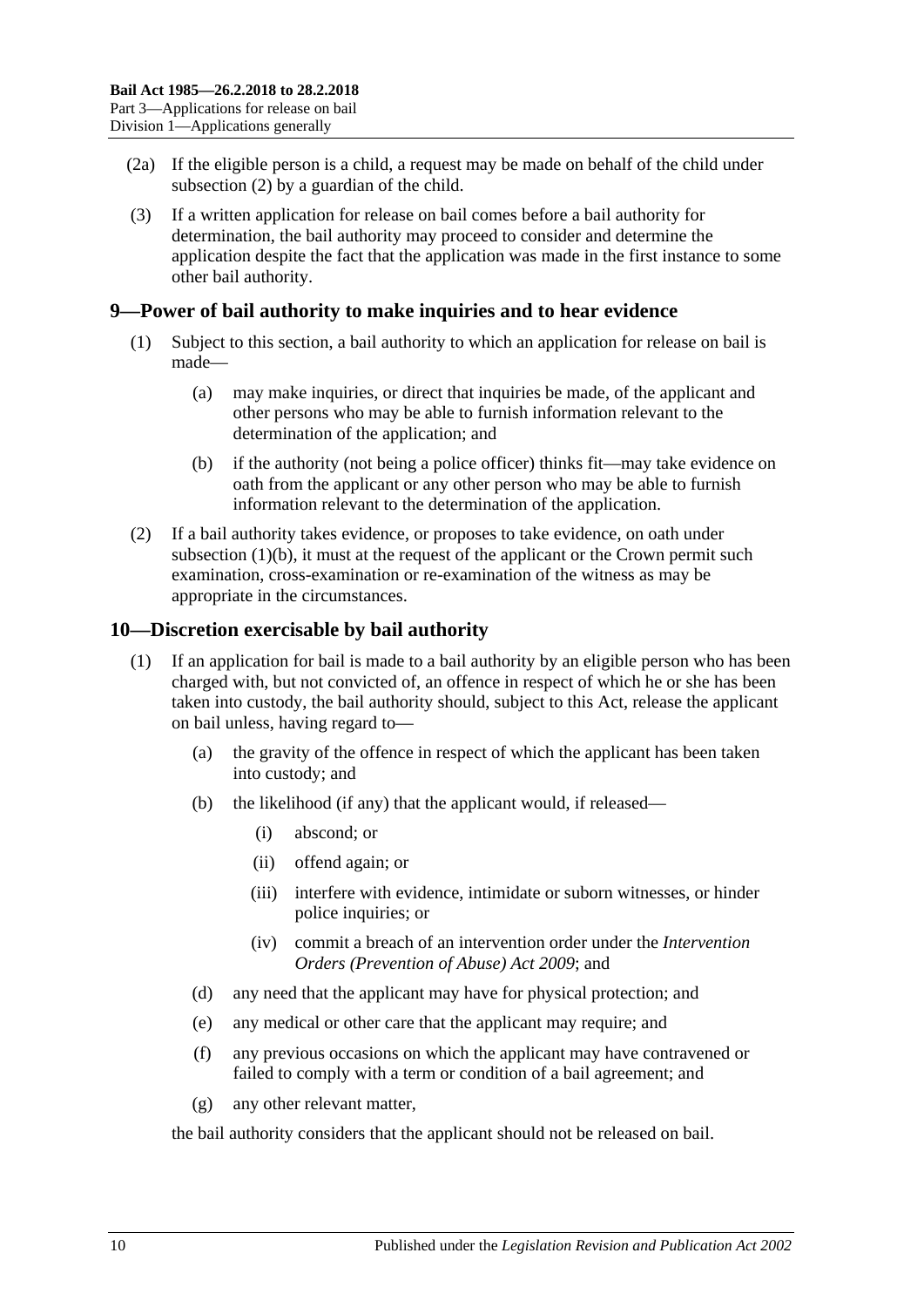- (2) If the applicant has been convicted of the offence in respect of which he or she has been taken into custody, the bail authority has, subject to this Act, an unfettered discretion as to whether the applicant should be released on bail.
- (3) If the applicant is a person who is appearing or is to appear before a court as a witness in proceedings (other than proceedings relating to an offence for which that person has been charged or convicted), the bail authority should, subject to this Act, release the applicant on bail unless there is a likelihood that the applicant would, if released, abscond.
- (4) Despite the other provisions of this section, if there is a victim of the offence, the bail authority must, in determining whether the applicant should be released on bail, give primary consideration to the need that the victim may have, or perceive, for physical protection from the applicant.

### <span id="page-10-1"></span><span id="page-10-0"></span>**10A—Presumption against bail in certain cases**

- (1) Despite [section](#page-9-1) 10, bail is not to be granted to a prescribed applicant unless the applicant establishes the existence of special circumstances justifying the applicant's release on bail.
- (1a) An applicant who is a serious and organised crime suspect will not be taken to have established that special circumstances exist for the purposes of [subsection](#page-10-1) (1) unless the applicant also establishes, by evidence verified on oath or by affidavit, that he or she has not previously been convicted of—
	- (a) a serious and organised crime offence; or
	- (b) an offence committed in another jurisdiction that would, if committed in this jurisdiction, have been a serious and organised crime offence.
- (2) In this section—

*prescribed applicant* means—

- (a) an applicant taken into custody in relation to any of the following offences if committed, or allegedly committed, by the applicant in the course of attempting to escape pursuit by a police officer or attempting to entice a police officer to engage in a pursuit:
	- (i) an offence against section 13 of the *[Criminal Law Consolidation](http://www.legislation.sa.gov.au/index.aspx?action=legref&type=act&legtitle=Criminal%20Law%20Consolidation%20Act%201935)  Act [1935](http://www.legislation.sa.gov.au/index.aspx?action=legref&type=act&legtitle=Criminal%20Law%20Consolidation%20Act%201935)* in which the victim's death was caused by the applicant's use of a motor vehicle;
	- (ii) an offence against section 19A of the *[Criminal Law Consolidation](http://www.legislation.sa.gov.au/index.aspx?action=legref&type=act&legtitle=Criminal%20Law%20Consolidation%20Act%201935)  Act [1935](http://www.legislation.sa.gov.au/index.aspx?action=legref&type=act&legtitle=Criminal%20Law%20Consolidation%20Act%201935)*;
	- (iii) an offence against section 29 of the *[Criminal Law Consolidation](http://www.legislation.sa.gov.au/index.aspx?action=legref&type=act&legtitle=Criminal%20Law%20Consolidation%20Act%201935)  Act [1935](http://www.legislation.sa.gov.au/index.aspx?action=legref&type=act&legtitle=Criminal%20Law%20Consolidation%20Act%201935)* if the act or omission constituting the offence was done or made by the applicant in the course of the applicant's use of a motor vehicle; or
- (b) an applicant taken into custody in relation to an offence against [section](#page-20-1) 17 if there is alleged to have been a contravention of, or failure to comply with, a condition of a bail agreement imposed under section  $11(2)(a)(ii)$ ; or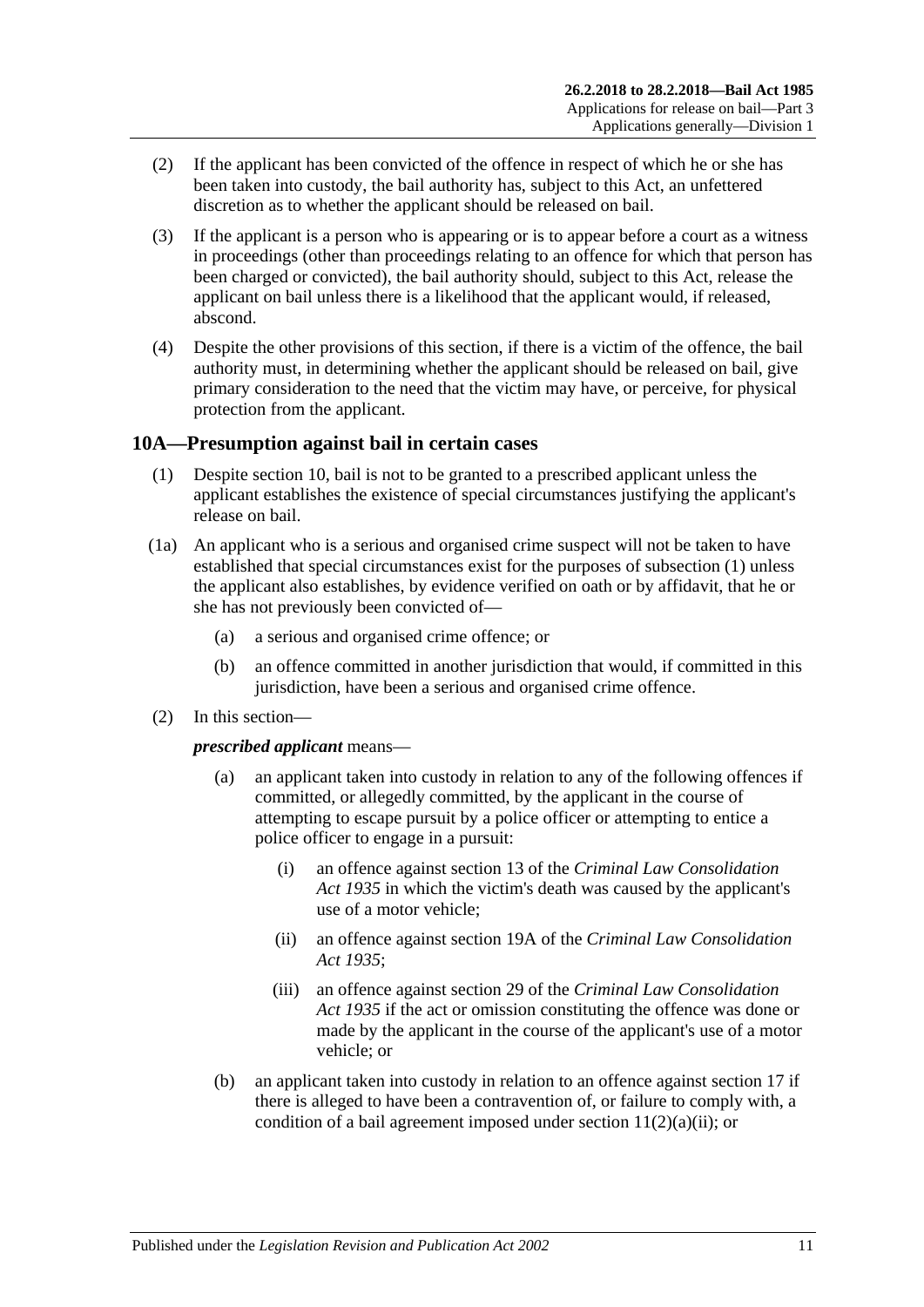- (ba) an applicant taken into custody in relation to an offence against section 31 of the *[Intervention Orders \(Prevention of Abuse\) Act](http://www.legislation.sa.gov.au/index.aspx?action=legref&type=act&legtitle=Intervention%20Orders%20(Prevention%20of%20Abuse)%20Act%202009) 2009* if the act or omission alleged to constitute the offence involved physical violence or a threat of physical violence; or
- (bb) an applicant who is a serious and organised crime suspect;
- (c) an applicant taken into custody in relation to an offence of contravening or failing to comply with a control order or public safety order issued under the *[Serious and Organised Crime \(Control\) Act](http://www.legislation.sa.gov.au/index.aspx?action=legref&type=act&legtitle=Serious%20and%20Organised%20Crime%20(Control)%20Act%202008) 2008*; or
- (ca) an applicant charged with an aggravated offence involving physical violence or a threat of physical violence if an aggravating circumstance of the offence is that, at the time of the alleged offence, the applicant is alleged to have contravened an intervention order of a court and the offence lay within the range of conduct that the intervention order was designed to prevent; or
- (d) an applicant taken into custody in relation to an offence against any of the following provisions of the *[Criminal Law Consolidation Act](http://www.legislation.sa.gov.au/index.aspx?action=legref&type=act&legtitle=Criminal%20Law%20Consolidation%20Act%201935) 1935*:
	- (i) section 172;
	- (ii) section 248;
	- (iii) section 250;
	- (iv) section 85B; or
- (e) an applicant taken into custody in relation to a serious firearm offence (within the meaning of Part 2 Division 2AA of the *[Criminal Law \(Sentencing\)](http://www.legislation.sa.gov.au/index.aspx?action=legref&type=act&legtitle=Criminal%20Law%20(Sentencing)%20Act%201988)  Act [1988](http://www.legislation.sa.gov.au/index.aspx?action=legref&type=act&legtitle=Criminal%20Law%20(Sentencing)%20Act%201988)*); or
- (f) an applicant taken into custody in relation to both—
	- (i) a serious drug offence (within the meaning of section 34 of the *[Controlled Substances Act](http://www.legislation.sa.gov.au/index.aspx?action=legref&type=act&legtitle=Controlled%20Substances%20Act%201984) 1984*); and
	- (ii) a serious offence against the person (within the meaning of section 74EA of the *[Summary Offences Act](http://www.legislation.sa.gov.au/index.aspx?action=legref&type=act&legtitle=Summary%20Offences%20Act%201953) 1953*); or
- (g) an applicant who is a terror suspect.

### <span id="page-11-1"></span><span id="page-11-0"></span>**11—Conditions of bail**

- <span id="page-11-3"></span>(1) Subject to this Act, every grant of bail is subject to the following conditions:
	- (a) a condition prohibiting the applicant from possessing a firearm, ammunition or any part of a firearm;
	- (b) a condition requiring the applicant to submit to such tests (including testing without notice) for gunshot residue as may be reasonably required by the bail authority, or a person or class of persons or body specified by the bail authority.
- <span id="page-11-2"></span>(1a) A bail authority may only vary or revoke the conditions imposed by [subsection](#page-11-1) (1) if the bail authority is satisfied that—
	- (a) there are cogent reasons to do so; and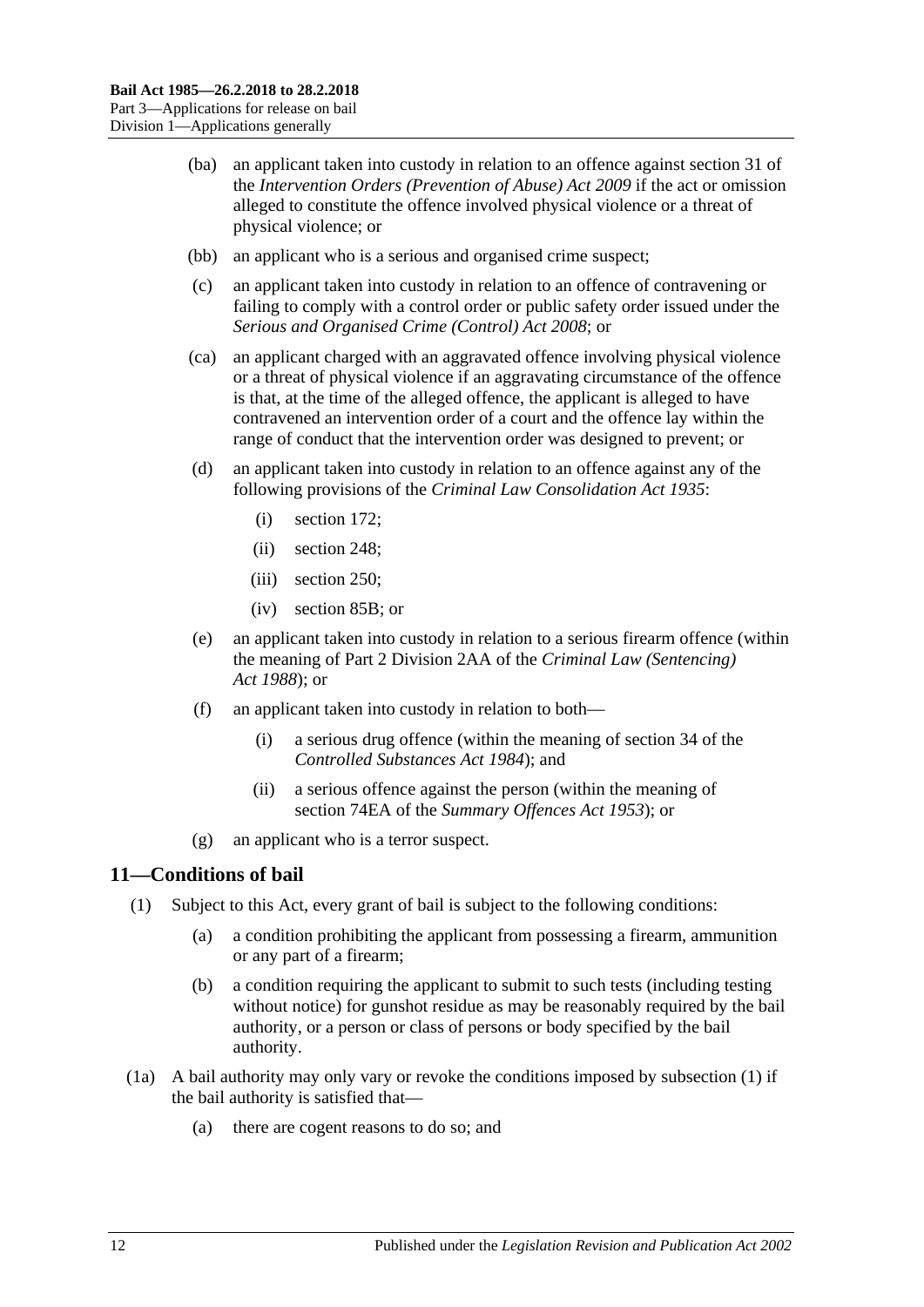- (b) the possession of a firearm, ammunition or part of a firearm by the person to whom the bail agreement relates does not represent an undue risk to the safety of the public.
- (1b) A bail authority that is a court can only be satisfied of the matters referred to in [subsection](#page-11-2) (1a) by evidence given on oath.
- (1c) If a bail authority varies or revokes a condition imposed by [subsection](#page-11-1) (1), the bail authority must make a written record of the reasons for its decision.
- (1d) Subject to this section, a bail authority may impose 1 or more of the conditions referred to in [subsection](#page-12-1) (2).
- <span id="page-12-4"></span><span id="page-12-3"></span><span id="page-12-2"></span><span id="page-12-1"></span><span id="page-12-0"></span>(2) The conditions that may be imposed in relation to the grant of bail are as follows:
	- (a) that the applicant agree—
		- (i) to reside at a specified address; or
		- (ia) to reside at a specified address and to remain at that place of residence while on bail, not leaving it except for one of the following purposes:
			- (A) remunerated employment; or
			- (B) necessary medical or dental treatment for the applicant; or
			- (C) averting or minimising a serious risk of death or injury (whether to the applicant or some other person); or
			- (D) any other purpose approved by a community corrections officer; or
		- (ii) if there is a victim of the offence in respect of which the applicant has been charged—to comply with such conditions relating to the physical protection of the victim that the authority considers should apply to the applicant while on bail; or
		- (iii) to be under the supervision of a community corrections officer and to obey the lawful directions of the officer; or
		- (iv) to report to the police at a specified place and at specified times; or
		- (v) to surrender any passport that the applicant may possess; or
		- (vi) to comply with any other condition as to the applicant's conduct that the authority considers should apply while on bail;
	- (b) that the applicant provide the bail authority with written assurances from a stipulated number of persons, who are acceptable to the bail authority, that they are acquainted with the applicant and are confident that the applicant will comply with the terms and conditions of a bail agreement;
	- (c) that the applicant agree to forfeit to the Crown a sum of money (to be stipulated in the bail agreement) if the applicant fails, without proper excuse, to comply with a term or condition of the bail agreement;
	- (d) that the applicant provide security of a specified amount or value to secure payment of a monetary forfeiture agreed to under [paragraph](#page-12-2) (c);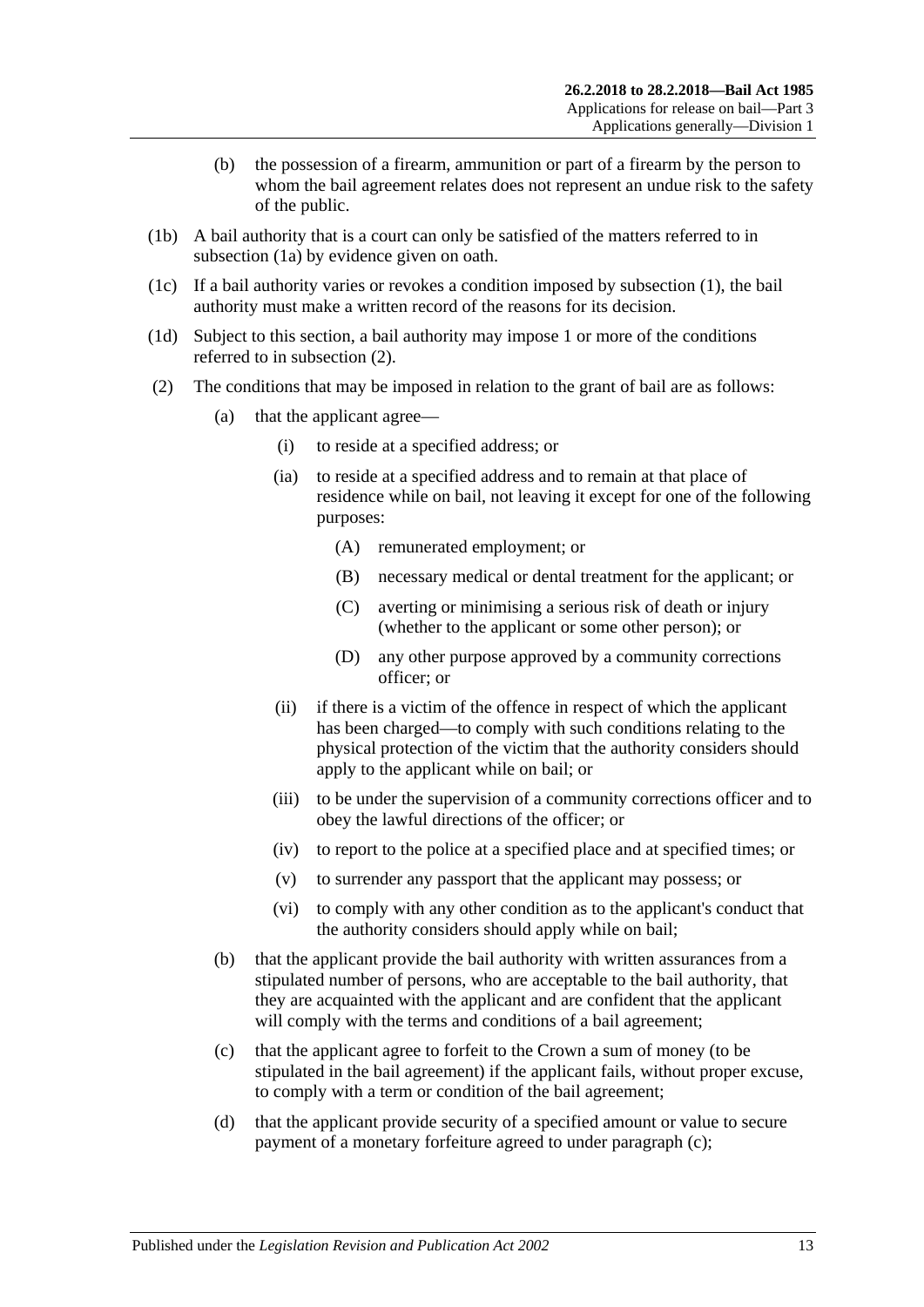- (e) that the applicant obtain specified guarantees, or guarantees of a specified nature;
- (f) that a guarantor provide security of a specified amount or value to secure payment of a stipulated monetary forfeiture.
- <span id="page-13-0"></span>(2aa) If the applicant is a serious and organised crime suspect, any grant of bail to the applicant—
	- (a) must be made subject to the following conditions:
		- (i) a condition that the applicant agree to reside at a specified address and to remain at that place of residence while on bail, not leaving it except for 1 of the following purposes:
			- (A) necessary medical or dental treatment for the applicant;
			- (B) averting or minimising a serious risk of death or injury (whether to the applicant or some other person);
			- (C) any other purpose approved by the Chief Executive Officer;
		- (ii) a condition that the applicant agree to be fitted with a device of a kind approved by the Chief Executive Officer for the purpose of monitoring compliance with the condition referred to in [subparagraph](#page-13-0) (i) and to comply with all reasonable directions of the Chief Executive Officer in relation to the device;
		- (iii) a condition that the applicant agree to not communicate with any person other than specified persons, or persons of a specified class or of a class prescribed by regulation;
		- (iv) a condition that the applicant agree to only use for communication purposes, or be in possession of, such telephones, mobile phones, computers or other communication devices as may be specified; and
	- (b) may not be made subject to the condition referred to in [subsection](#page-12-3)  $(2)(a)(ia)$ (but the bail authority may, subject to this section, impose any other condition referred to in [subsection](#page-12-1) (2)).
- <span id="page-13-1"></span>(2ab) If the applicant is a class 1 or class 2 offence suspect, any grant of bail to the applicant must, subject to this section, be made subject to the following conditions:
	- (a) a condition that the applicant agrees not to engage in child-related work;
	- (b) a condition that the applicant agrees not to apply for child-related work.
- (2ac) A bail authority may only vary or revoke conditions imposed in accordance with [subsection](#page-13-1) (2ab) if the bail authority is satisfied that—
	- (a) there are cogent reasons to do so; and
	- (b) the applicant engaging in child-related work will not pose a risk to the safety and well being of children.
- (2ad) If a bail authority varies or revokes a condition imposed by [subsection](#page-13-1) (2ab), the bail authority must make a written record of the reasons for its decision.
- (2a) In deciding on the conditions to be imposed in relation to a grant of bail, a bail authority should give special consideration to any submissions made by the Crown on behalf of a victim of the alleged offence.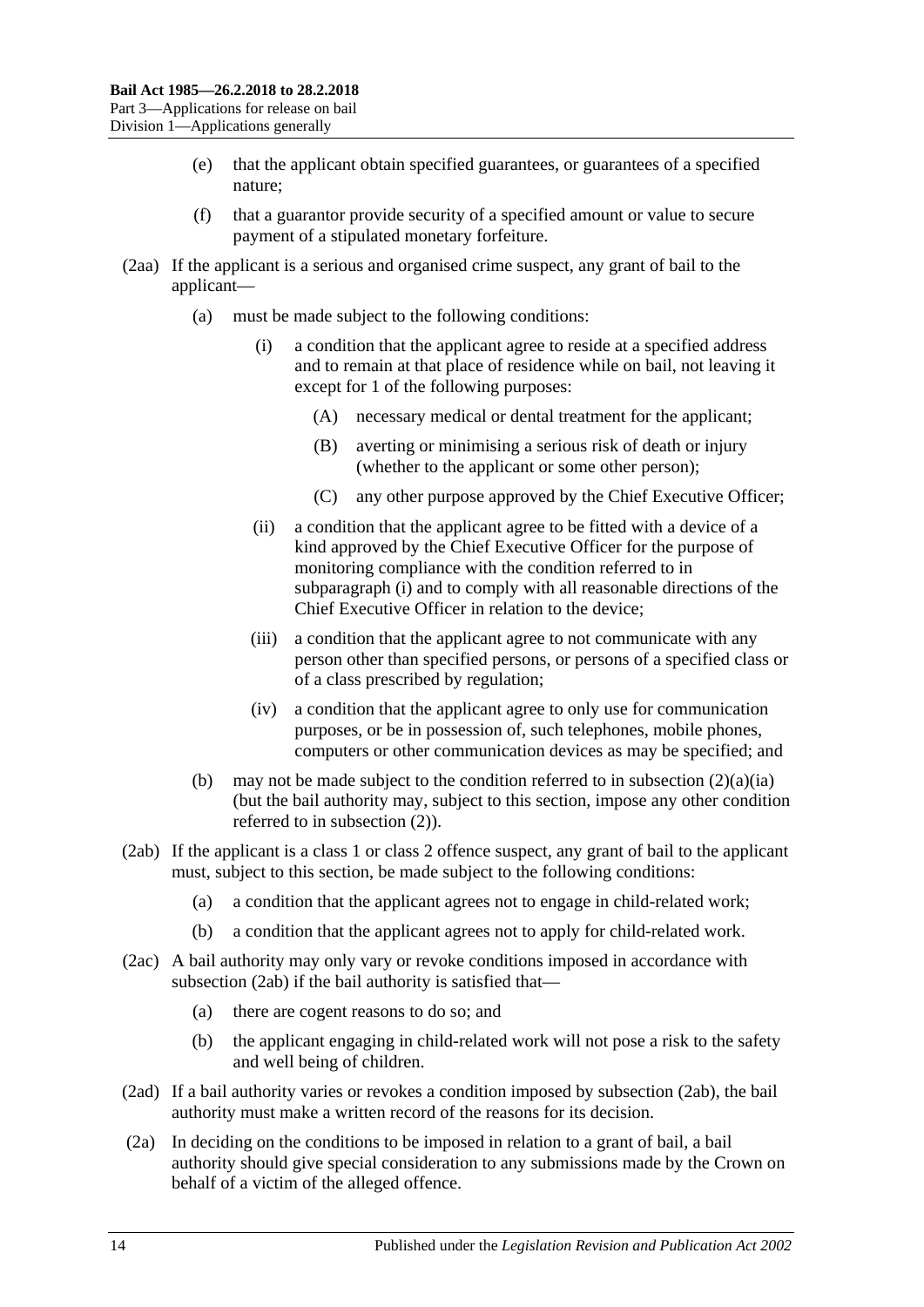- (3) A bail authority should not impose a condition under [subsection](#page-12-3)  $(2)(a)(ia)$  or [\(iii\)](#page-12-4) except on the application, or with the consent, of the Crown.
- (3a) Before a bail authority imposes a condition under [subsection](#page-12-3)  $(2)(a)(ia)$  or  $(2aa)(a)(i)$ , the bail authority should obtain a report (whether oral or in writing) from the Crown on
	- (a) in the case of a condition under [subsection](#page-12-3)  $(2)(a)(ia)$ —the appropriateness of such a condition being imposed in the applicant's case; or
	- (b) in the case of a condition under [subsection](#page-13-0)  $(2aa)(a)(i)$ —whether the place of residence proposed to be specified in the condition is appropriate in the applicant's case.
- (4) A condition (other than a condition as to the conduct of the applicant while on bail) must not be imposed under this section unless the condition is, in the opinion of the bail authority, reasonably necessary to ensure that the applicant complies with the bail agreement.
- (5) A financial condition must not be imposed under this section unless the bail authority is of the opinion that the object of ensuring that the applicant complies with the bail agreement cannot be properly secured by a non-financial condition or combination of non-financial conditions.
- (6) It is a condition of every bail agreement that the person released under the agreement will not leave the State for any reason—
	- (a) if the person is under the supervision of a community corrections officer—without the permission of the Chief Executive (or his or her nominee) of the administrative unit of which the community corrections officer is an officer or employee;
	- (c) in any other case—without the permission of—
		- (i) a judge or magistrate; or
		- (ii) a police officer who is—
			- (A) of or above the rank of sergeant; or
			- (B) the responsible officer for a police station.
- (7) A condition imposed under this section must be stipulated in the bail agreement.
- <span id="page-14-0"></span>(7a) If it is a condition of a bail agreement that the person released under the agreement will remain at a particular place of residence, a police officer or a community corrections officer authorised by the Minister for the purpose may enter the residence at any time for the purpose of ascertaining whether or not the person is complying with the condition.
- (7b) A person must not hinder a person referred to in [subsection](#page-14-0) (7a) in the exercise of powers under that subsection.

Maximum penalty: \$2 500.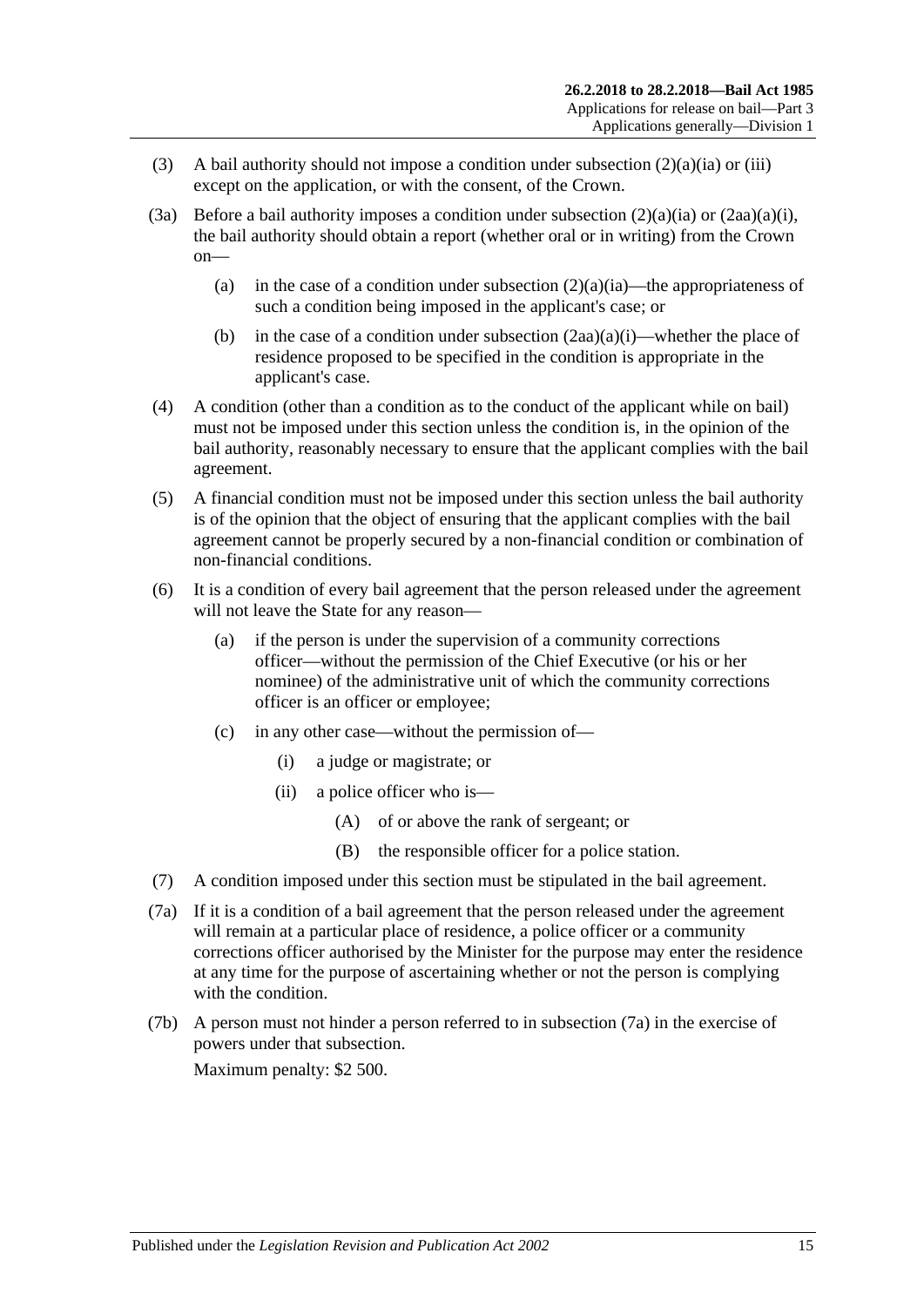- (8) If it is a condition of a bail agreement that the person released under the agreement will be under the supervision of a community corrections officer and obey the lawful directions of that officer, the officer to whom the person is assigned for supervision may give reasonable directions—
	- (a) requiring that person to report to the officer on a regular basis; or
	- (b) requiring that person to notify the officer of any change in the person's place of residence, or in the person's employment; or
	- (c) on any other matter stipulated by the bail authority.
- <span id="page-15-1"></span> $(9)$  If—
	- (a) a bail authority imposes a condition under this section; but
	- (b) the applicant remains in custody because the condition is not fulfilled,

the applicant must (if he or she is not sooner released) be brought back before a bail authority for a review of the condition as soon as reasonably practicable and, in any event, within five working days after the condition is imposed.

- (10) A bail authority may, on a review of a condition under [subsection](#page-15-1) (9)—
	- (a) confirm, vary or revoke the condition; and
	- (d) impose any other condition under this section that the bail authority thinks fit.
- (11) If a bail authority imposes a condition requiring a person—
	- (a) to remain at a particular place of residence while on bail; or
	- (b) to be under the supervision of a community corrections officer,

the bail authority must ensure that a copy of the bail agreement is furnished to the relevant responsible Minister.

- (12) A condition of bail may relate to a place or circumstances outside the State.
- (13) In this section—

*child-related work* has the same meaning as in the *[Child Sex Offenders Registration](http://www.legislation.sa.gov.au/index.aspx?action=legref&type=act&legtitle=Child%20Sex%20Offenders%20Registration%20Act%202006)  Act [2006](http://www.legislation.sa.gov.au/index.aspx?action=legref&type=act&legtitle=Child%20Sex%20Offenders%20Registration%20Act%202006)*;

*class 1 offence suspect* means a person who has been charged with a class 1 offence (within the meaning of the *[Child Sex Offenders Registration Act](http://www.legislation.sa.gov.au/index.aspx?action=legref&type=act&legtitle=Child%20Sex%20Offenders%20Registration%20Act%202006) 2006*);

*class 2 offence suspect* means a person who has been charged with a class 2 offence (within the meaning of the *[Child Sex Offenders Registration Act](http://www.legislation.sa.gov.au/index.aspx?action=legref&type=act&legtitle=Child%20Sex%20Offenders%20Registration%20Act%202006) 2006*).

#### <span id="page-15-2"></span><span id="page-15-0"></span>**11A—Bail authority may direct person to surrender firearm etc**

- (1) A bail authority may, in relation to a grant of bail that is subject to the condition imposed by section  $11(1)(a)$ , direct the person to whom the grant of bail relates to surrender as soon as reasonably practicable at a police station specified by the bail authority any firearm, ammunition or part of a firearm owned or possessed by the person.
- (2) A person who refuses or fails to comply with a direction under [subsection](#page-15-2) (1) is guilty of an offence.

Maximum penalty: \$10 000 or imprisonment for 2 years.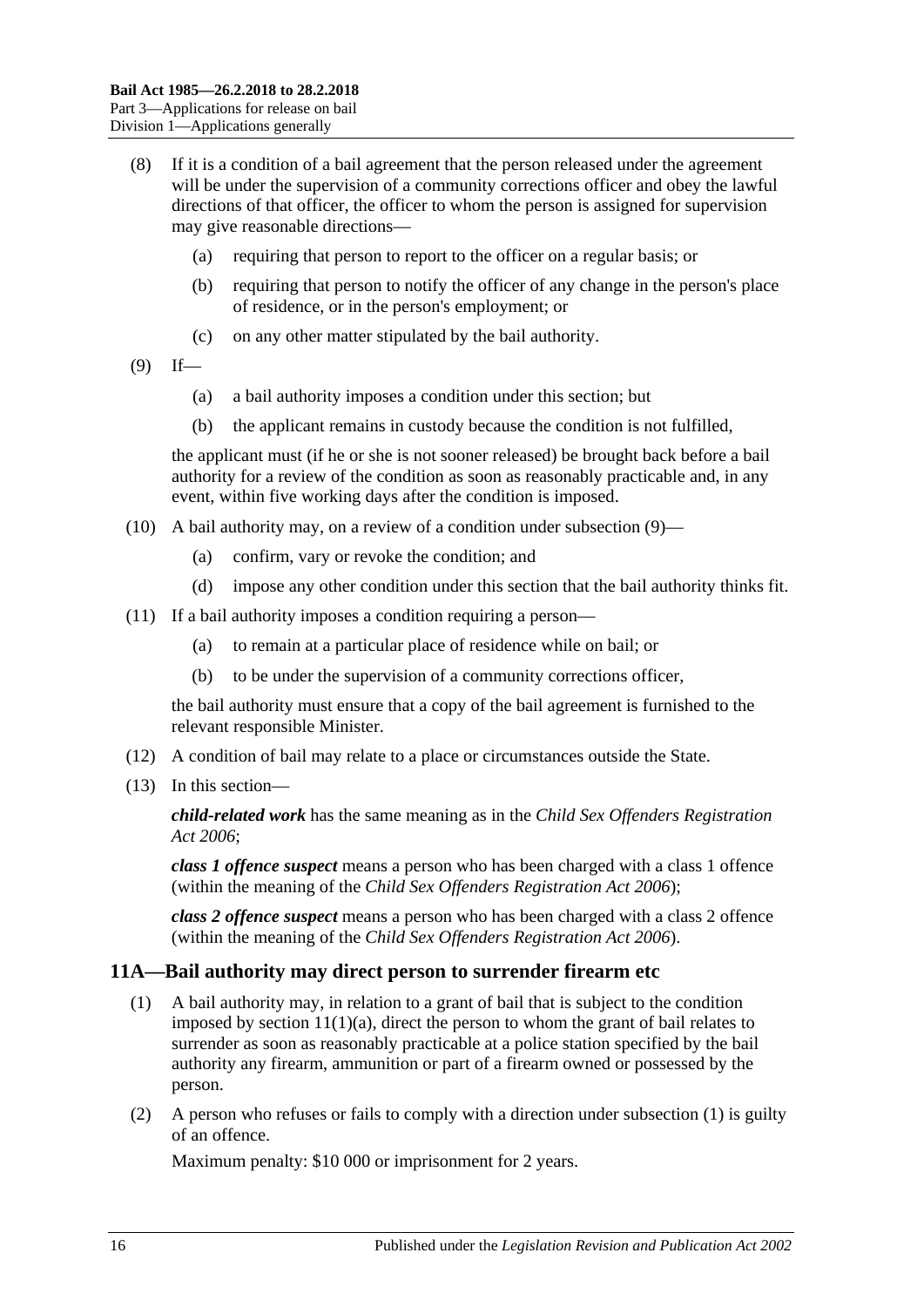- (3) No criminal liability attaches to a person to the extent that he or she is complying with a direction under this section.
- (4) The Commissioner of Police must deal with any surrendered firearm, ammunition or part of a firearm in accordance with the scheme set out in the regulations.
- (5) No compensation is payable by the Crown in respect of the exercise of a power or function under this section.
- (6) The regulations may provide for the payment, recovery or waiver of fees in respect of this section.

### <span id="page-16-0"></span>**12—Refusal of application**

- (1) If a bail authority decides to refuse an application for release on bail, the bail authority must make a written record of the reasons for its decision.
- (2) The refusal of an application for release on bail does not preclude further applications.

### <span id="page-16-1"></span>**Division 2—Procedure on arrest**

### <span id="page-16-2"></span>**13—Procedure on arrest**

- (1) If a police officer arrests a person who is, on arrest, eligible to apply for release on bail, the police officer must—
	- (a) as soon as reasonably practicable after delivering the arrested person to a police station or designated police facility after making the arrest, take reasonable steps to ensure that the arrested person (and, if the arrested person is a child, any guardian who is present) understands that the arrested person is entitled to apply for release on bail under this Act; and
	- (b) ensure that the arrested person (and, if the arrested person is a child, any guardian who is present) receives—
		- (i) a written statement, in the prescribed form, explaining how, and to what authorities, an application for release on bail may be made under this Act; and
		- (ii) the appropriate form for making an application for release on bail.
- (2) An eligible person who is a child who has applied unsuccessfully to a police officer for release on bail must, if the child or a guardian so requests, be brought before the Youth Court as soon as practicable for the purpose of making an application for release on bail.
- <span id="page-16-3"></span>(3) An eligible person who has been arrested on a charge of an offence must, if not released beforehand, be brought before the appropriate authority on the charge in relation to which he or she was arrested as soon as reasonably practicable but, in any event, not later than 4 pm on the next working day following the day of arrest.
- (4) The appropriate authority before whom a person is brought under [subsection](#page-16-3) (3) must inquire as to whether that person wants to apply for release on bail and, if the person answers in the affirmative, the authority must afford the person a reasonable opportunity to apply for release on bail.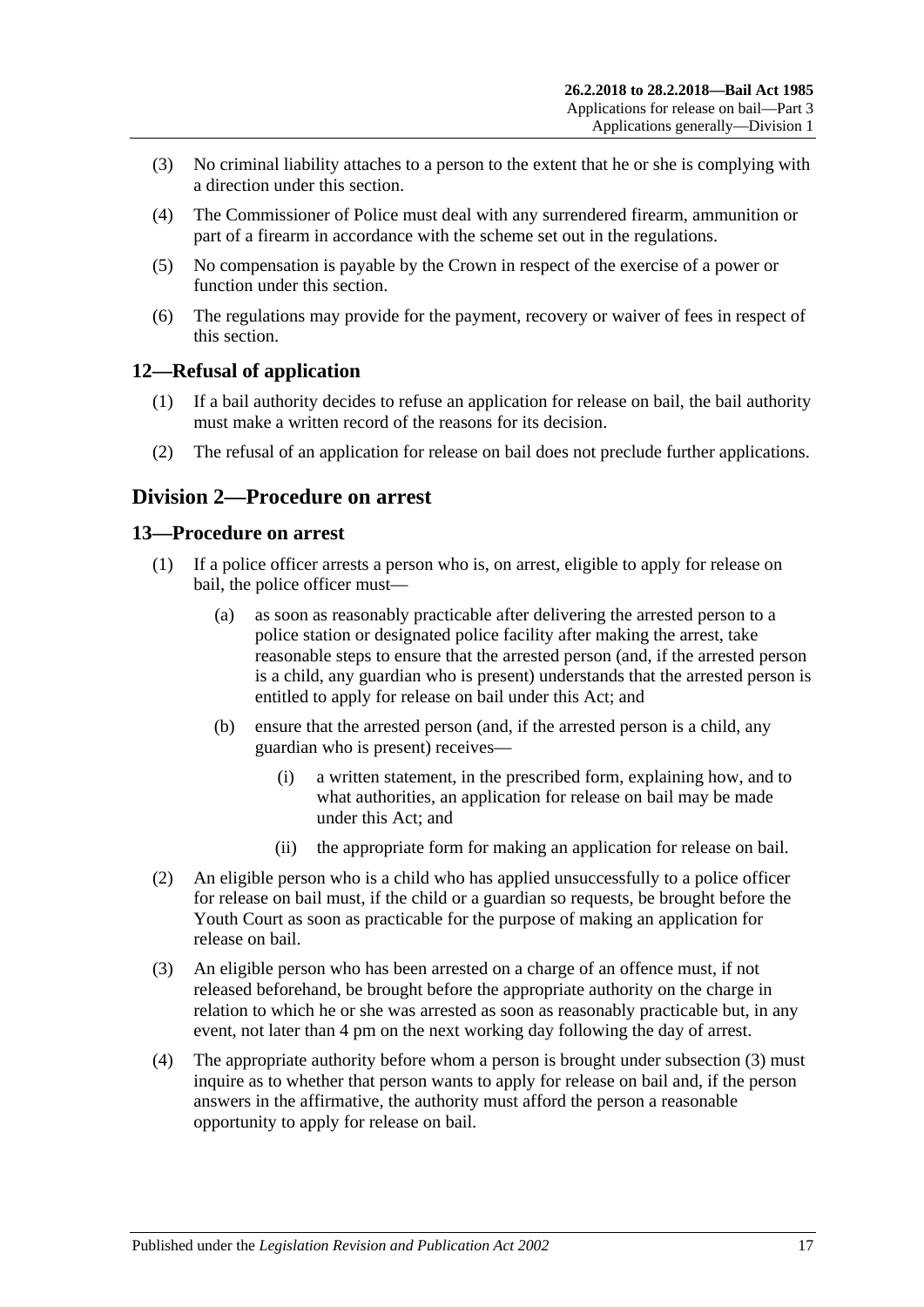- (5) For the purposes of this section, an eligible person may be brought before the Youth Court or the Magistrates Court—
	- (a) in person or by video link; or
	- (b) if the person is in custody in a police station or designated police facility that is situated in a remote area and there is no video link available—by audio link.
- (6) In this section—

*appropriate authority* means—

- (a) in relation to a child—the Youth Court; and
- (b) in any other case—the Magistrates Court;

*remote area*, in relation to the situation of a police station or designated police facility, means—

- (a) 200 kilometres or more; or
- (b) if some other distance is prescribed by the regulations for the purposes of this definition—that distance,

from the nearest Youth Court or Magistrates Court (as the case requires);

*Youth Court* means the Youth Court of South Australia.

## <span id="page-17-0"></span>**Part 4—Review of decisions of bail authorities**

#### <span id="page-17-1"></span>**14—Review of decisions of bail authorities**

- (1) A decision of a bail authority (not being the Supreme Court) is subject to review under this section.
- (2) A review may be carried out under this section on the application of the Crown, the person applying for release on bail or, if the person applying for release on bail is a child, the child or a guardian of the child—
	- (a) by the Supreme Court; or
	- (b) if the decision subject to review is a decision of a police officer or a court constituted of justices—by a magistrate.
- (3) On a review, the reviewing authority will reconsider the application for release on bail and may make any decision on that application that should, in the opinion of the reviewing authority, have been made in the first instance.
- (4) If an application for review of a decision of a bail authority is made, the bail authority must furnish the reviewing authority with any documentary or other material in its possession that may be relevant to the review.
- (5) The reviewing authority must hear and determine an application under this section as expeditiously as possible.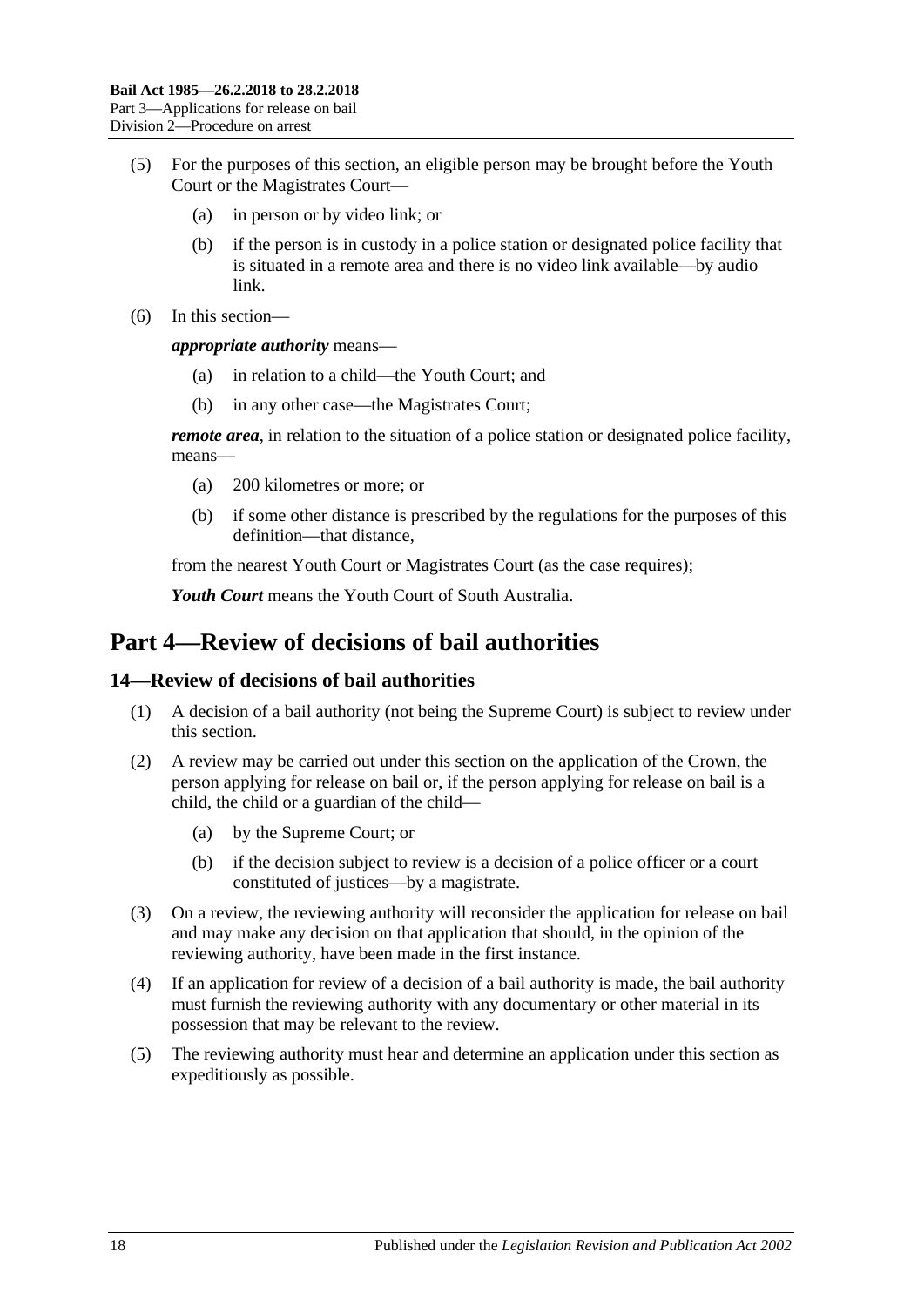### <span id="page-18-1"></span><span id="page-18-0"></span>**15—Telephone review**

- (1) Subject to this section, if—
	- (a) an arrested person makes an application for release on bail to a police officer or a court constituted of justices; and
	- (b) the person is dissatisfied with the decision made on the application; and
	- (c) there is no magistrate in the vicinity immediately available to review the decision,

the police officer or justices who made the decision must, on the written application of the person, contact a magistrate by telephone for the purpose of having the decision reviewed.

- (2) [Subsection](#page-18-1) (1) does not apply to the following persons who have been arrested who are dissatisfied with the decision made on the person's application for release on bail:
	- (a) an arrested person (other than a child) who is dissatisfied with a decision made on application to a police officer on arrest who can be brought before the Magistrates Court constituted of a magistrate by not later than 4 pm on the next day following the day of arrest;
	- (b) an arrested person (other than a child) who is a prescribed applicant within the meaning of [section](#page-10-0) 10A who is dissatisfied with the decision made on application to a police officer on arrest.
- (3) If the arrested person is a child, the written application under [subsection](#page-18-1) (1) may be made on behalf of the child by a guardian of the child.
- (4) If, in relation to the original application for bail, compliance with [section](#page-8-4) 8(1) was not required under [section](#page-8-3) 8(1a) in that the application was not required in writing, the application for a telephone review under [subsection](#page-18-1) (1) may be made orally.
- (5) If the police officer who made the decision is not immediately available to contact a magistrate, contact must be made by another police officer of or above the rank of sergeant or the responsible officer for the police station.
- (6) If a magistrate is contacted under [subsection](#page-18-1) (1), the following provisions apply:
	- (a) the magistrate must make such inquiries as the magistrate thinks necessary to satisfy himself or herself of the genuineness of the application for review;
	- (b) the police officer or justices who made the telephone contact must explain to the magistrate—
		- (i) the circumstances of the application for bail; and
		- (ii) the nature of the decision made on the application; and
		- (iii) the reasons for that decision;
	- (c) the magistrate must then speak with the person who applied for bail or any legal practitioner representing or assisting that person, and any other person who may be present and who may, in the opinion of the magistrate, assist in explaining the circumstances of the particular case for the purpose of ensuring that the magistrate is fully informed—
		- (i) of the grounds and circumstances of the application for bail; and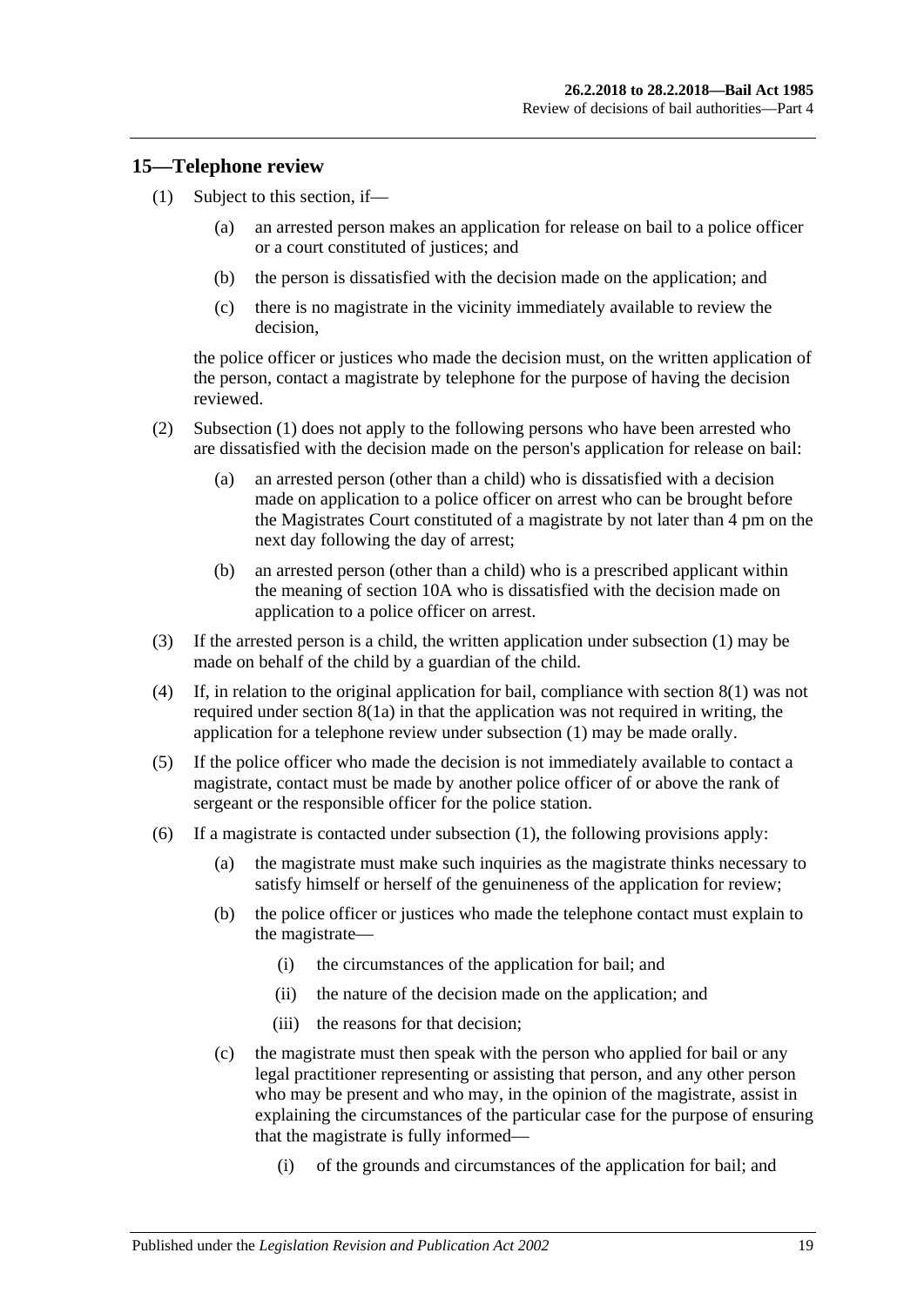- (ii) of the reasons for the applicant's dissatisfaction with the decision taken on the application; and
- (iii) if the applicant is a child—of the circumstances of the child;
- (d) if the decision that is the subject of the review was made by justices—the magistrate must then speak with—
	- (i) if the police officer who appeared before the justices and opposed the application for bail is present and wishes to speak in relation to the application for review—the police officer; or
	- (ii) if that police officer is not immediately available—another police officer who is present and wishes to speak in relation to the application for review;
- (e) the magistrate must then advise the police officer or justices who made the telephone contact of the decision on review, and bail must then be granted or refused in accordance with that decision.
- (7) For the purposes of subsection (2), an arrested person can be brought before the Magistrates Court—
	- (a) in person or by video link; or
	- (b) if the person is in custody in a police station or designated police facility that is situated in a remote area and there is no video link available—by audio link.
- (8) In this section—

*remote area*, in relation to the situation of a police station or designated police facility, means—

- (a) 200 kilometres or more; or
- (b) if some other distance is prescribed by the regulations for the purposes of this definition—that distance,

from the nearest Magistrates Court.

### <span id="page-19-0"></span>**15A—Review of magistrate's decision by Supreme Court**

- (1) Subject to this section, a decision of a magistrate on a review of a decision of a bail authority is subject to review by the Supreme Court.
- (2) A review may be carried out under this section on the application of the Crown, the person applying for release on bail or, if the person applying for release on bail is a child, the child or a guardian of the child.
- (3) A review under this section may only occur with the permission of the Supreme Court (which should only be granted if it appears that there may have been some error of law or fact).

### <span id="page-19-1"></span>**16—Stay of release on application for review**

- (1) Despite any other provision of this Act, if—
	- $(a)$ 
		- (i) a bail authority decides to release a person on bail; or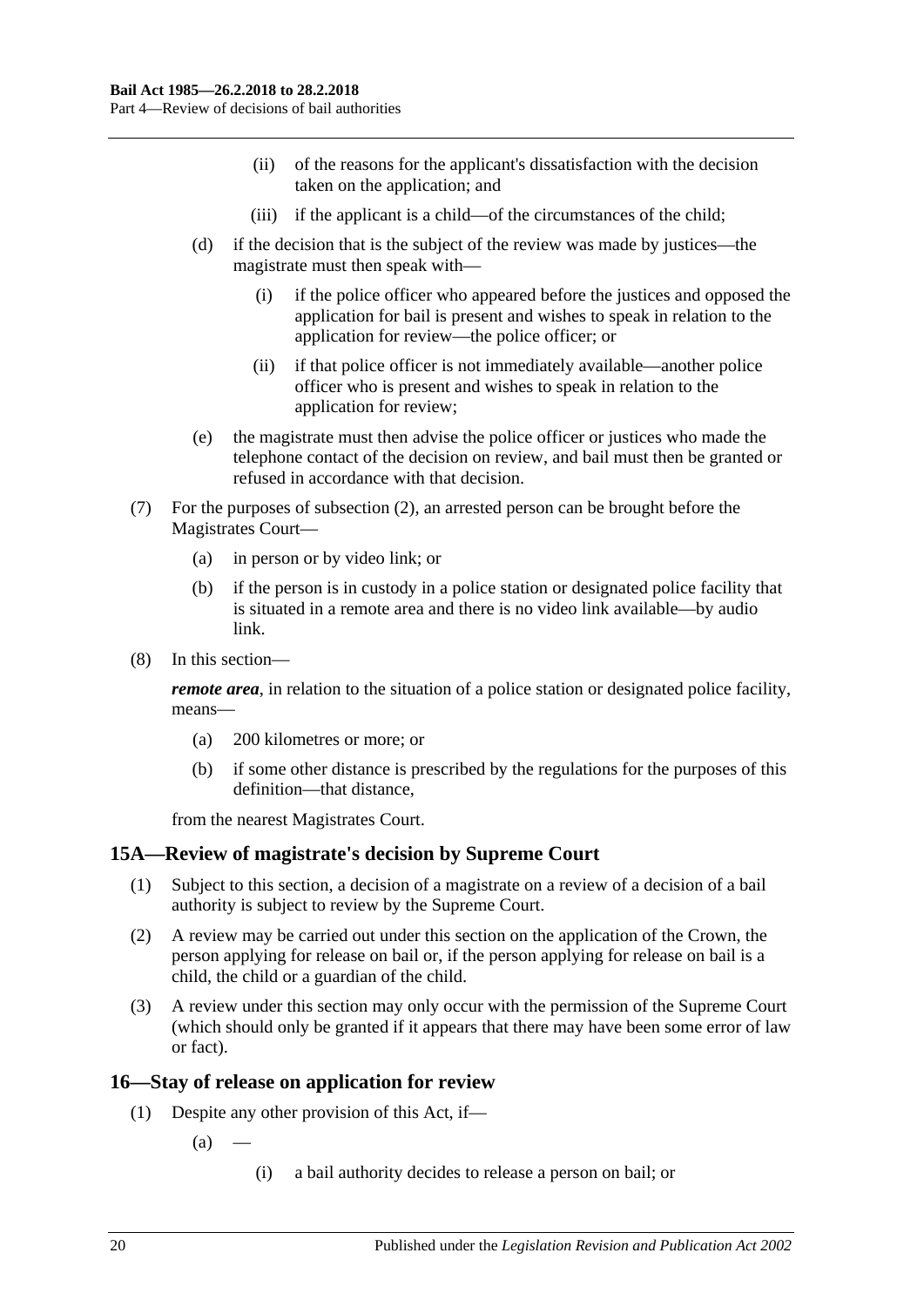- (ii) on a review by a magistrate of a decision of a bail authority, the magistrate decides to release a person on bail; and
- (b) a police officer or counsel on behalf of the Crown immediately indicates that an application for review of the decision will be made under this Part,

the release must be deferred.

- <span id="page-20-2"></span>(2) The period of deferral ends—
	- (a) if an application for a review is to be made—
		- (i) if the reviewing authority is satisfied that there is proper reason to fix a period longer than 72 hours for the period of deferral—at the end of the fixed period; or
		- (ii) in any other case—
			- (A) on the completion of the review; or
			- (B) when 72 hours elapses,

whichever occurs first; or

- (b) if the Crown does not intend to proceed with the review—
	- (i) when the notice of discontinuance is filed on behalf of the Crown with the bail authority; or
	- (ii) when 72 hours elapses,

whichever occurs first.

- (3) If a person is released on bail under [subsection](#page-20-2) (2) (other than on the completion of a review), the conditions of bail are those that would have applied had the person's release not been deferred.
- (4) In this section—

*reviewing authority* means a magistrate or the Supreme Court, as the case may be.

## <span id="page-20-0"></span>**Part 5—Enforcement and termination of bail**

#### <span id="page-20-1"></span>**17—Non-compliance with bail agreement constitutes offence**

(1) A person who, without reasonable excuse, contravenes or fails to comply with a term or condition of a bail agreement is guilty of an offence.

Maximum penalty: \$10 000 or imprisonment for 2 years.

- (2) A penalty imposed under this section must not exceed the maximum penalty that may be imposed for the principal offence.
- (3) A penalty imposed under this section is in addition to any pecuniary forfeiture that the convicted person suffers or may suffer in consequence of the offence.
- (4) A reference in this section to the principal offence is a reference to—
	- (a) the offence with which the person released on bail was charged; or
	- (b) if that person was charged with a number of offences—that one of the offences that attracts the highest penalty.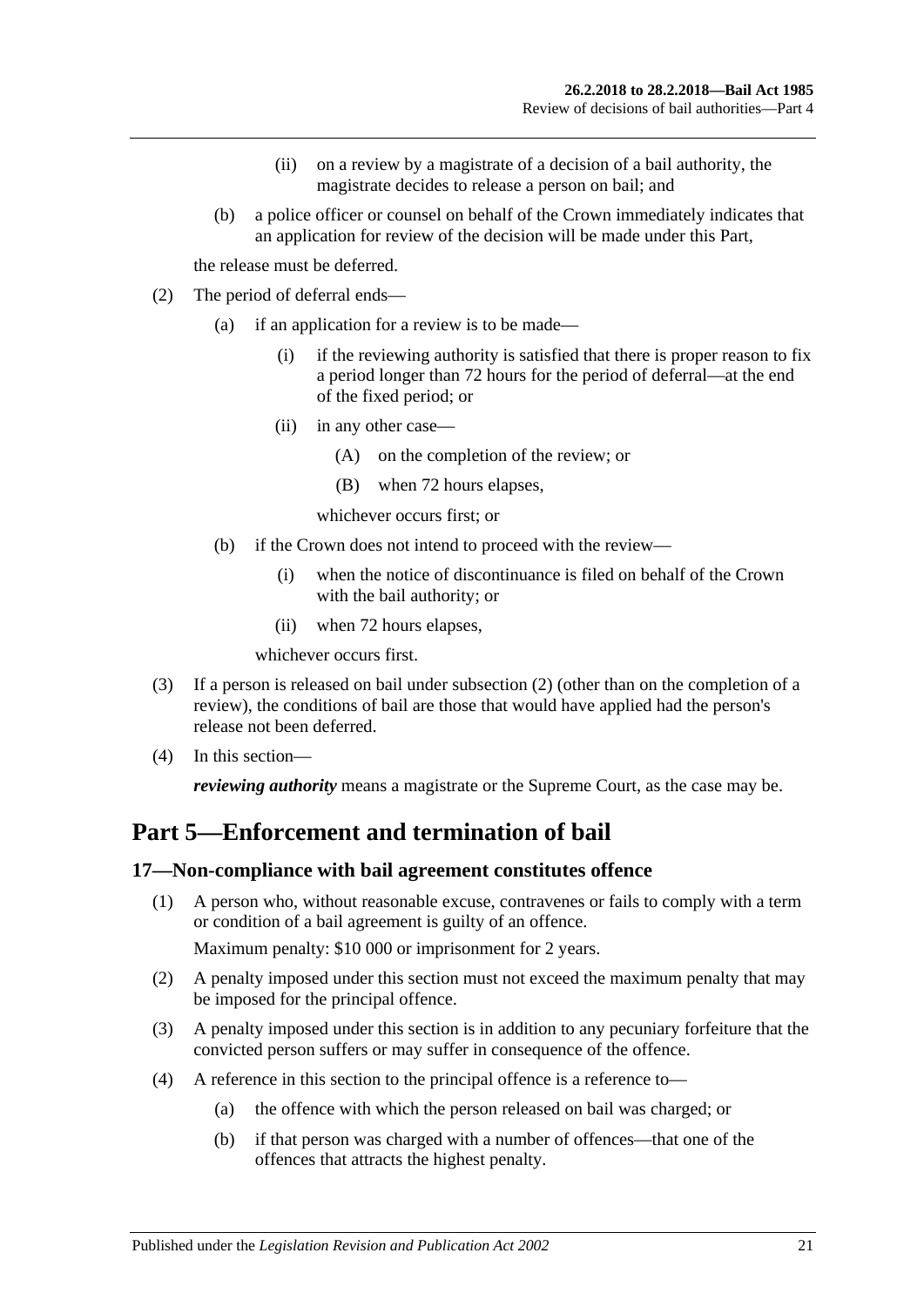### <span id="page-21-0"></span>**17A—Guarantor must inform member of police force if person fails to comply with bail agreement**

If a guarantor knows, or has reasonable cause to suspect, that the person released under the bail agreement has failed to comply with a term or condition of the agreement in relation to which his or her guarantee has been given, the guarantor must take reasonable steps to inform a police officer that the failure has, or may have, occurred.

Maximum penalty: \$1 250.

### <span id="page-21-1"></span>**18—Arrest of eligible person on non-compliance with bail agreement**

- (1) If it appears to a court or justice that a person released on bail has contravened or failed to comply with a term or condition of a bail agreement, it may—
	- (a) revoke the bail agreement; and
	- (b) if it appears necessary or desirable to do so—issue a warrant for the person's arrest.
- <span id="page-21-3"></span>(2) A police officer may arrest without warrant a person released on bail if he or she has reasonable grounds for believing that the person—
	- (a) intends to abscond; or
	- (b) is contravening or failing to comply with a bail agreement; or
	- (c) has contravened or failed to comply with a bail agreement.
- (3) A person who is arrested without warrant pursuant to [subsection](#page-21-3) (2) must, after being delivered into custody at a police station or designated police facility, be brought as soon as practicable before—
	- (a) the court before which the person is bound to appear; or
	- (b) the Magistrates Court.

#### <span id="page-21-4"></span><span id="page-21-2"></span>**19—Estreatment**

- (1) If a person who has been released under a bail agreement contravenes or fails to comply with a term or condition of the agreement—
	- (a) the court before which that person is bound to appear; or
	- (b) the Magistrates Court,

may, on the application of the Crown or on its own initiative, order that a pecuniary forfeiture stipulated in a bail agreement or a guarantee be carried into effect.

- (2) An order for pecuniary forfeiture under [subsection](#page-21-4) (1) may provide that the order is not to be carried into effect until a subsequent day to be fixed by the court making the order.
- (3) If a court makes an order under this section, the court may at any time for any sufficient reason, on the application of the person in relation to whom the order is made or on its own initiative—
	- (a) reduce the amount of the forfeiture as stipulated in the bail agreement or guarantee; or
	- (b) rescind its order.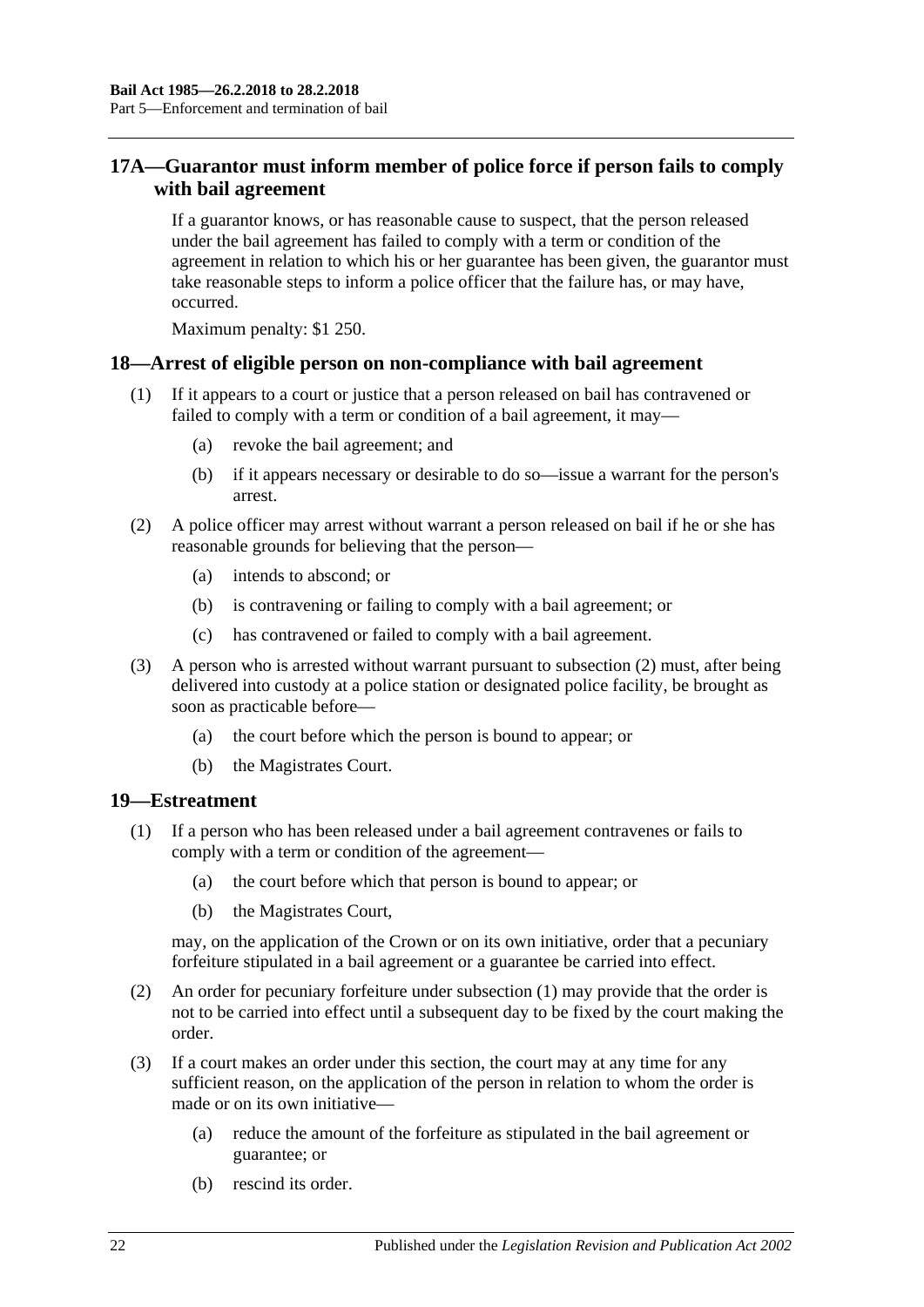- (3a) A court that makes an order under this section may allow time for payment of the amount forfeited and, if appropriate, direct that the amount be paid in instalments.
- (4) The amount of a pecuniary forfeiture that is carried into effect pursuant to an order under this section may be recovered as a fine.

#### <span id="page-22-0"></span>**19A—Arrest of person who is serious and organised crime suspect**

If it appears to a court that—

- (a) the matters referred to in section  $3A(1)(a)$ , [\(b\)](#page-3-3) and [\(c\)](#page-3-4) apply in relation to a person who has been released on bail; but
- (b) no application was made by a police officer to the bail authority for a determination to that effect,

the court may—

- (c) revoke the bail agreement; and
- (d) if it appears necessary or desirable to do so—issue a warrant for the person's arrest.

#### <span id="page-22-1"></span>**19B—Arrest of person who is or becomes a terror suspect**

- $(1)$  If—
	- (a) a person who has been released under a bail agreement becomes a terror suspect while subject to the bail agreement; or
	- (b) a terror suspect who has been released under a bail agreement is the subject of a certificate issued by the Commissioner of Police under this section,

the bail agreement is taken to be revoked and a police officer may arrest the person without warrant.

- (2) The Commissioner of Police may issue a certificate for the purposes of this section in relation to a terror suspect who has been released under a bail agreement certifying that the Commissioner is satisfied that significant new information has come to light in relation to the person that should be considered by a bail authority.
- (3) In any proceedings, a document that appears to be a certificate issued by the Commissioner of Police under this section may be admitted in evidence and is proof, in the absence of proof to the contrary, of the matter so certified.

### <span id="page-22-2"></span>**20—Termination of bail agreement**

When a person who is on bail is sentenced, or discharged without sentence, the bail agreement and guarantees (if any) terminate.

## <span id="page-22-3"></span>**Part 6—Miscellaneous**

### <span id="page-22-4"></span>**21—Evidence**

An apparently genuine document purporting to be a bail agreement or guarantee, or a copy of a bail agreement or guarantee, will be accepted by any court or justice as evidence of the bail agreement or guarantee and of its terms and conditions.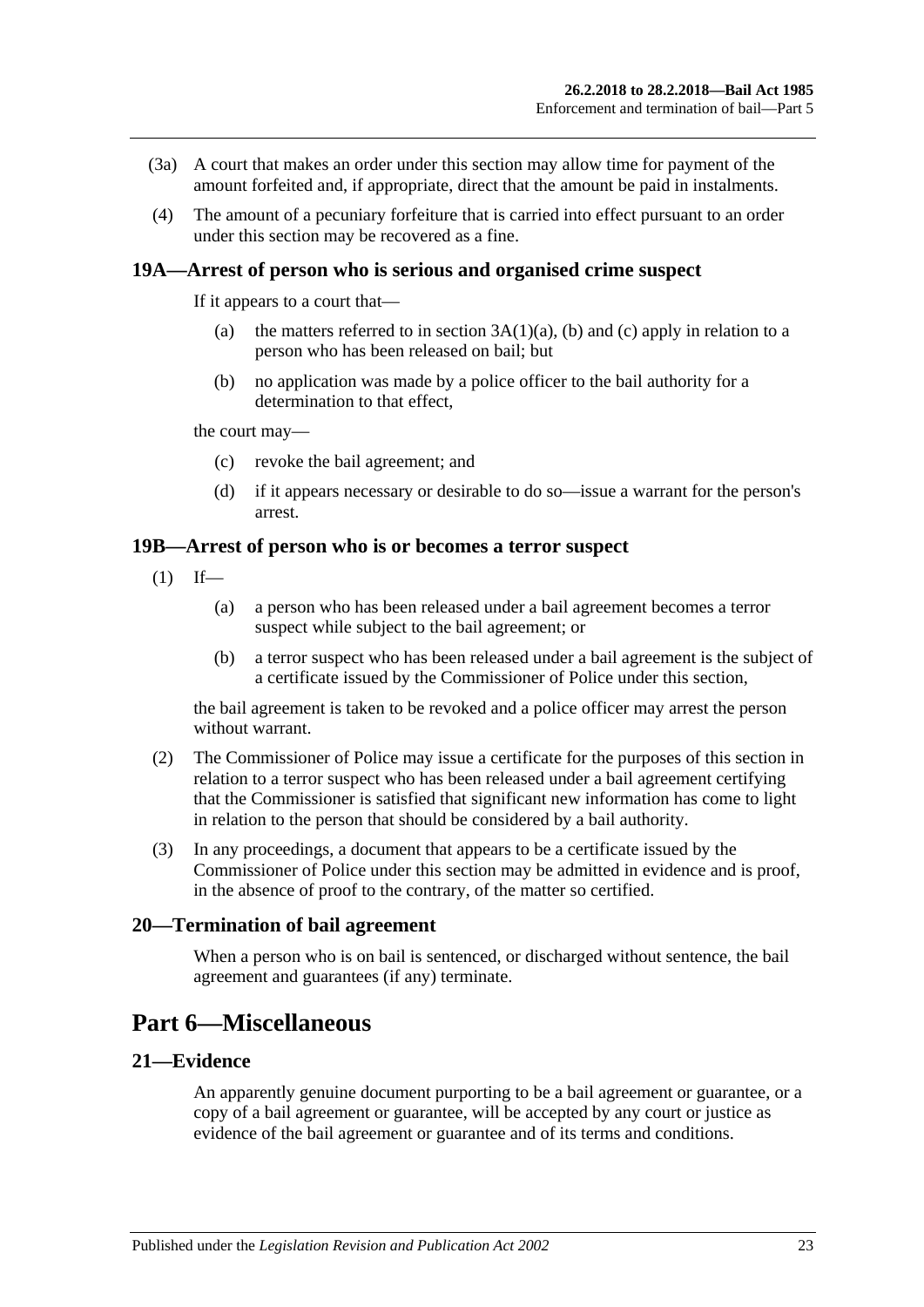### <span id="page-23-0"></span>**21A—Applications on behalf of the Crown**

An application may be made or a consent given under this Act on behalf of the Crown  $by-$ 

- (a) the Director of Public Prosecutions; or
- (b) a person acting on the instructions of the Crown; or
- (c) any police officer.

#### <span id="page-23-1"></span>**21B—Intervention programs**

- (1) When a court releases a person who has been charged with an offence on bail, the court may make it a condition of the bail agreement that the person undertake an intervention program.
- (2) Before imposing any such condition, the court must—
	- (a) satisfy itself that—
		- (i) the person is eligible for the services to be included on the program in accordance with applicable eligibility criteria (if any); and
		- (ii) those services are available for the person at a suitable time and place; and
	- (b) give consideration to any representations made by the person in relation to the program.
- (3) The court may make appropriate orders for assessment of the person to determine—
	- (a) a form of intervention program that is appropriate for the person; and
	- (b) the person's eligibility for the services included on the program,

and may release the person on bail on condition that he or she undertake the assessment as ordered.

- <span id="page-23-2"></span>(4) If a bail agreement contains a condition under this section—
	- (a) the person released on bail under the agreement must comply with conditions regulating his or her participation in the assessment or intervention program notified from time to time by the person's case manager; and
	- (b) a failure to comply with a requirement under [paragraph](#page-23-2) (a) may be regarded as a breach of a condition of the bail agreement.
- (5) The court may, at any time, on application by a person released on bail on condition that he or she participate in an assessment or intervention program, make an order revoking or varying the condition.
- (6) If an intervention program manager considers that—
	- (a) a person has failed to comply with a condition regulating the person's participation in an assessment or intervention program; and
	- (b) the failure to comply (of itself or in connection with other matters) suggests that the person is unwilling to participate in the assessment or program as directed,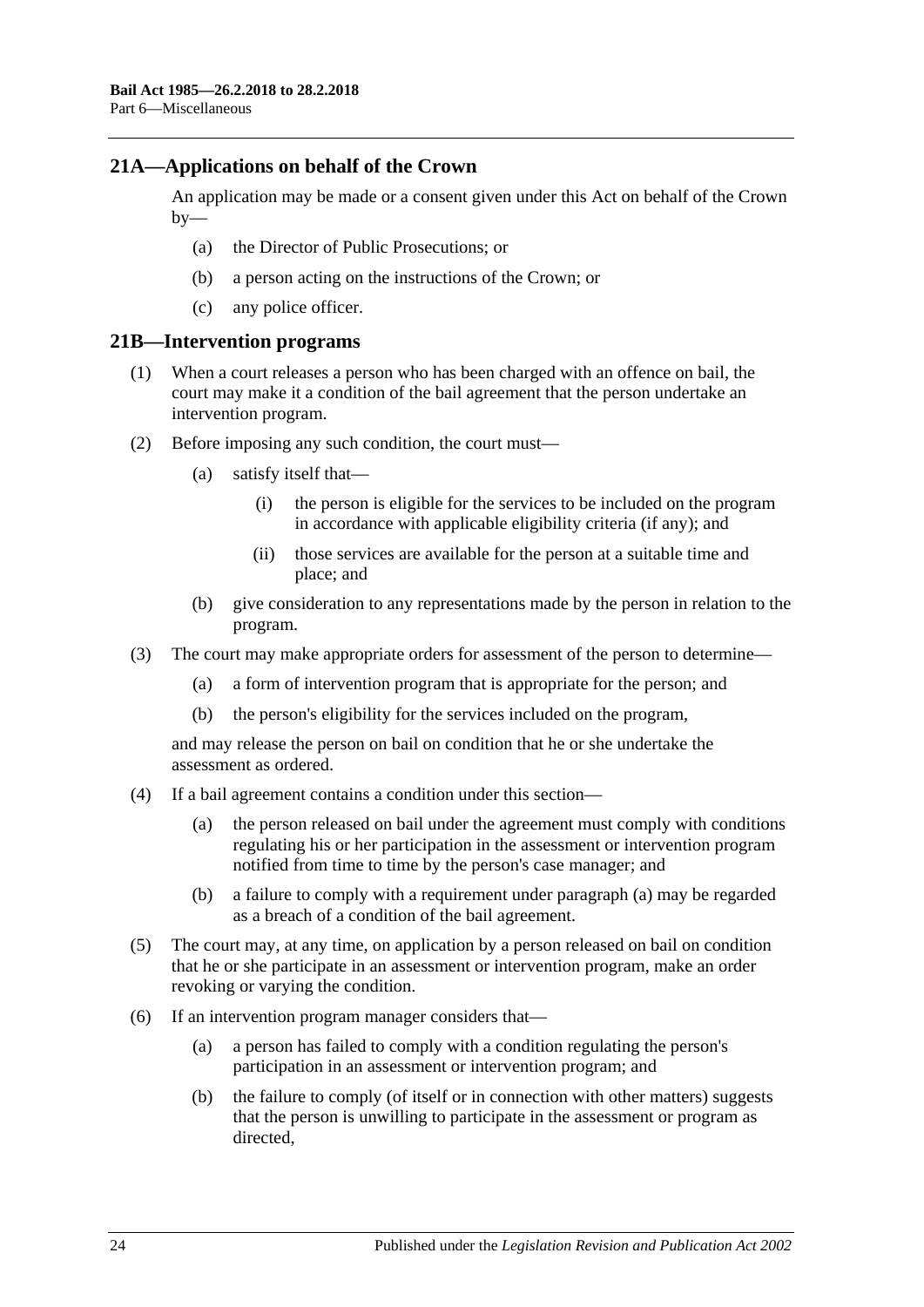the manager must refer the matter to the court and the court must then determine whether the failure to comply constitutes a breach of the bail agreement.

- (7) A certificate apparently signed—
	- (a) by an intervention program manager as to—
		- (i) whether the services to be included on a program are available for a particular person and, if so, when they will be available; or
		- (ii) whether a particular person is eligible for the services to be included on a program; or
	- (b) by a case manager as to whether a particular person has complied with conditions regulating his or her participation in an assessment or intervention program,

is admissible as evidence of the matter so certified.

#### <span id="page-24-0"></span>**21C—Power of delegation—intervention program manager**

- (1) An intervention program manager may, by instrument in writing, delegate a power or function under this Act—
	- (a) to a particular person; or
	- (b) to the person for the time being performing particular duties or holding or acting in a particular position.
- (2) A power or function so delegated under this section may, if the instrument of delegation so provides, be further delegated.
- (3) A delegation—
	- (a) may be absolute or conditional; and
	- (b) does not derogate from the power of the delegator to act in a matter; and
	- (c) is revocable at will.

#### <span id="page-24-1"></span>**22—False information on bail applications**

A person who provides false information in an application for release on bail knowing it to be false is guilty of an offence.

Maximum penalty: \$1 250.

#### <span id="page-24-2"></span>**23—Period of release on bail not to count as part of sentence**

If a person under sentence of imprisonment is released on bail pending the hearing and determination of an appeal, the period of release does not count as part of the sentence.

#### <span id="page-24-3"></span>**23A—Bail authority to consider intervention orders**

- (1) If a police officer or a person representing the Crown in bail proceedings is made aware that the victim of the alleged offence, or a person otherwise connected with proceedings for the alleged offence, feels a need for protection from the alleged offender or any other person associated with the alleged offender—
	- (a) the police officer or other person must ensure that the perceived need for protection is brought to the attention of the bail authority; and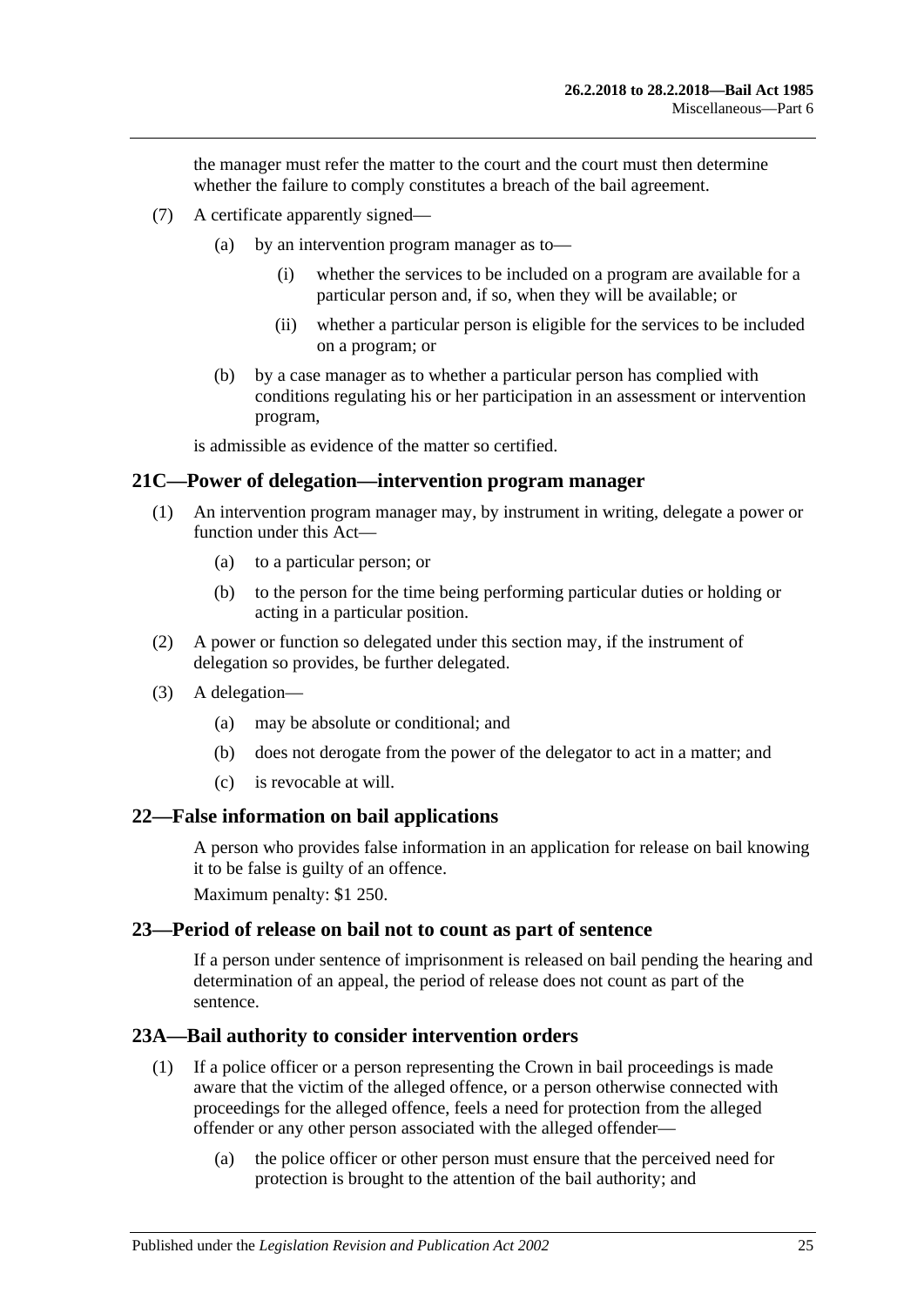- (b) the bail authority must consider—
	- (i) if the bail authority is a court—whether to issue an intervention order in accordance with this section; or
	- (ii) in any other case—whether to apply to the Magistrates Court for an intervention order under the *[Intervention Orders \(Prevention of](http://www.legislation.sa.gov.au/index.aspx?action=legref&type=act&legtitle=Intervention%20Orders%20(Prevention%20of%20Abuse)%20Act%202009)  [Abuse\) Act](http://www.legislation.sa.gov.au/index.aspx?action=legref&type=act&legtitle=Intervention%20Orders%20(Prevention%20of%20Abuse)%20Act%202009) 2009*.
- (2) If an applicant for bail is a serious and organised crime suspect, the bail authority must, on its own initiative, consider—
	- (a) if the bail authority is a court—whether to issue an intervention order in accordance with this section; or
	- (b) in any other case—whether to apply to the Magistrates Court for an intervention order under the *[Intervention Orders \(Prevention of Abuse\)](http://www.legislation.sa.gov.au/index.aspx?action=legref&type=act&legtitle=Intervention%20Orders%20(Prevention%20of%20Abuse)%20Act%202009)  Act [2009](http://www.legislation.sa.gov.au/index.aspx?action=legref&type=act&legtitle=Intervention%20Orders%20(Prevention%20of%20Abuse)%20Act%202009)*.
- (3) A court may, when determining a bail application, exercise the powers of the Magistrates Court to issue against the applicant or any person associated with the applicant, an intervention order under the *[Intervention Orders \(Prevention of Abuse\)](http://www.legislation.sa.gov.au/index.aspx?action=legref&type=act&legtitle=Intervention%20Orders%20(Prevention%20of%20Abuse)%20Act%202009)  Act [2009](http://www.legislation.sa.gov.au/index.aspx?action=legref&type=act&legtitle=Intervention%20Orders%20(Prevention%20of%20Abuse)%20Act%202009)* as if an application had been made under that Act against the applicant or other person.
- (4) An order issued under this section has effect as an intervention order under the *[Intervention Orders \(Prevention of Abuse\) Act](http://www.legislation.sa.gov.au/index.aspx?action=legref&type=act&legtitle=Intervention%20Orders%20(Prevention%20of%20Abuse)%20Act%202009) 2009*.

#### <span id="page-25-0"></span>**24—Act not to affect provisions relating to intervention and restraining orders**

Except as provided in [section](#page-24-3) 23A, nothing in this Act affects the operation of—

- (a) the *[Intervention Orders \(Prevention of Abuse\) Act](http://www.legislation.sa.gov.au/index.aspx?action=legref&type=act&legtitle=Intervention%20Orders%20(Prevention%20of%20Abuse)%20Act%202009) 2009*; or
- (b) the provisions of the *[Summary Procedure Act](http://www.legislation.sa.gov.au/index.aspx?action=legref&type=act&legtitle=Summary%20Procedure%20Act%201921) 1921* relating to restraining orders.

### <span id="page-25-1"></span>**25—Non-application of 48 Geo. III c. 58 in this State**

The Act of the Imperial Parliament 48 Geo. III c. 58 has no further force or effect in this State.

#### <span id="page-25-2"></span>**26—Regulations**

The Governor may make such regulations as are contemplated by this Act or as are necessary or expedient for the purposes of this Act.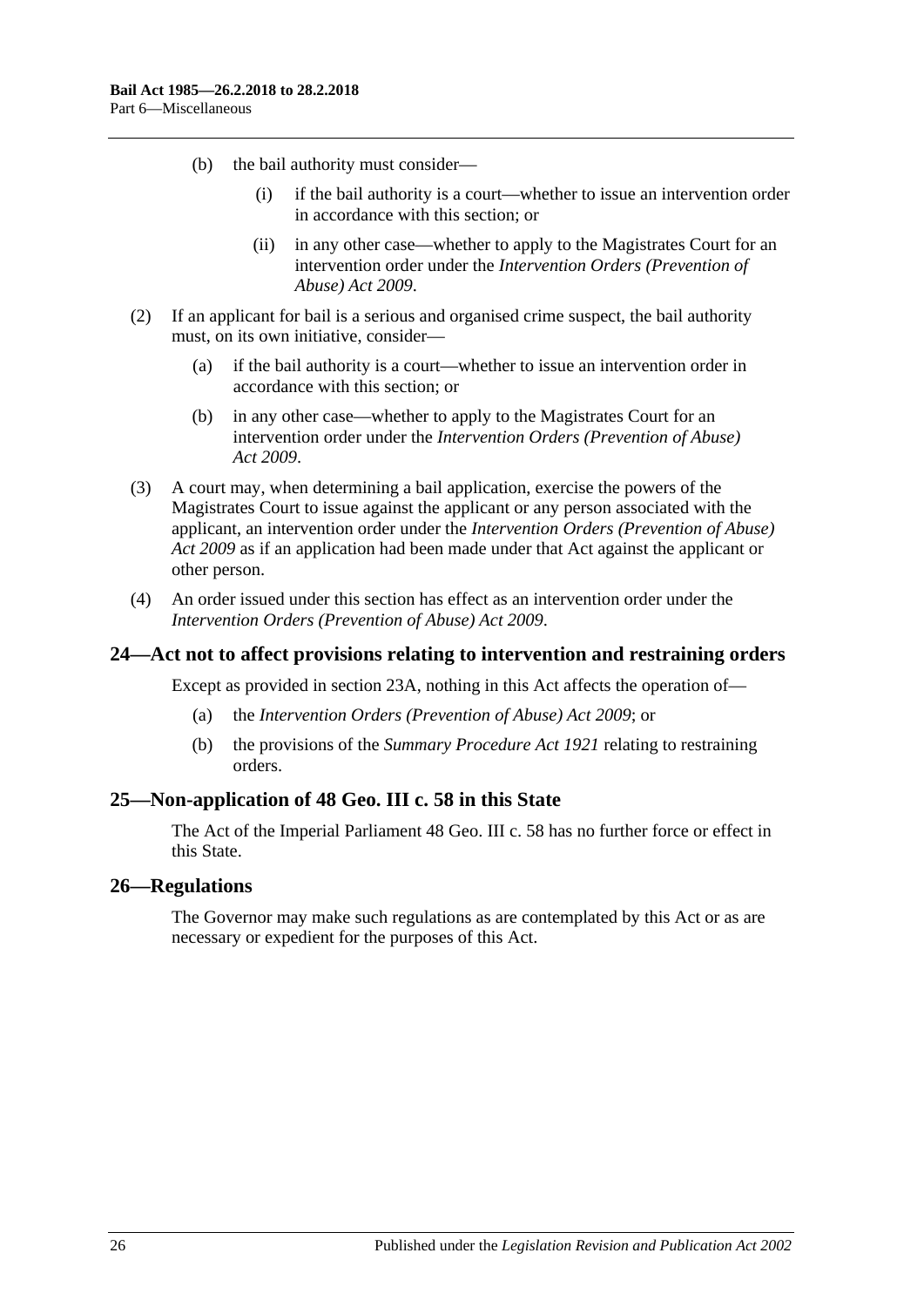## <span id="page-26-0"></span>**Legislative history**

### **Notes**

- Amendments of this version that are uncommenced are not incorporated into the text.
- Please note—References in the legislation to other legislation or instruments or to titles of bodies or offices are not automatically updated as part of the program for the revision and publication of legislation and therefore may be obsolete.
- Earlier versions of this Act (historical versions) are listed at the end of the legislative history.
- For further information relating to the Act and subordinate legislation made under the Act see the Index of South Australian Statutes or www.legislation.sa.gov.au.

## **Principal Act and amendments**

New entries appear in bold.

| Year | No | Title                                                                                           | Assent     | Commencement                                                           |
|------|----|-------------------------------------------------------------------------------------------------|------------|------------------------------------------------------------------------|
| 1985 | 5  | Bail Act 1985                                                                                   | 7.3.1985   | 7.7.1985 (Gazette 9.5.1985 p1399)                                      |
| 1986 | 33 | Statutes Amendment (Children's Bail) 10.4.1986<br>Act 1986                                      |            | 30.3.1987 (Gazette 26.2.1987 p440)                                     |
| 1987 | 32 | <b>Bail Act Amendment Act 1987</b>                                                              | 23.4.1987  | 4.10.1987 (Gazette 30.7.1987 p273)                                     |
| 1990 | 23 | <b>Statute Law Revision Act 1990</b>                                                            | 26.4.1990  | Sch 2-29.6.1990 (Gazette 14.6.1990<br>p1606                            |
| 1991 | 49 | <b>Director of Public Prosecutions</b><br>Act 1991                                              | 21.11.1991 | 6.7.1992 (Gazette 25.6.1992 p1869)                                     |
| 1991 | 69 | <b>Statutes Repeal and Amendment</b><br>(Courts) Act 1991                                       | 12.12.1991 | 6.7.1992 (Gazette 2.7.1992 p209)                                       |
| 1993 | 62 | <b>Statutes Amendment (Courts)</b><br>Act 1993                                                  | 27.5.1993  | ss 19-23-1.7.1993 (Gazette 24.6.1993<br>p2047                          |
| 1993 | 94 | <b>Statutes Repeal and Amendment</b><br>(Children's Protection and Young<br>Offenders) Act 1993 | 4.11.1993  | 1.1.1994 (Gazette 4.11.1993 p2177)                                     |
| 1994 | 22 | Domestic Violence Act 1994                                                                      | 26.5.1994  | 1.8.1994 (Gazette 14.7.1994 p68)                                       |
| 1995 | 27 | <b>Statutes Amendment</b><br>(Attorney-General's Portfolio)<br>Act 1995                         | 27.4.1995  | ss 4-11-10.7.1995 (Gazette 29.6.1995<br>p2973                          |
| 1996 | 67 | <b>Statutes Amendment</b><br>(Attorney-General's Portfolio)<br>Act 1996                         | 15.8.1996  | ss 4 & 5-17.10.1996 (Gazette<br>17.10.1996 p1361)                      |
| 1999 | 42 | <b>Statutes Amendment and Repeal</b><br>(Justice Portfolio) Act 1999                            | 5.8.1999   | Pt 3 (ss $5-10$ )-1.9.2000 (Gazette<br>11.5.2000 p2472)                |
| 2005 | 49 | <b>Statutes Amendment (Intervention</b><br>Programs and Sentencing Procedures)<br>Act 2005      | 27.10.2005 | Pt 2 (ss $4 \& 5$ ) and Sch 1-19.12.2005<br>(Gazette 15.12.2005 p4326) |
| 2005 | 56 | Justices of the Peace Act 2005                                                                  | 17.11.2005 | Sch 2 (cl 7)-1.7.2006 (Gazette<br>22.6.2006 p2012)                     |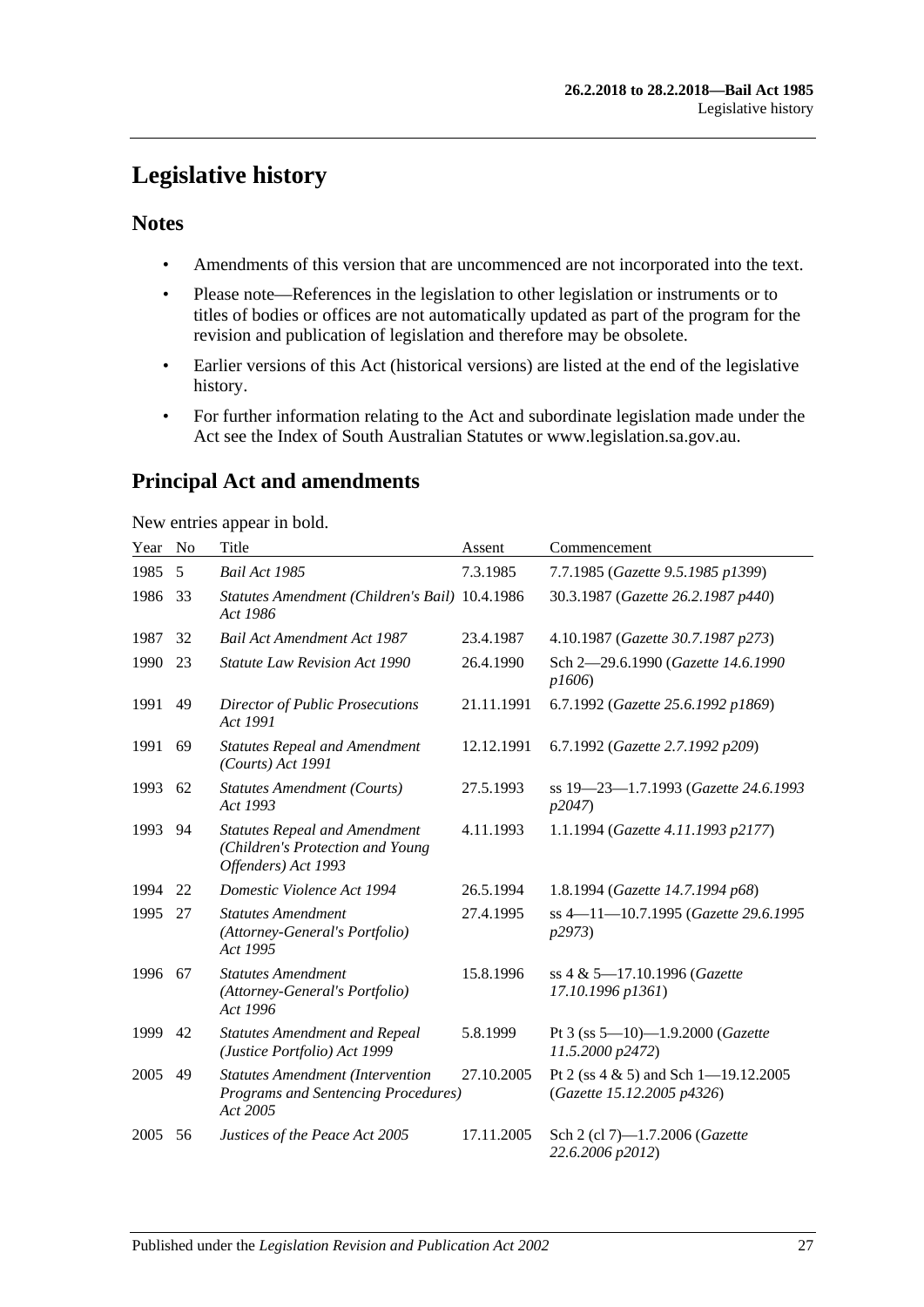#### **Bail Act 1985—26.2.2018 to 28.2.2018**

Legislative history

| 2005 | 81 | Statutes Amendment (Vehicle and<br>Vessel Offences) Act 2005                       | 8.12.2005  | Pt 3 (s 13)-30.7.2006 (Gazette<br>27.7.2006 p2400)           |
|------|----|------------------------------------------------------------------------------------|------------|--------------------------------------------------------------|
| 2006 | 17 | <b>Statutes Amendment (New Rules of</b><br>Civil Procedure) Act 2006               | 6.7.2006   | Pt 11 (ss 45-47)-4.9.2006 (Gazette<br>17.8.2006 p2831)       |
| 2007 | 48 | <b>Statutes Amendment (Victims of</b><br>Crime) Act 2007                           | 8.11.2007  | Pt 2 (s 4)-17.7.2008 (Gazette 17.7.2008<br>p3372)            |
| 2008 | 13 | Serious and Organised Crime<br>(Control) Act 2008                                  | 15.5.2008  | Sch 1 (cl 2)-4.9.2008 (Gazette 4.9.2008)<br>p4227)           |
| 2009 | 18 | Cross-border Justice Act 2009                                                      | 21.5.2009  | Sch 1 (cl 2)-1.11.2009 (Gazette<br>29.10.2009 p4982)         |
| 2009 | 73 | Bail (Arson) Amendment Act 2009                                                    | 10.12.2009 | 10.12.2009                                                   |
| 2009 | 85 | Intervention Orders (Prevention of<br>Abuse) Act 2009                              | 10.12.2009 | Sch 1 (cll 2-4)-9.12.2011 (Gazette<br>20.10.2011 p4269)      |
| 2012 | 12 | <b>Statutes Amendment (Serious and</b><br>Organised Crime) Act 2012                | 10.5.2012  | Pt 3 (ss 8-16)-17.6.2012 (Gazette<br>14.6.2012 p2756)        |
| 2012 | 33 | Statutes Amendment (Serious Firearm 27.9.2012<br>Offences) Act 2012                |            | Pt 2 (ss 4-7)-4.3.2013 (Gazette<br>21.2.2013 p485)           |
| 2013 | 41 | Child Sex Offenders Registration<br>(Miscellaneous) Amendment Act 2013             | 3.10.2013  | Sch 1 (cl 1)-22.12.2013 (Gazette<br>19.12.2013 p4923)        |
| 2013 | 60 | <b>Statutes Amendment (Arrest</b><br>Procedures and Bail) Act 2013                 | 7.11.2013  | Pt 2 (ss 4-13) & Sch 1-1.10.2014<br>(Gazette 4.9.2014 p4244) |
| 2015 | 13 | Criminal Law (High Risk Offenders)<br>Act 2015                                     | 9.7.2015   | Sch 1 (cl 2)-25.1.2016 (Gazette<br>11.11.2015 p4886)         |
| 2015 | 14 | Intervention Orders (Prevention of<br>Abuse) (Miscellaneous) Amendment<br>Act 2015 | 9.7.2015   | Sch 1 (cl 1)-1.12.2015 (Gazette<br>19.11.2015 p4975)         |
| 2015 | 46 | Firearms Act 2015                                                                  | 17.12.2015 | Sch 1 (cl 2)-1.7.2017 (Gazette<br>27.6.2017 p2619)           |
| 2016 | 62 | <b>Statutes Amendment (Courts and</b><br>Justice Measures) Act 2016                | 8.12.2016  | Pt 2 (ss 4 & 5)—8.12.2016: s 2(1)                            |
| 2017 | 18 | Summary Procedure (Indictable<br>Offences) Amendment Act 2017                      | 14.6.2017  | Sch 2 (cll 1, 2 & 41)-5.3.2018 (Gazette<br>12.12.2017 p4961  |
| 2017 | 34 | Bail (Miscellaneous) Amendment<br>Act 2017                                         | 22.8.2017  | 22.8.2017 except Pt 3-9.10.2017<br>(Gazette 4.10.2017 p4231) |
| 2017 | 53 | <b>Statutes Amendment (Sentencing)</b><br>Act 2017                                 | 28.11.2017 | Pt 2 (s 4)-30.4.2018 (Gazette 6.2.2018<br>p612)              |
| 2017 | 69 | <b>Statutes Amendment (Terror Suspect 12.12.2017</b><br>Detention) Act 2017        |            | Pt 2 (ss 4 to 10)-26.2.2018 (Gazette<br>13.2.2018 p733)      |
| 2017 | 70 | <b>Statutes Amendment</b><br>(Attorney-General's Portfolio No 3)<br>Act 2017       | 12.12.2017 | Pt 3 (ss 5 to 7)-1.3.2018 (Gazette<br>6.2.2018 p610)         |

## **Provisions amended**

New entries appear in bold.

Entries that relate to provisions that have been deleted appear in italics.

| $Pr_0$<br>191011<br>11 U | varie<br>$\cdots$<br>אוו<br>ПU. | ешеш<br>. |
|--------------------------|---------------------------------|-----------|
| $\mathbf{D}$             |                                 |           |

Pt 1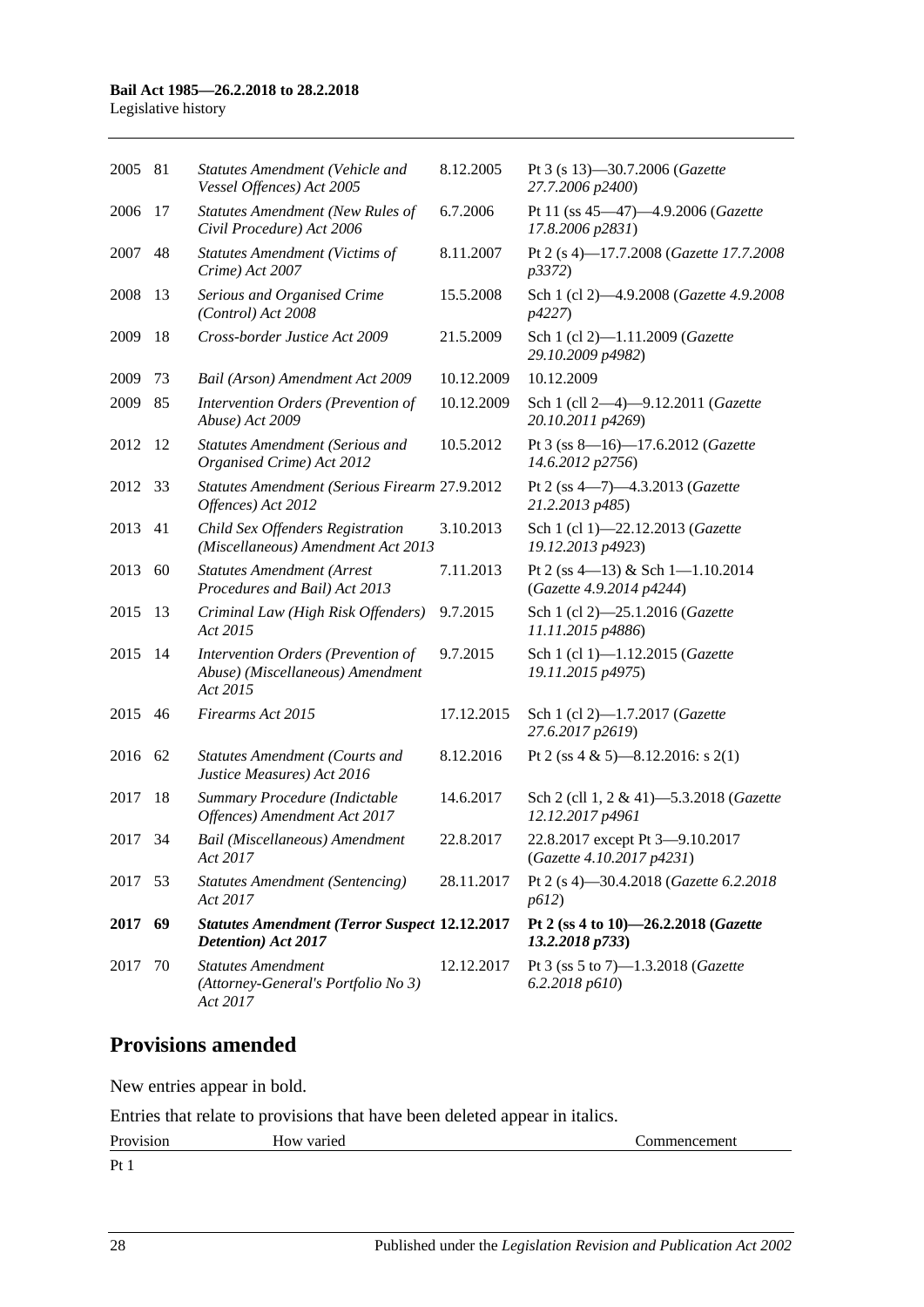#### **26.2.2018 to 28.2.2018—Bail Act 1985** Legislative history

| s <sub>2</sub>                              | deleted by $23/1990 s 3(1)$ (Sch 2)                | 29.6.1990                 |
|---------------------------------------------|----------------------------------------------------|---------------------------|
| $s \; 3(1)$                                 |                                                    |                           |
| s(3(1))                                     | s 3 redesignated as s $3(1)$ by $33/1986$ s $3(c)$ | 30.3.1987                 |
| ammunition                                  | inserted by 33/2012 s 4(1)                         | 4.3.2013                  |
|                                             | amended by 46/2015 Sch 1 cl 2(1)                   | 1.7.2017                  |
| case manager                                | inserted by $49/2005$ s $4(1)$                     | 19.12.2005                |
| <b>Chief Executive</b><br>Officer           | inserted by $12/2012$ s $8(1)$                     | 17.6.2012                 |
| child                                       | inserted by $33/1986$ s $3(a)$                     | 30.3.1987                 |
| <b>Commonwealth</b><br><b>Criminal Code</b> | inserted by $69/2017$ s $4(1)$                     | 26.2.2018                 |
| community<br>corrections officer            | inserted by $42/1999$ s 5                          | 1.9.2000                  |
| designated police<br>facility               | inserted by $60/2013$ s $4(1)$                     | 1.10.2014                 |
| firearm                                     | inserted by $33/2012$ s $4(2)$                     | 4.3.2013                  |
|                                             | amended by 46/2015 Sch 1 cl 2(2)                   | 1.7.2017                  |
| guardian                                    | inserted by $33/1986$ s $3(b)$                     | 30.3.1987                 |
| intervention<br>program                     | inserted by $49/2005$ s $4(2)$                     | 19.12.2005                |
| intervention<br>program manager             | inserted by $49/2005$ s $4(2)$                     | 19.12.2005                |
| officer in charge                           | inserted by $60/2013$ s $4(2)$                     | 1.10.2014                 |
|                                             | responsible officer inserted by $60/2013$ s $4(2)$ | 1.10.2014                 |
| serious and<br>organised crime<br>offence   | inserted by 12/2012 s 8(2)                         | 17.6.2012                 |
| serious and<br>organised crime<br>suspect   | inserted by $12/2012$ s $8(2)$                     | 17.6.2012                 |
| terrorism<br>intelligence<br>authority      | inserted by $69/2017$ s $4(2)$                     | 26.2.2018                 |
| terrorism<br>notification                   | inserted by $69/2017$ s $4(2)$                     | 26.2.2018                 |
| terrorist offence                           | inserted by $69/2017$ s $4(2)$                     | 26.2.2018                 |
| terror suspect                              | inserted by $69/2017$ s $4(2)$                     | 26.2.2018                 |
| training centre                             | inserted by 70/2017 s 5                            | 1.3.2018-not incorporated |
| victim                                      | amended by 32/1987 s 3                             | 4.10.1987                 |
| working day                                 | amended by 34/2017 s 4                             | 22.8.2017                 |
| $s \; 3(2)$                                 | inserted by $33/1986$ s $3(c)$                     | 30.3.1987                 |
|                                             | amended by 23/1990 s 3(1) (Sch 2)                  | 29.6.1990                 |
| s3A                                         | inserted by 12/2012 s 9                            | 17.6.2012                 |
| $s \; 3A(2)$                                | amended by 18/2017 Sch 2 cl 1                      | 5.3.2018-not incorporated |
| s3B                                         | inserted by 69/2017 s 5                            | 26.2.2018                 |
| s <sub>4</sub>                              |                                                    |                           |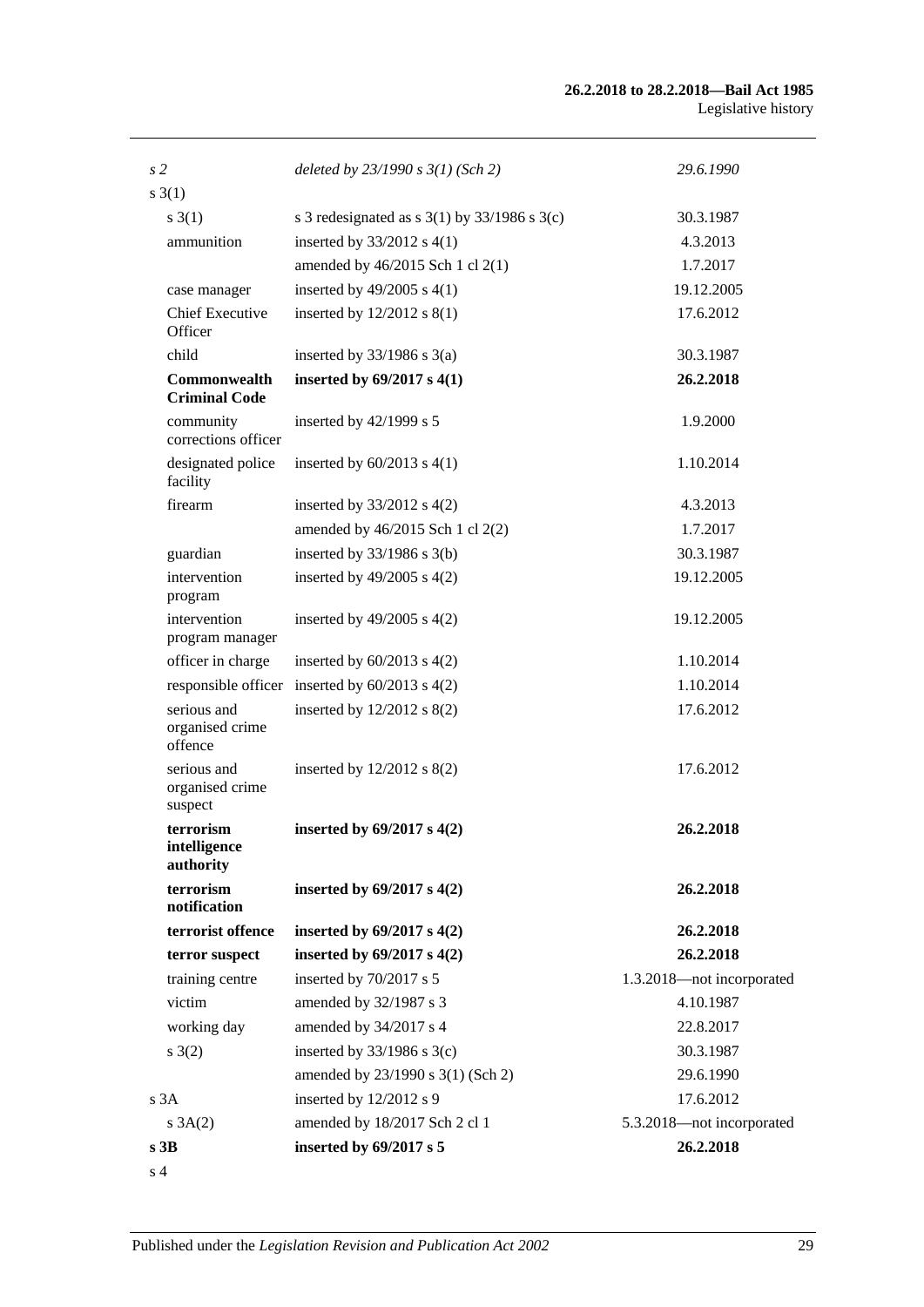#### **Bail Act 1985—26.2.2018 to 28.2.2018** Legislative history

| s(4(1))        | s 4 amended by $33/1986$ s $3(d)$                          | 30.3.1987                 |
|----------------|------------------------------------------------------------|---------------------------|
|                | s 4 amended and redesignated as $s$ 4(1) by<br>32/1987 s 4 | 4.10.1987                 |
|                | amended by 23/1990 s 3(1) (Sch 2)                          | 29.6.1990                 |
|                | amended by 62/1993 s 19                                    | 1.7.1993                  |
|                | amended by 12/2012 s 10(1)                                 | 17.6.2012                 |
|                | amended by $69/2017$ s $6(1)$ , (2)                        | 26.2.2018                 |
| s(4(a))        | inserted by 12/2012 s 10(2)                                | 17.6.2012                 |
| s(4(1b))       | inserted by $69/2017$ s $6(3)$                             | 26.2.2018                 |
| s(4(2)         | inserted by $32/1987$ s 4(c)                               | 4.10.1987                 |
|                | amended by 60/2013 Sch 1                                   | 1.10.2014                 |
| s(4(3))        | inserted by 13/2015 Sch 1 cl 2                             | 25.1.2016                 |
| s <sub>5</sub> |                                                            |                           |
| s 5(1)         | amended by 32/1987 s 5                                     | 4.10.1987                 |
|                | amended by 23/1990 s 3(1) (Sch 2)                          | 29.6.1990                 |
|                | amended by 62/1993 s 20                                    | 1.7.1993                  |
|                | amended by 27/1995 s 4                                     | 10.7.1995                 |
|                | amended by $67/1996$ s $4(a)$                              | 17.10.1996                |
|                | amended by 56/2005 Sch 2 cl 7                              | 1.7.2006                  |
|                | amended by 60/2013 s 5, Sch 1                              | 1.10.2014                 |
|                | amended by 69/2017 s 7(1)                                  | 26.2.2018                 |
| $s\ 5(2)$      | substituted by $67/1996$ s $4(b)$                          | 17.10.1996                |
|                | amended by 60/2013 Sch 1                                   | 1.10.2014                 |
| $s\,5(3)$      | inserted by $69/2017$ s $7(2)$                             | 26.2.2018                 |
| Pt 2           |                                                            |                           |
| s <sub>6</sub> |                                                            |                           |
| s(6(1))        | amended by 23/1990 s 3(1) (Sch 2)                          | 29.6.1990                 |
|                | amended by $62/1993$ s $21(a)$                             | 1.7.1993                  |
|                | amended by 42/1999 s 6                                     | 1.9.2000                  |
|                | amended by 60/2013 Sch 1                                   | 1.10.2014                 |
|                | amended by 18/2017 Sch 2 cl 2                              | 5.3.2018-not incorporated |
| s(6(1a))       | inserted by $33/1986$ s $3(e)$                             | 30.3.1987                 |
|                | amended by 23/1990 s 3(1) (Sch 2)                          | 29.6.1990                 |
| s(6(1b))       | inserted by 62/1993 s 21(b)                                | 1.7.1993                  |
| s(6(3))        | substituted by 32/1987 s 6                                 | 4.10.1987                 |
|                | amended by 60/2013 s 6, Sch 1                              | 1.10.2014                 |
|                | amended by 62/2016 s 4                                     | 8.12.2016                 |
|                | amended by 70/2017 s 6                                     | 1.3.2018-not incorporated |
| s 6(4)         | substituted by 32/1987 s 6                                 | 4.10.1987                 |
|                | amended by 17/2006 s 45                                    | 4.9.2006                  |
|                | amended by 60/2013 Sch 1                                   | 1.10.2014                 |
| s(6(5)         | inserted by 32/1987 s 6                                    | 4.10.1987                 |
|                | amended by 60/2013 Sch 1                                   | 1.10.2014                 |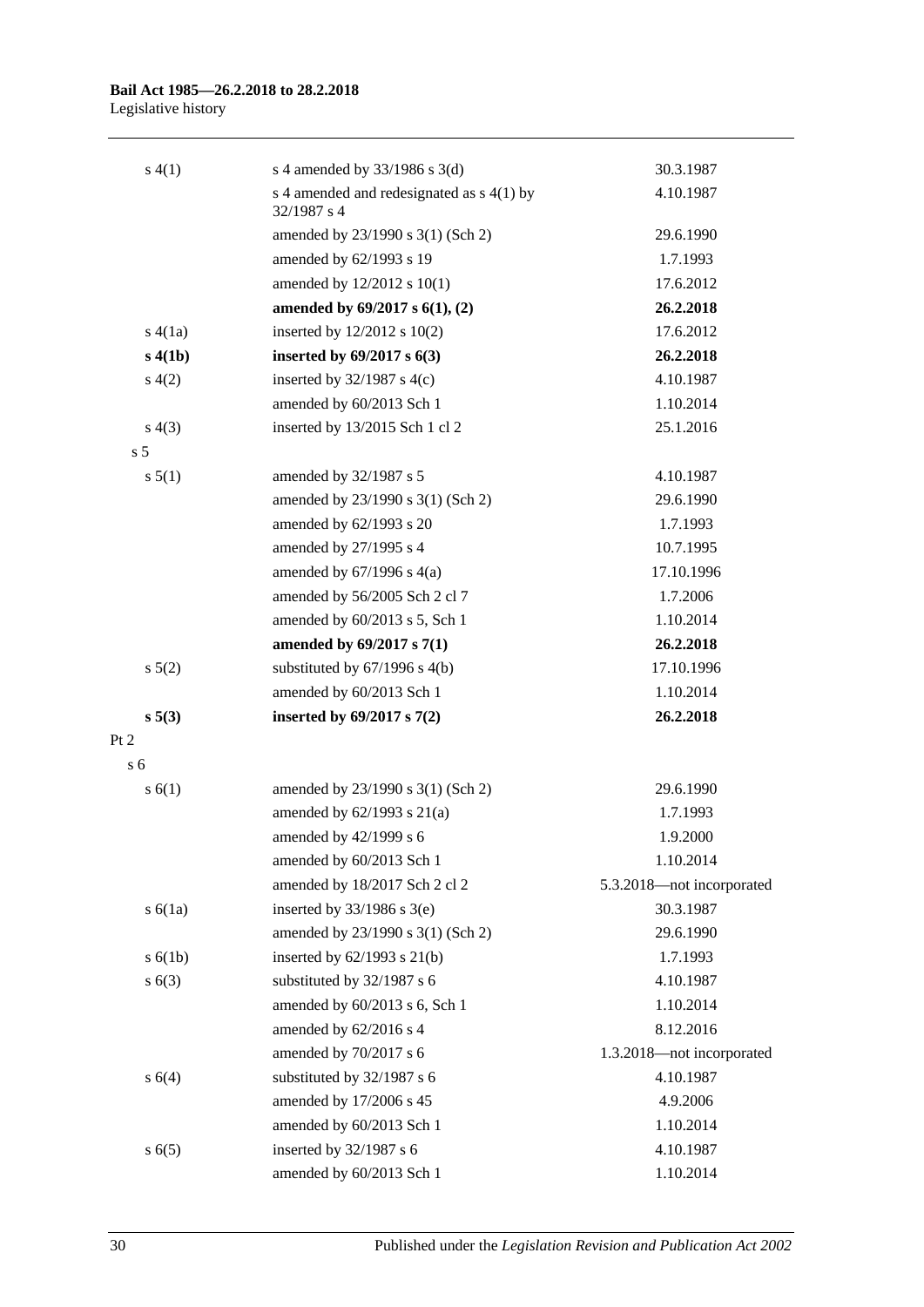#### **26.2.2018 to 28.2.2018—Bail Act 1985** Legislative history

| s <sub>7</sub> |                                             |                           |
|----------------|---------------------------------------------|---------------------------|
| s(7(1))        | amended by 23/1990 s 3(1) (Sch 2)           | 29.6.1990                 |
| s(7(3))        | substituted by 32/1987 s 7                  | 4.10.1987                 |
|                | amended by 60/2013 s 7                      | 1.10.2014                 |
|                | amended by 62/2016 s 5                      | 8.12.2016                 |
|                | amended by 70/2017 s 7                      | 1.3.2018-not incorporated |
| s(7(4)         | substituted by 32/1987 s 7                  | 4.10.1987                 |
| s7(5)          | inserted by 32/1987 s 7                     | 4.10.1987                 |
|                | amended by 60/2013 Sch 1                    | 1.10.2014                 |
| s7(6)          | inserted by 32/1987 s 7                     | 4.10.1987                 |
| Pt 3           |                                             |                           |
| s <sub>8</sub> |                                             |                           |
| s(1)           | substituted by 32/1987 s 8                  | 4.10.1987                 |
| s(8(1a))       | inserted by 32/1987 s 8                     | 4.10.1987                 |
|                | amended by 23/1990 s 3(1) (Sch 2)           | 29.6.1990                 |
| s(2)           | amended by 23/1990 s 3(1) (Sch 2)           | 29.6.1990                 |
| s(2a)          | inserted by $33/1986$ s 3(f)                | 30.3.1987                 |
|                | amended by 60/2013 Sch 1                    | 1.10.2014                 |
| s(3)           | amended by 23/1990 s 3(1) (Sch 2)           | 29.6.1990                 |
|                | amended by 60/2013 Sch 1                    | 1.10.2014                 |
| s <sub>9</sub> |                                             |                           |
| $s \, 9(1)$    | amended by 60/2013 Sch 1                    | 1.10.2014                 |
| $s \, 9(2)$    | amended by 23/1990 s 3(1) (Sch 2)           | 29.6.1990                 |
|                | amended by 60/2013 Sch 1                    | 1.10.2014                 |
| s 10           |                                             |                           |
| 10(1)          | amended by 23/1990 s 3(1) (Sch 2)           | 29.6.1990                 |
|                | amended by $62/1993$ s $22(a)$              | 1.7.1993                  |
|                | (c) deleted by $22/1994$ Sch cl $2(a)$      | 1.8.1994                  |
|                | amended by 85/2009 Sch 1 cl 2               | 9.12.2011                 |
|                | amended by 60/2013 Sch 1                    | 1.10.2014                 |
| 10(2)          | amended by 23/1990 s 3(1) (Sch 2)           | 29.6.1990                 |
|                | amended by 60/2013 Sch 1                    | 1.10.2014                 |
| s 10(3)        | inserted by $62/1993$ s $22(b)$             | 1.7.1993                  |
|                | amended by 60/2013 Sch 1                    | 1.10.2014                 |
| s 10(4)        | inserted by 22/1994 Sch cl 2(b)             | 1.8.1994                  |
|                | amended by 60/2013 Sch 1                    | 1.10.2014                 |
| s 10A          | inserted by 81/2005 s 13                    | 30.7.2006                 |
| $s$ 10A $(1a)$ | inserted by $12/2012$ s $11(1)$             | 17.6.2012                 |
| $s$ 10A $(2)$  | substituted by 48/2007 s 4                  | 17.7.2008                 |
|                | substituted by 13/2008 Sch 1 cl 2           | 4.9.2008                  |
|                | prescribed applicant amended by 73/2009 s 3 | 10.12.2009                |
|                | amended by 85/2009 Sch 1 cl 3               | 9.12.2011                 |
|                | amended by 12/2012 s 11(2)                  | 17.6.2012                 |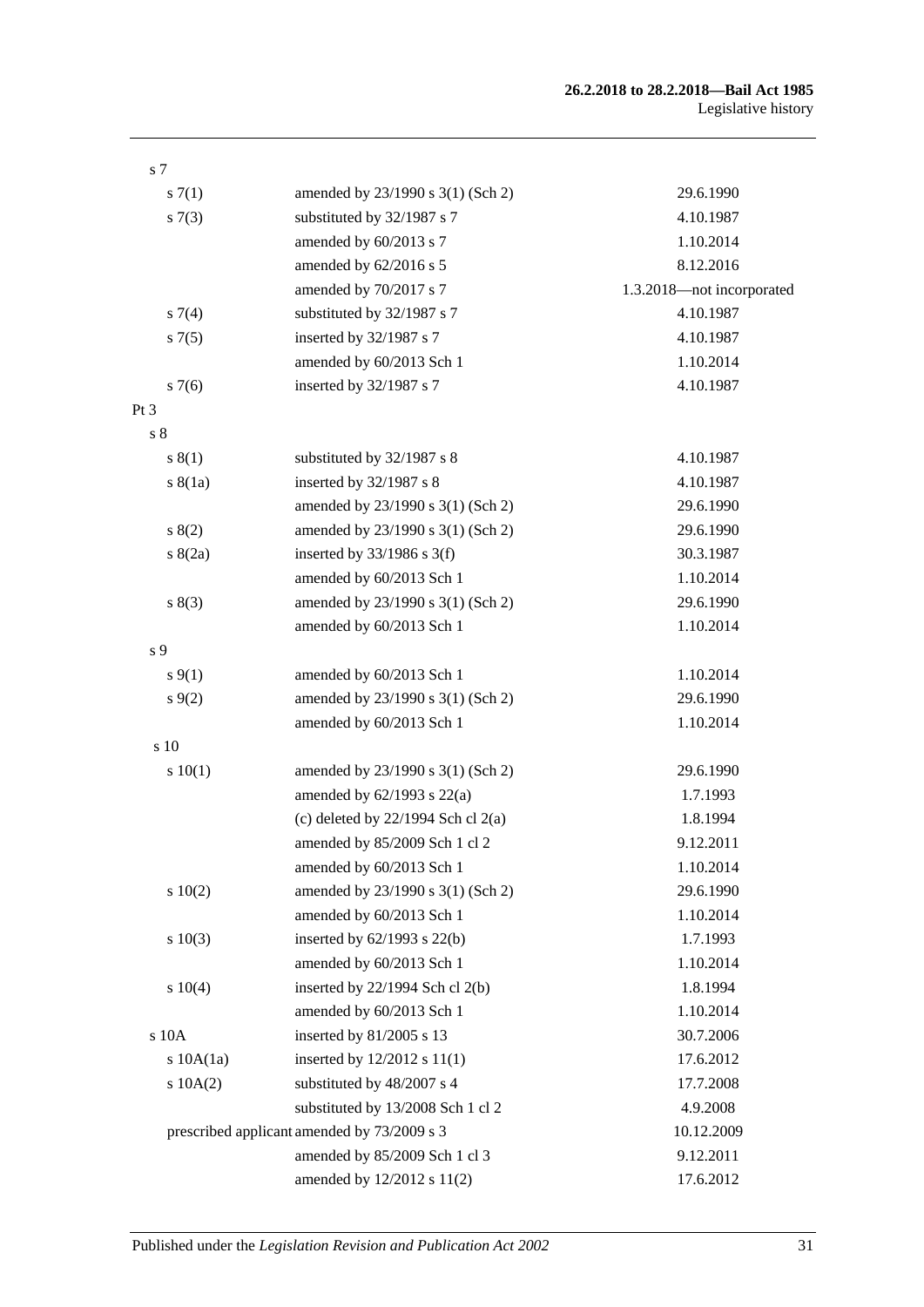|                       | amended by 33/2012 s 5             | 4.3.2013                   |
|-----------------------|------------------------------------|----------------------------|
|                       | amended by 60/2013 Sch 1           | 1.10.2014                  |
|                       | amended by 34/2017 s 6(1), (2)     | 9.10.2017                  |
|                       | amended by 69/2017 s 8             | 26.2.2018                  |
|                       | amended by 53/2017 s 4             | 30.4.2018-not incorporated |
| s 11                  |                                    |                            |
| s 11(1)               | substituted by 33/2012 s 6         | 4.3.2013                   |
| s $11(1a)$ — $(1d)$   | inserted by $33/2012$ s 6          | 4.3.2013                   |
| s 11(2)               | amended by $33/1986$ s $3(g)$      | 30.3.1987                  |
|                       | amended by $32/1987$ s $9(a)$      | 4.10.1987                  |
|                       | amended by 23/1990 s 3(1) (Sch 2)  | 29.6.1990                  |
|                       | amended by 42/1999 s 7(a), (b)     | 1.9.2000                   |
|                       | amended by 60/2013 Sch 1           | 1.10.2014                  |
| s $11(2aa)$           | inserted by $12/2012$ s $12(1)$    | 17.6.2012                  |
| s $11(2ab)$ — $(2ad)$ | inserted by 41/2013 Sch 1 cl 1(1)  | 22.12.2013                 |
| s $11(2a)$            | inserted by $32/1987$ s $9(b)$     | 4.10.1987                  |
| s 11(3)               | amended by $33/1986$ s $3(m)$      | 30.3.1987                  |
|                       | substituted by $32/1987$ s $9(b)$  | 4.10.1987                  |
|                       | amended by 23/1990 s 3(1) (Sch 2)  | 29.6.1990                  |
| s 11(3a)              | inserted by $32/1987$ s $9(b)$     | 4.10.1987                  |
|                       | amended by 23/1990 s 3(1) (Sch 2)  | 29.6.1990                  |
|                       | substituted by $12/2012$ s $12(2)$ | 17.6.2012                  |
| s $11(4)$ and $(5)$   | amended by 23/1990 s 3(1) (Sch 2)  | 29.6.1990                  |
| s 11(6)               | substituted by $32/1987$ s $9(c)$  | 4.10.1987                  |
|                       | amended by 23/1990 s 3(1) (Sch 2)  | 29.6.1990                  |
|                       | amended by $27/1995$ s $5(a)$      | 10.7.1995                  |
|                       | amended by $42/1999$ s $7(c)$      | 1.9.2000                   |
|                       | (b) deleted by $42/1999$ s $7(c)$  | 1.9.2000                   |
|                       | amended by $60/2013$ s 8, Sch 1    | 1.10.2014                  |
| s 11(7)               | amended by 23/1990 s 3(1) (Sch 2)  | 29.6.1990                  |
| s 11(7a)              | inserted by $32/1987$ s $9(d)$     | 4.10.1987                  |
|                       | amended by $42/1999$ s $7(d)$      | 1.9.2000                   |
|                       | amended by 60/2013 Sch 1           | 1.10.2014                  |
| s 11(7b)              | inserted by $32/1987$ s $9(d)$     | 4.10.1987                  |
|                       | amended by 23/1990 s 3(1) (Sch 2)  | 29.6.1990                  |
|                       | amended by 42/1999 s 7(e)          | 1.9.2000                   |
| s 11(8)               | amended by $33/1986$ s $3(n)$      | 30.3.1987                  |
|                       | amended by 23/1990 s 3(1) (Sch 2)  | 29.6.1990                  |
|                       | amended by 42/1999 s 7(f)          | 1.9.2000                   |
|                       | amended by 60/2013 Sch 1           | 1.10.2014                  |
| s 11(9)               | inserted by $32/1987$ s $9(e)$     | 4.10.1987                  |
|                       | substituted by $27/1995$ s $5(b)$  | 10.7.1995                  |
|                       | amended by 60/2013 Sch 1           | 1.10.2014                  |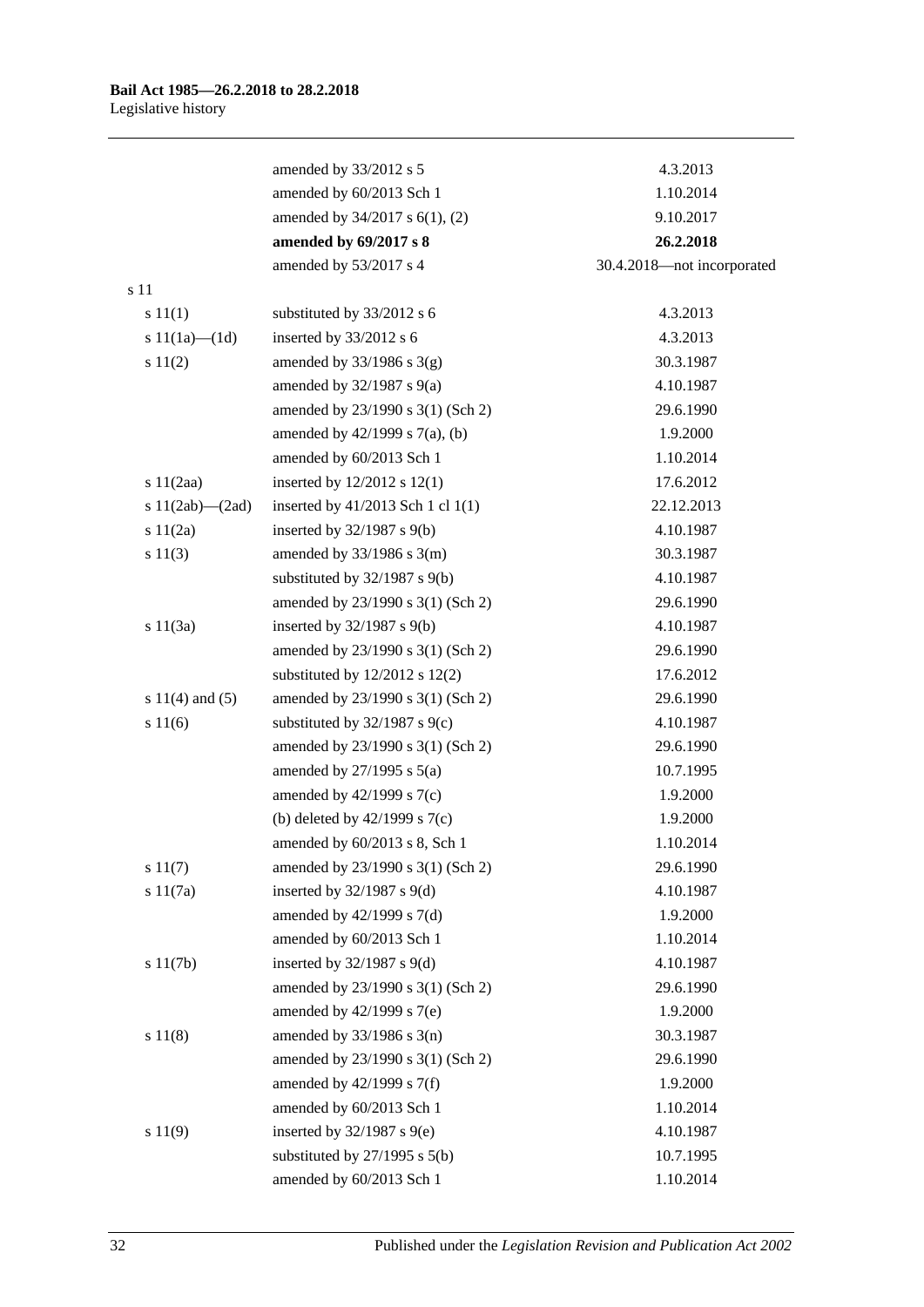| s 11(10)                       | inserted by $32/1987$ s $9(e)$      | 4.10.1987  |
|--------------------------------|-------------------------------------|------------|
|                                | amended by 60/2013 Sch 1            | 1.10.2014  |
|                                | (b), (c) deleted by $60/2013$ Sch 1 | 1.10.2014  |
| s 11(11)                       | inserted by $32/1987$ s $9(e)$      | 4.10.1987  |
|                                | amended by 23/1990 s 3(1) (Sch 2)   | 29.6.1990  |
|                                | substituted by $42/1999$ s $7(g)$   | 1.9.2000   |
|                                | amended by 60/2013 Sch 1            | 1.10.2014  |
| s 11(12)                       | inserted by $32/1987$ s $9(e)$      | 4.10.1987  |
|                                | deleted by $42/1999$ s $7(g)$       | 1.9.2000   |
|                                | inserted by 18/2009 Sch 1 cl 2      | 1.11.2009  |
| s 11(13)                       | inserted by 41/2013 Sch 1 cl 1(2)   | 22.12.2013 |
| $s$ 11 $A$                     | inserted by 33/2012 s 7             | 4.3.2013   |
| s 11A(1)                       | amended by 60/2013 Sch 1            | 1.10.2014  |
| s 12                           |                                     |            |
| s 12(1)                        | amended by 23/1990 s 3(1) (Sch 2)   | 29.6.1990  |
|                                | amended by 60/2013 Sch 1            | 1.10.2014  |
| s 13 before<br>substitution by |                                     |            |
| 60/2013                        |                                     |            |
| $s$ 13(1)                      | amended by $33/1986$ s $3(o)$ , (p) | 30.3.1987  |
|                                | amended by $23/1990 s 3(1)$ (Sch 2) | 29.6.1990  |
| $s\,13(2)$                     | amended by $33/1986$ s $3(q)$       | 30.3.1987  |
|                                | amended by $23/1990 s 3(1)$ (Sch 2) | 29.6.1990  |
|                                | amended by $94/1993$ s $5(a)$       | 1.1.1994   |
|                                | substituted by $27/1995 s 6(a)$     | 10.7.1995  |
| $s$ 13(3)                      | amended by $33/1986$ s $3(r)$       | 30.3.1987  |
|                                | amended by $23/1990 s 3(1)$ (Sch 2) | 29.6.1990  |
|                                | amended by $94/1993 s 5(a)$         | 1.1.1994   |
|                                | amended by 67/1996 s 5              | 17.10.1996 |
| s 13(4)                        | amended by 23/1990 s 3(1) (Sch 2)   | 29.6.1990  |
|                                | amended by $94/1993 s 5(b)$         | 1.1.1994   |
| $s\,13(5)$                     | inserted by $94/1993$ s $5(c)$      | 1.1.1994   |
|                                | amended by $27/1995 s 6(b)$         | 10.7.1995  |
| s 13                           | substituted by 60/2013 s 9          | 1.10.2014  |
| Pt 4                           |                                     |            |
| s 14                           |                                     |            |
| s 14(2)                        | amended by $33/1986$ s $3(s)$       | 30.3.1987  |
|                                | amended by 27/1995 s 7              | 10.7.1995  |
|                                | amended by 60/2013 Sch 1            | 1.10.2014  |
| s 14(3)                        | amended by 23/1990 s 3(1) (Sch 2)   | 29.6.1990  |
| s 14(4)                        | amended by 23/1990 s 3(1) (Sch 2)   | 29.6.1990  |
|                                | amended by 60/2013 Sch 1            | 1.10.2014  |
| s 14(5)                        | amended by 23/1990 s 3(1) (Sch 2)   | 29.6.1990  |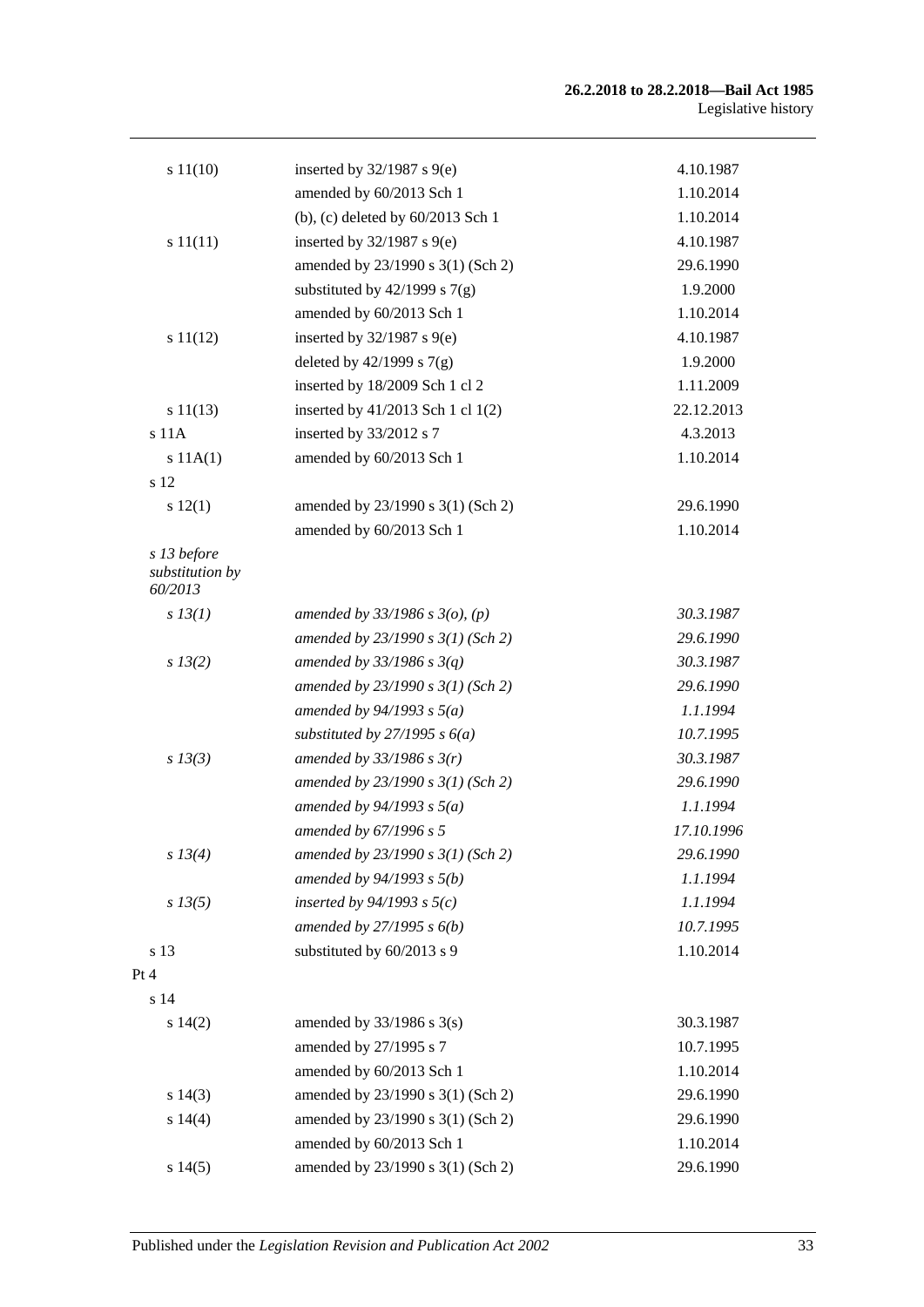#### **Bail Act 1985—26.2.2018 to 28.2.2018** Legislative history

| amended by $33/1986$ s $3(t)$       | 30.3.1987                                           |
|-------------------------------------|-----------------------------------------------------|
| amended by $23/1990 s 3(1)$ (Sch 2) | 29.6.1990                                           |
| amended by $27/1995 s 8(a)$ , (b)   | 10.7.1995                                           |
| amended by $33/1986 s 3(u)$ , (v)   | 30.3.1987                                           |
| amended by 23/1990 s 3(1) (Sch 2)   | 29.6.1990                                           |
| amended by 27/1995 s $8(c)$ —(e)    | 10.7.1995                                           |
| amended by $33/1986 s 3(w)$ , (x)   | 30.3.1987                                           |
| amended by 23/1990 s 3(1) (Sch 2)   | 29.6.1990                                           |
| amended by $27/1995$ s $8(f)$       | 10.7.1995                                           |
| substituted by 60/2013 s 10         | 1.10.2014                                           |
| substituted by 34/2017 s 7          | 9.10.2017                                           |
| inserted by 32/1987 s 10            | 4.10.1987                                           |
| amended by 60/2013 Sch 1            | 1.10.2014                                           |
| amended by 17/2006 s 46             | 4.9.2006                                            |
| amended by 60/2013 Sch 1            | 1.10.2014                                           |
| substituted by 32/1987 s 11         | 4.10.1987                                           |
| substituted by 60/2013 s 11         | 1.10.2014                                           |
|                                     |                                                     |
|                                     |                                                     |
| amended by 23/1990 s 3(1) (Sch 2)   | 29.6.1990                                           |
| amended by $27/1995$ s $9(a)$       | 10.7.1995                                           |
| amended by 42/1999 s 8              | 1.9.2000                                            |
| amended by 23/1990 s 3(1) (Sch 2)   | 29.6.1990                                           |
| substituted by $27/1995$ s $9(b)$   | 10.7.1995                                           |
| amended by $27/1995$ s $9(c)$       | 10.7.1995                                           |
| inserted by 32/1987 s 12            | 4.10.1987                                           |
| deleted by $27/1995 s 9(d)$         | 10.7.1995                                           |
| amended by 60/2013 Sch 1            | 1.10.2014                                           |
| inserted by 32/1987 s 13            | 4.10.1987                                           |
| amended by 23/1990 s 3(1) (Sch 2)   | 29.6.1990                                           |
| amended by 42/1999 s 9              | 1.9.2000                                            |
| amended by 60/2013 Sch 1            | 1.10.2014                                           |
|                                     |                                                     |
| amended by 23/1990 s 3(1) (Sch 2)   | 29.6.1990                                           |
| amended by 60/2013 s 12(1), Sch 1   | 1.10.2014                                           |
| amended by 23/1990 s 3(1) (Sch 2)   | 29.6.1990                                           |
| amended by 60/2013 Sch 1            | 1.10.2014                                           |
|                                     | 4.10.1987                                           |
|                                     | 10.7.1995                                           |
| amended by 60/2013 s 12(2)          | 1.10.2014                                           |
|                                     | inserted by 32/1987 s 14<br>amended by 27/1995 s 10 |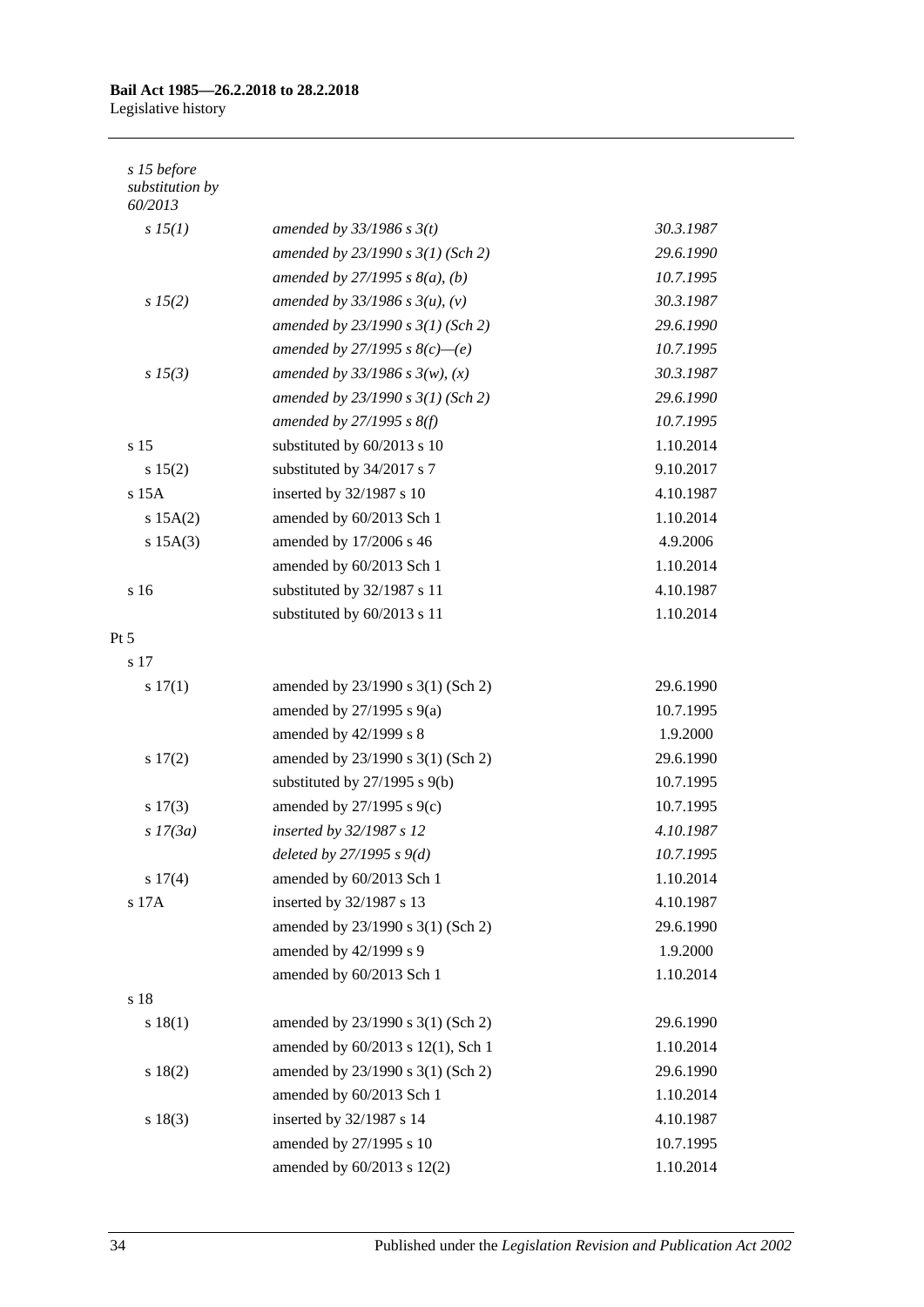| s 19                                      |                                                  |            |
|-------------------------------------------|--------------------------------------------------|------------|
| s 19(1)                                   | amended by 23/1990 s 3(1) (Sch 2)                | 29.6.1990  |
|                                           | amended by 27/1995 s 11(a), (b)                  | 10.7.1995  |
|                                           | amended by 17/2006 s 47(1)                       | 4.9.2006   |
|                                           | amended by 60/2013 Sch 1                         | 1.10.2014  |
| s 19(2)                                   | substituted by $32/1987$ s $15(a)$               | 4.10.1987  |
|                                           | amended by $27/1995$ s $11(c)$                   | 10.7.1995  |
| s 19(3)                                   | amended by $27/1995$ s $11(d)$                   | 10.7.1995  |
|                                           | amended by 17/2006 s 47(2)                       | 4.9.2006   |
|                                           | amended by 60/2013 Sch 1                         | 1.10.2014  |
| s 19(3a)                                  | inserted by $32/1987$ s $15(b)$                  | 4.10.1987  |
|                                           | substituted by 62/1993 s 23                      | 1.7.1993   |
|                                           | amended by 27/1995 s 11(e)                       | 10.7.1995  |
| s 19A                                     | inserted by 12/2012 s 13                         | 17.6.2012  |
|                                           | amended by 60/2013 s 13, Sch 1                   | 1.10.2014  |
| s 19B                                     | inserted by 69/2017 s 9                          | 26.2.2018  |
| s 20                                      | amended by $33/1986$ s $3(y)$                    | 30.3.1987  |
|                                           | substituted by 32/1987 s 16                      | 4.10.1987  |
| Pt 6                                      |                                                  |            |
| s 21                                      | amended by 23/1990 s 3(1) (Sch 2)                | 29.6.1990  |
| s21A                                      | inserted by 32/1987 s 17                         | 4.10.1987  |
|                                           | amended by 49/1991 Sch 2                         | 6.7.1992   |
|                                           | amended by 60/2013 Sch 1                         | 1.10.2014  |
| $s$ 21 $B$                                | inserted by 49/2005 s 5                          | 19.12.2005 |
| $s$ 21B(2)                                | substituted by 14/2015 Sch 1 cl 1                | 1.12.2015  |
| $s \, 21B(4)$                             | amended by 60/2013 Sch 1                         | 1.10.2014  |
| s 21C                                     | inserted by 49/2005 s 5                          | 19.12.2005 |
| $s \, 21C(1)$                             | amended by 60/2013 Sch 1                         | 1.10.2014  |
| s 22                                      | amended by 23/1990 s 3(1) (Sch 2)                | 29.6.1990  |
|                                           | amended by 42/1999 s 10                          | 1.9.2000   |
| s 23 before<br>substitution by<br>69/1991 |                                                  |            |
| $s\,23(1)$                                | s 23 redesignated as s $23(1)$ by $32/1987$ s 18 | 4.10.1987  |
|                                           | substituted by $23/1990 s 3(1)$ (Sch 2)          | 29.6.1990  |
| $s\,23(2)$                                | inserted by 32/1987 s 18                         | 4.10.1987  |
| s 23                                      | substituted by 69/1991 s 18                      | 6.7.1992   |
|                                           | amended by 60/2013 Sch 1                         | 1.10.2014  |
| s23A                                      | inserted by 12/2012 s 14                         | 17.6.2012  |
| s 24                                      | amended by $33/1986$ s $3(z)$                    | 30.3.1987  |
|                                           | amended by 23/1990 s 3(1) (Sch 2)                | 29.6.1990  |
|                                           | substituted by $22/1994$ Sch cl $2(c)$           | 1.8.1994   |
|                                           | amended by 85/2009 Sch 1 cl 4                    | 9.12.2011  |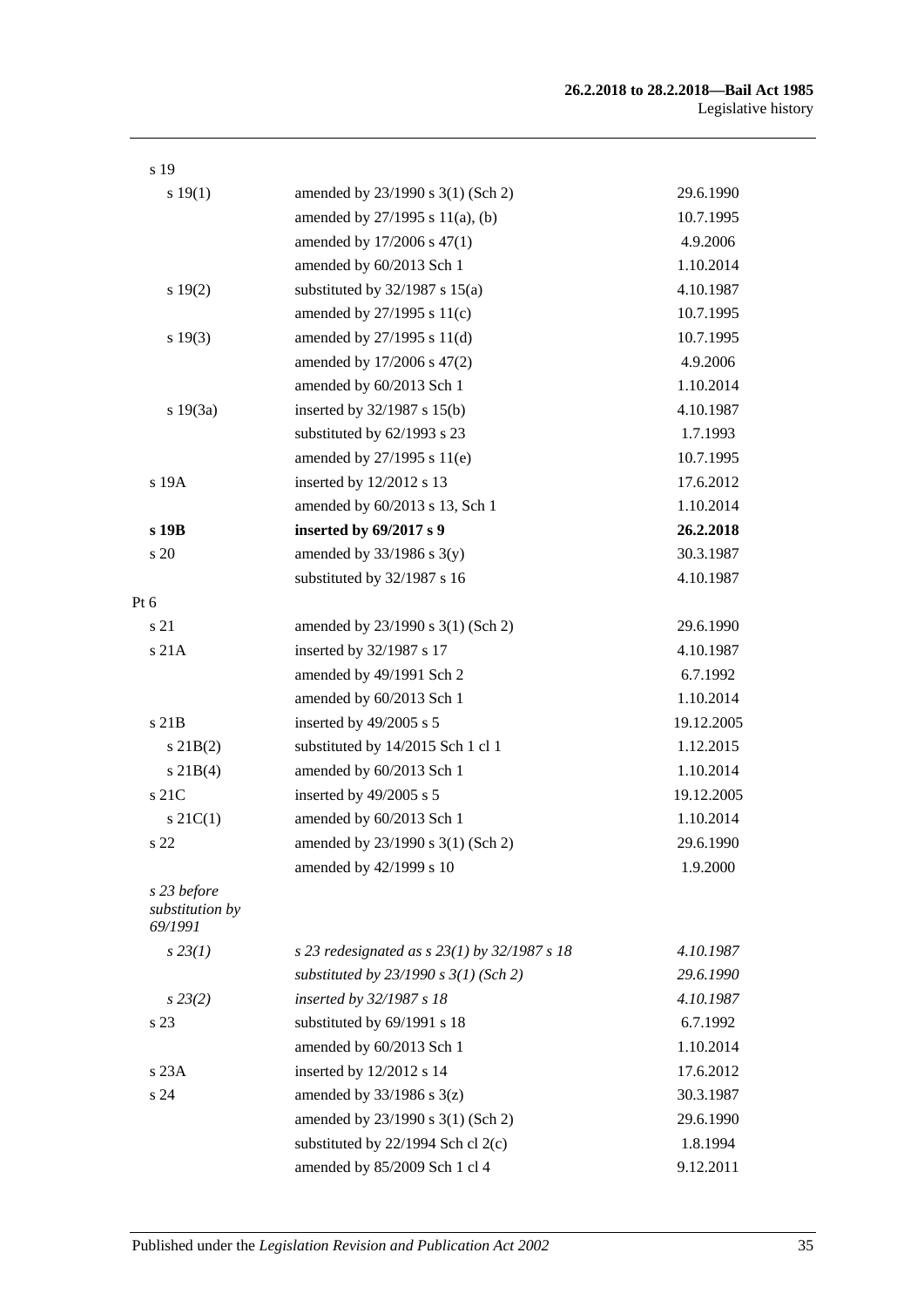amended by 12/2012 s 15 17.6.2012

### **Transitional etc provisions associated with Act or amendments**

### *Statutes Amendment (Intervention Programs and Sentencing Procedures) Act 2005, Sch 1*

### **1—Review of services included on intervention programs**

- (1) Either House of Parliament may, not before the first anniversary of the commencement of this Act, require the Ombudsman to carry out an investigation concerning the value and effectiveness of all services included on intervention programs (within the meaning of the *[Bail Act](http://www.legislation.sa.gov.au/index.aspx?action=legref&type=act&legtitle=Bail%20Act%201985) 1985* and the *[Criminal Law \(Sentencing\)](http://www.legislation.sa.gov.au/index.aspx?action=legref&type=act&legtitle=Criminal%20Law%20(Sentencing)%20Act%201988)  Act [1988](http://www.legislation.sa.gov.au/index.aspx?action=legref&type=act&legtitle=Criminal%20Law%20(Sentencing)%20Act%201988)*) in the 12 month period following that commencement (or another period specified by the House).
- (2) For the purposes of the investigation, the Ombudsman may exercise the same investigative powers as are conferred on the Ombudsman by the *[Ombudsman](http://www.legislation.sa.gov.au/index.aspx?action=legref&type=act&legtitle=Ombudsman%20Act%201972)  Act [1972](http://www.legislation.sa.gov.au/index.aspx?action=legref&type=act&legtitle=Ombudsman%20Act%201972)* in relation to an investigation duly initiated under that Act.
- (3) The Ombudsman must, after completing the investigation, submit a report on the outcome of the investigation to—
	- (a) if the investigation was required by the Legislative Council—the President of the Legislative Council; or
	- (b) if the investigation was required by the House of Assembly—the Speaker of the House of Assembly.
- (4) If the Ombudsman is required to carry out an investigation in accordance with this clause, the Attorney-General must ensure that the Ombudsman is provided with the resources the Ombudsman reasonably requires for the purposes of carrying out the investigation.

#### *Statutes Amendment (Serious and Organised Crime) Act 2012*

#### **16—Transitional provision**

The amendments to the *[Bail Act](http://www.legislation.sa.gov.au/index.aspx?action=legref&type=act&legtitle=Bail%20Act%201985) 1985* effected by this Part only apply in relation to a person taken into custody on a charge of an offence allegedly committed after the commencement of this Part.

#### *Bail (Miscellaneous) Amendment Act 2017*

#### **5—Retrospective effect**

It is the intention of the Parliament that—

- (a) the *[Bail Act](http://www.legislation.sa.gov.au/index.aspx?action=legref&type=act&legtitle=Bail%20Act%201985) 1985* is to be taken to have always excluded a Saturday, a Sunday and any other public holiday from the definition of a *working day*; and
- (b) no liability lies against the Crown or any officer or employee of the Crown, or any magistrate or other holder of judicial office, in respect of a failure to bring a person taken into custody before the commencement of this section before an appropriate authority on a Saturday.